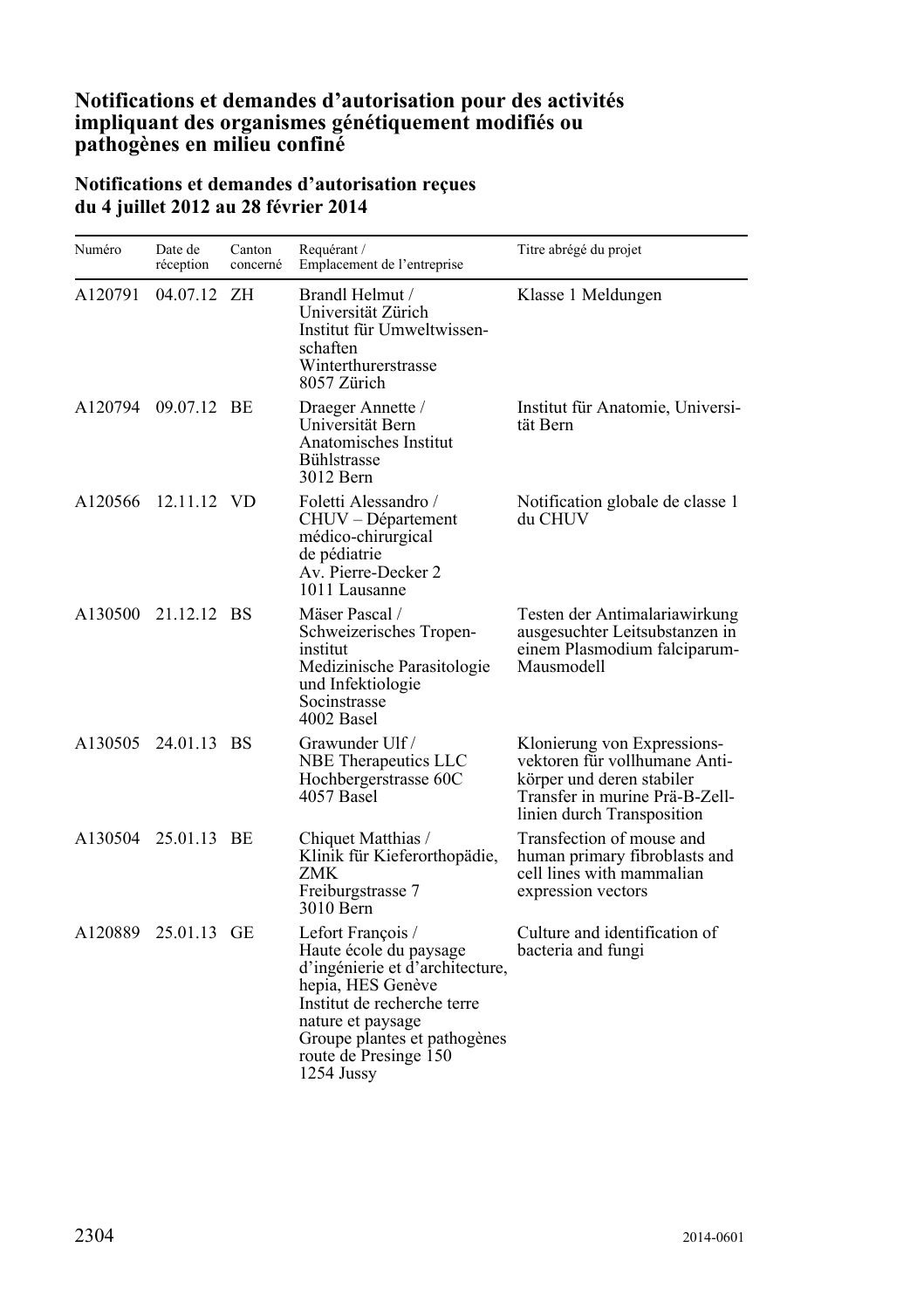| Numéro  | Date de<br>réception | Canton<br>concerné | Requérant /<br>Emplacement de l'entreprise                                                                                                     | Titre abrégé du projet                                                                                     |
|---------|----------------------|--------------------|------------------------------------------------------------------------------------------------------------------------------------------------|------------------------------------------------------------------------------------------------------------|
| A130507 | 31.01.13             | <b>BS</b>          | Tamborrini Marco /<br>Schweizerisches Tropen-<br>institut<br>Medizinische Parasitologie<br>und Infektiologie<br>Socinstrasse<br>4002 Basel     | Globalmeldung Swiss TPH                                                                                    |
| A130945 | 31.01.13 FR          |                    | Lauber-Biason Anna /<br>Université de Fribourg,<br>Département de Médecine<br>Chemin du Musée 5<br>1700 Fribourg                               | Role of CBX2 in human sex<br>development                                                                   |
|         | A130947 31.01.13 BL  |                    | Heider Harald /<br>Evolva<br>Duggingerstrasse 23<br>4153 Reihnach BL                                                                           | Isolation of DNA and RNA<br>from various organisms                                                         |
|         | A130506 04.02.13 ZH  |                    | Grünblatt Edna /<br>University of Zürich,<br>Department of Child and<br><b>Adolescent Psychiatry</b><br>Winterthurerstrasse 190<br>8057 Zürich | Pharmacological and molecular<br>biology experiments on neu-<br>ronal cell lines                           |
|         | A130513 05.02.13 FR  |                    | Albrecht Bruno /<br>Thioleyre<br>1725 Posieux                                                                                                  | GVO-Laboratorium, Agroscope,<br>Agroscope Liebefeld Posieux Liebefeld-Posieux, ALP-Haras                   |
| A120728 | 07.02.13 BS          |                    | Bastien Julie /<br>Novartis Pharma AG<br>Postfach<br>4002 Basel                                                                                | Bacterial autophagy project<br>GI99BAE                                                                     |
|         | A120926 07.02.13 BS  |                    | Kirkland Susan /<br>Novartis Pharma AG<br>Postfach<br>4002 Basel                                                                               | Investigation of human epitheli-<br>al damage resistance and regen-<br>erative wound healing processes     |
| A120927 | 07.02.13 BS          |                    | Bauer Andreas /<br>Novartis Pharma AG<br>Postfach<br>4002 Basel                                                                                | YAP pathway analysis                                                                                       |
| A130954 | 08.02.13 BS          |                    | Heim Markus /<br>Universitätsspital Basel<br>Zentrum für Lehre und<br>Forschung (ZLF)<br>Hebelstrasse<br>4031 Basel                            | Differentiation of human<br>induced pluripotent stem cells in<br>hepatocyte-like cells                     |
| A120678 | 08.02.13 BS          |                    | Broz Petr /<br>Universität Basel<br>Biozentrum / Pharma-<br>zentrum<br>Klingelbergstrasse<br>4056 Basel                                        | Characterization of the innate<br>immune response to Salmonella<br>typhimurium and Francisella<br>novicida |
|         | A120854 08.02.13 BS  |                    | Tchorz Jan /<br>Novartis Pharma AG<br>Postfach<br>4002 Basel                                                                                   | Developmental pathway screen-<br>ing reporter line development                                             |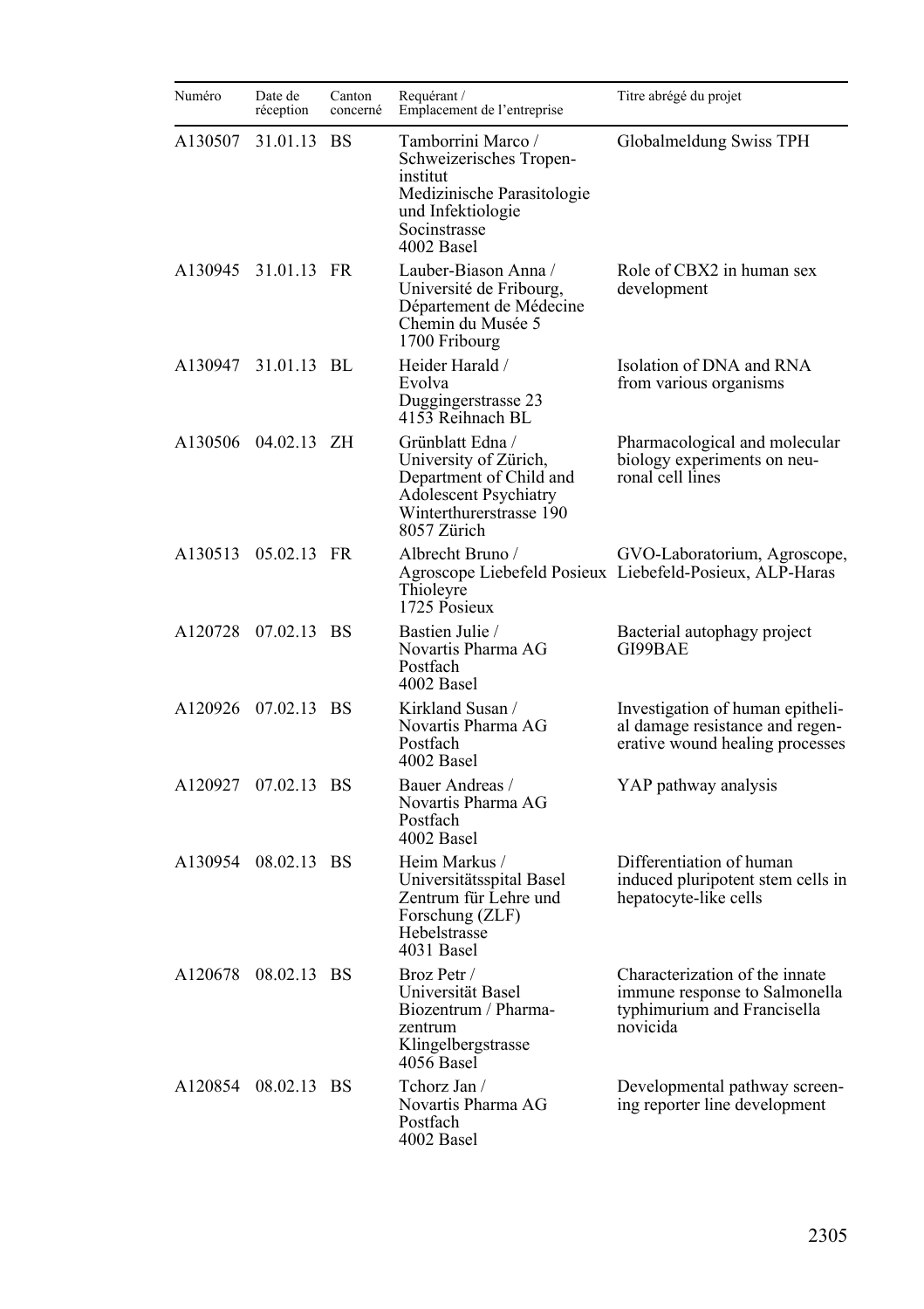| Numéro  | Date de<br>réception | Canton<br>concerné | Requérant /<br>Emplacement de l'entreprise                                                                                                                                                 | Titre abrégé du projet                                                                                                               |
|---------|----------------------|--------------------|--------------------------------------------------------------------------------------------------------------------------------------------------------------------------------------------|--------------------------------------------------------------------------------------------------------------------------------------|
| A130510 | 11.02.13 VD          |                    | Beher Dirk /<br>Asceneuron SA<br>PSE-B, EPFL<br>1015 Lausanne                                                                                                                              | Globalmeldung von Asceneuron<br>SА                                                                                                   |
| A120924 | $11.02.13$ ZH        |                    | Zenobi Renato /<br>ETHZ, Departement CHAB<br>Laboratorium für<br>Organische Chemie<br>Wolfgang-Pauli-Strasse<br>8093 Zürich                                                                | Zenobi Group                                                                                                                         |
| A100877 | 11.02.13 BS          |                    | Goette Marjo /<br>Novartis Pharma AG<br>Postfach<br>4002 Basel                                                                                                                             | Screening assay targeted on<br>intestinal diseases                                                                                   |
| A110644 | 11.02.13 BS          |                    | Hofmann Matthias /<br>Novartis Pharma AG<br>Postfach<br>4002 Basel                                                                                                                         | Use of human and animal blood<br>or sera and transfected mamma-<br>lian cells for bioanalytics                                       |
| A130933 | 13.02.13 VD          |                    | Altug Hatice /<br>Ecole Polytechnique<br>Fédérale de Lausanne<br>(EPFL)<br>Faculté Sciences et<br>Technique de l'Ingénieur<br>Station 12<br>1015 Lausanne                                  | Direct detection of live viruses                                                                                                     |
| A080123 | 14.02.13 AG          |                    | Slaats Brigitte /<br>Syngenta Crop<br>Protection AG<br>Werk Stein<br>Schaffhauserstrasse<br>4332 Stein, AG                                                                                 | Quarantine nematodes rearing<br>and use of the organisms to<br>evaluate nematicidal activity of<br>agri-chemicals                    |
|         | A000456 15.02.13 BE  |                    | Hofstetter Willy/<br>Universität Bern, DKF<br>Knochenbiologie<br>MEM-Haus, Stock D/E<br>Murtenstrasse<br>3010 Bern                                                                         | Untersuchung der Reaktivität<br>menschlicher Blutzellen                                                                              |
| A130946 | 18.02.13 BS          |                    | Benenson Yaakov /<br>ETH Zürich, Departement<br>of Biosystems Science and<br>Engineering (D-BSSE)<br>Department of Biosystems<br>Science and Engineering<br>Mattenstrasse 26<br>4058 Basel | Generation of viral vectors and<br>packaging cells that use gene<br>products derived from adenovi-<br>rus and adeno-associated virus |
|         | A120562 18.02.13 BE  |                    | Escher Geneviève /<br>Universität Bern, DKF<br>Zentrale Tierställe<br>Murtenstrasse 31<br>3010 Bern                                                                                        | Role of CYP27A1 in reverse<br>cholesterol transport and athero-<br>sclerosis in vivo                                                 |
| A110544 | 18.02.13 BE          |                    | Wetterwald Antoinette /<br>Universität Bern, DKF<br>(Nicht genauer zuteilbar)<br>Murtenstrasse<br>3010 Bern                                                                                | The role of microRNAs in organ<br>remodelling in the lower urinary<br>tract dysfunction                                              |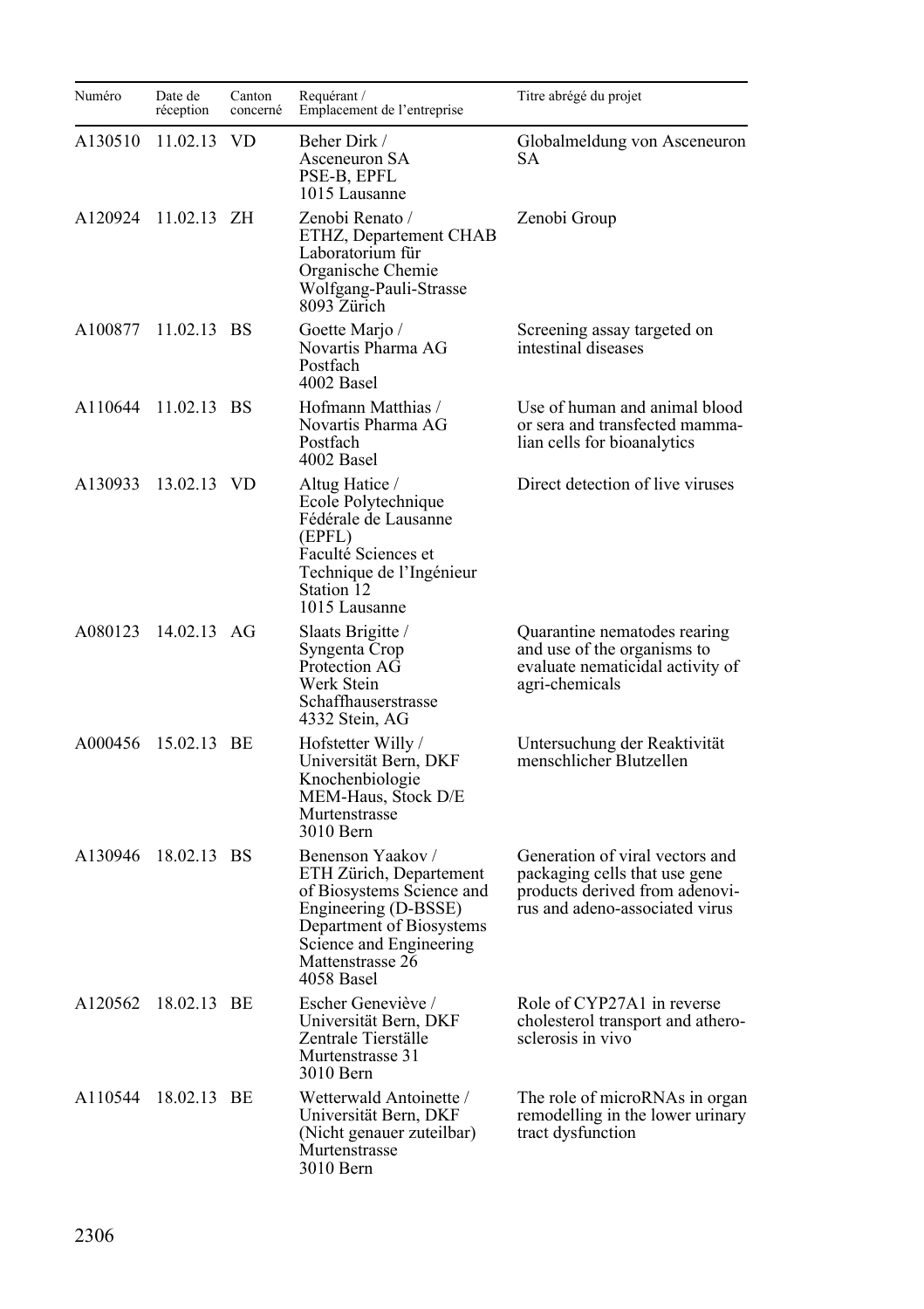| Numéro  | Date de<br>réception | Canton<br>concerné | Requérant /<br>Emplacement de l'entreprise                                                                                 | Titre abrégé du projet                                                                                                                                                                                                 |
|---------|----------------------|--------------------|----------------------------------------------------------------------------------------------------------------------------|------------------------------------------------------------------------------------------------------------------------------------------------------------------------------------------------------------------------|
| A130973 | 18.02.13 ZH          |                    | Erb Tobias /<br>ETHZ, Departement BIOL<br>Institut für Mikrobiologie<br>Vladimir-Prelog-Weg<br>8093 Zürich                 | Engineering of $CO2$ -fixing<br>proteins and synthetic $CO2$ -<br>fixation pathways in model<br>organisms                                                                                                              |
| A130509 | 19.02.13 FR          |                    | Celio Marco /<br>Universität Fribourg<br>Medizin/Anatomie<br>Institut Medizin/Anatomie<br>Rte A. Gockel<br>1700 Fribourg   | Afferent inputs to the PV1-<br>nucleus of the Hypothalamus                                                                                                                                                             |
| A130953 | 19.02.13 TG          |                    | Ehm Sebastian /<br>Kantonsschule Kreuzlingen<br>Pestalozzistrasse<br>8280 Kreuzlingen                                      | Genspirale                                                                                                                                                                                                             |
| A130942 | 20.02.13 BE          |                    | Ruggli Nicolas /<br>Institut für Virologie und<br>Immunologie<br>Sensemattstr. 293<br>3147 Mittelhäusern                   | Comparative analysis of type 1<br>and type 2 porcine reproductive<br>and respiratory syndrome<br>viruses in vitro: macrophage<br>tropism and genetic determi-<br>nants of the different replication<br>characteristics |
| A130982 | 20.02.13 BE          |                    | Gert Zimmer /<br>Institut für Virologie und<br>Immunologie<br>Sensemattstr. 293<br>3147 Mittelhäusern                      | Pseudotyping of propagation-<br>competent VSV with filovirus<br>glycoprotein                                                                                                                                           |
|         | A130514 21.02.13 TG  |                    | Aichem Annette /<br>Biotechnologie Institut<br>Thurgau (BITg)<br>Unterseestrasse<br>8280 Kreuzlingen                       | Globalmeldung von Biotechno-<br>logie Institut Thurgau                                                                                                                                                                 |
| A130511 | 22.02.13 BE          |                    | Roditi Isabel /<br>Universität Bern<br>Institut für Zellbiologie<br><b>Baltzerstasse</b><br>3012 Bern                      | Tranmission von Trypanosomen<br>in Tsetsefliegen                                                                                                                                                                       |
| A130984 | 22.02.13 ZH          |                    | Kiessling Michael /<br>USZ, Klinik für Gastro-<br>enterologie + Hepatologie<br>Rämistrasse<br>8091 Zürich                  | HRAS translocation in cancer                                                                                                                                                                                           |
| A130983 | 22.02.13 ZH          |                    | Rogler Gerhard /<br>USZ, Klinik für Gastro-<br>enterologie + Hepatologie<br>Rämistrasse<br>8091 Zürich                     | Entwicklung von TSO als<br>Pharmakon zur Therapie<br>chronisch entzündlicher Darm-<br>erkrankungen                                                                                                                     |
|         | A130508 26.02.13 BE  |                    | Stampfli Andreas /<br>Berner Fachhochschule<br>Botanischer Garten<br>der Universität Bern<br>Altenbergrain 21<br>3013 Bern | Anziehen von 400 Keimlingen<br>in der Periode April-Mai 2013                                                                                                                                                           |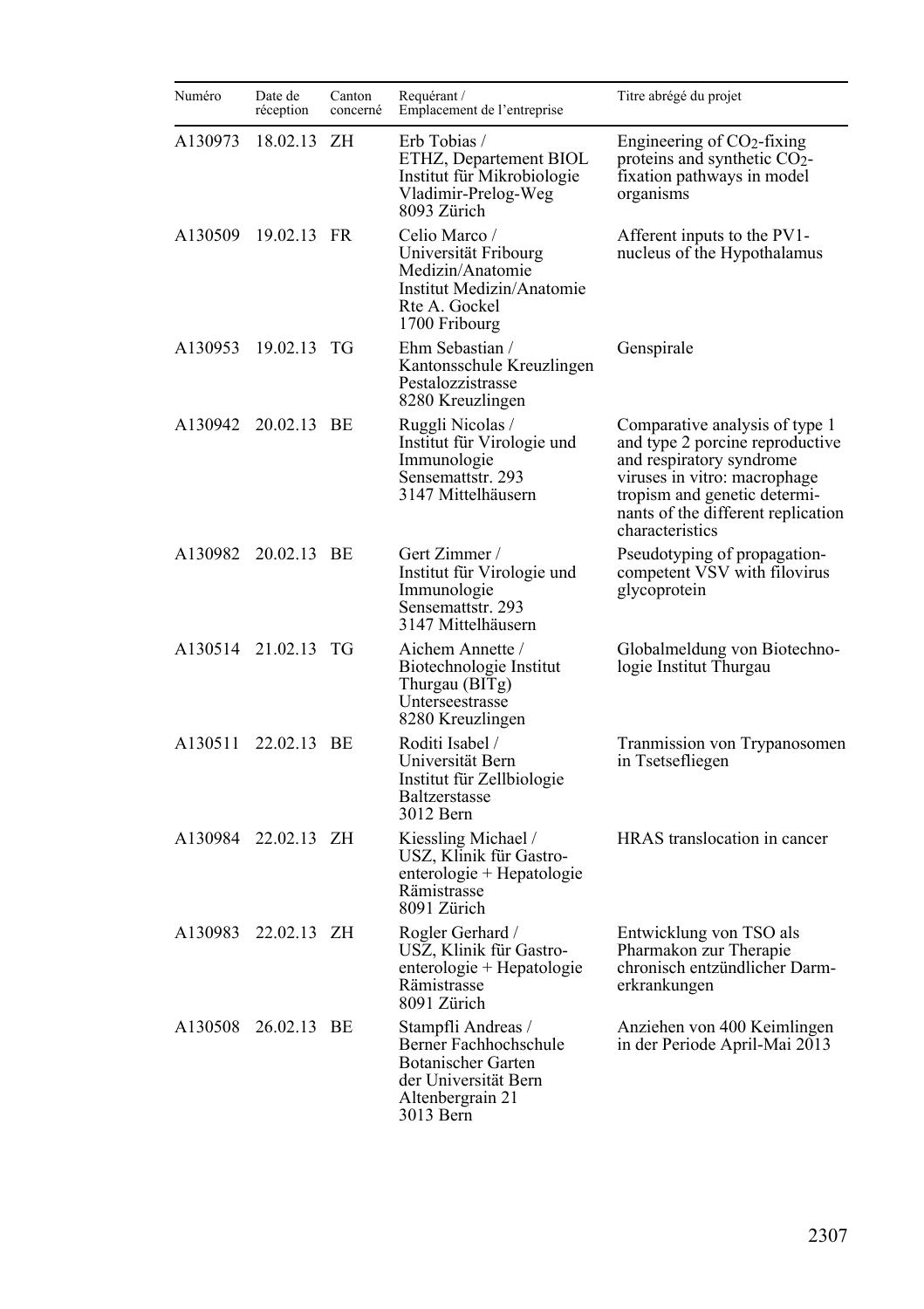| Numéro  | Date de<br>réception | Canton<br>concerné | Requérant /<br>Emplacement de l'entreprise                                                                                                        | Titre abrégé du projet                                                                                                       |
|---------|----------------------|--------------------|---------------------------------------------------------------------------------------------------------------------------------------------------|------------------------------------------------------------------------------------------------------------------------------|
| A130986 | 26.02.13             | ΖH                 | Jirieny Josef /<br>Institut für Molekulare<br>Krebsforschung<br>Universität Zürich<br>Winterthurerstrasse<br>8057 Zürich                          | Study of the role of the human<br>mismatch-repair system in<br>telomere metabolism                                           |
| A130968 | 27.02.13 SG          |                    | Schill Christoph /<br>Bühler R+D<br>Gupfenstrasse<br>9240 Uzwil                                                                                   | Validierung                                                                                                                  |
| A130512 | 04.03.13 GE          |                    | Picard Didier /<br>Université de Genève,<br>Sciences III<br>quai Ernest-Ansermet<br>1211 Genève 4                                                 | Globalmeldung der Université<br>de Genève, Sciences III                                                                      |
| A130991 | 07.03.13 NE          |                    | Cabeau Céline /<br><b>LABORATOIRE</b><br>MICROBIOLOGIE B20<br>J&J LE LOCLE<br><b>GIRARDET 29</b><br>2400 LE LOCLE                                 | Utilisation de bactéries classe 2                                                                                            |
| A000760 | 12.03.13 ZH          |                    | Aguzzi Adriano /<br>USZ, Institut für Neu-<br>rophathologie<br>Schmelzbergstrasse<br>8091 Zürich                                                  | Biochemical binding studies<br>with BSE and CJD prions                                                                       |
| A130516 | 15.03.13 VD          |                    | Michaux Patrick /<br>Université de Lausanne<br>DEE – Département<br>Ecologie et évolution<br>Quartier Sorge<br>Bâtiment Biophore<br>1015 Lausanne | Epigenetic analyses of ant<br>Solenopsis invicta                                                                             |
| A130994 | 15.03.13 ZH          |                    | Maurhofer Monika /<br>ETH Zürich<br>Institut f. Integrative<br>Biologie<br>Pflanzenpathologie<br>Universitätsstrasse 2/LFW<br>8092 Zürich         | Use of Spodoptera littoralis as<br>model for the evaluation of<br>insecticidal activity in plant-<br>associated pseudomonads |
| A131002 | 15.03.13 SH          |                    | Reber Peter /<br><b>IVF Hartmann AG</b><br>Victor von Bruns Strasse<br>8212 Neuhausen                                                             | Erstellung Servicepoint für<br>Geräte zur Wundbehandlung                                                                     |
| A130517 | 18.03.13 ZH          |                    | Frew Ian /<br>Universität Zürich<br>Physiologisches Institut<br>Winterthurerstrasse<br>8057 Zürich                                                | Globalmeldung der Universität<br>Zürich, Institut für Physiologie                                                            |
| A130515 | 18.03.13 TI          |                    | Dolina Marisa /<br>Ente Ospedaliero Cantonale<br>EOLAB<br>6500 Bellinzona                                                                         | Dipartimento di medicina di<br>laboratorio dell'EOC, Servizio<br>di microbiologia EOLAB                                      |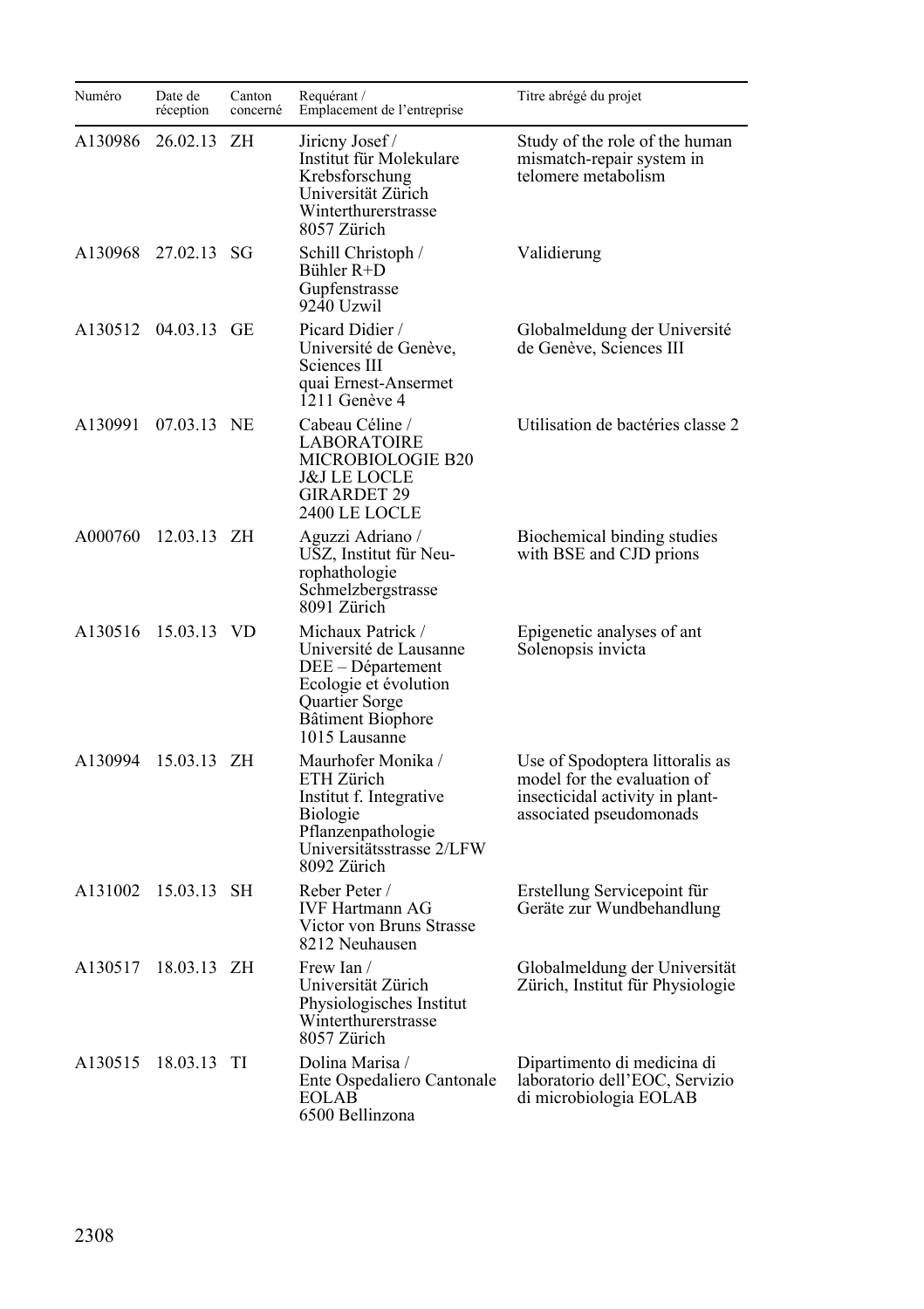| Numéro  | Date de<br>réception | Canton<br>concerné | Requérant /<br>Emplacement de l'entreprise                                                                                                                                                                                                                | Titre abrégé du projet                                                                                                       |
|---------|----------------------|--------------------|-----------------------------------------------------------------------------------------------------------------------------------------------------------------------------------------------------------------------------------------------------------|------------------------------------------------------------------------------------------------------------------------------|
| A120884 | 18.03.13 BE          |                    | Gazdhar Amig /<br>Universität Bern,<br>DKF Mu50<br>Murtenstrasse 50<br>3010 Bern                                                                                                                                                                          | Use of Lentivirus Reprogram-<br>ming Kit to generate the in-<br>duced pluripotent stem cells<br>(iPSc) from mouse fibroblast |
| A131004 | 20.03.13 ZH          |                    | Rössle Matthias /<br>USZ, Institut für Klinische<br>Pathologie, Forschung<br>Schmelzbergstrasse<br>8091 Zürich                                                                                                                                            | Krebsforschung                                                                                                               |
| A130520 | 21.03.13 VD          |                    | Trachsel Sabrina /<br>Laboratoire Proxilab<br>avenue des Sciences 1b<br>1401 Yverdon                                                                                                                                                                      | Laboratoire de microbiologie                                                                                                 |
| A131007 | 21.03.13 BS          |                    | Chao Jeffrey /<br>Friedrich Miescher Institute<br>Novartis Forschungsstiftung<br>Maulbeerstrasse<br>4058 Basel                                                                                                                                            | Single-molecule imaging of<br>mRNAs in living cells                                                                          |
| A130993 | 21.03.13 BS          |                    | Kinzel Bernd /<br>Novartis Pharma AG<br>Postfach<br>4002 Basel                                                                                                                                                                                            | Cellular Profiling                                                                                                           |
| A100335 | 21.03.13 GE          |                    | Lefort Francois/<br>Haute école du paysage<br>d'ingénierie et d'architecture, other group 2 fungi species<br>hepia, HES Genève<br>Institut de recherche terre<br>nature et paysage<br>Groupe plantes et pathogènes<br>route de Presinge 150<br>1254 Jussy | Culture and identification of<br>entomopathogenic fungi and                                                                  |
|         | A130521 25.03.13 ZH  |                    | Meissle Michael /<br>Agroscope Reckenholz-<br>Tänikon ART<br>Reckenholzstrasse<br>8046 Zürich                                                                                                                                                             | Tritrophische Fütterstudien mit<br>Spodoptera littoralis                                                                     |
| A130519 | 26.03.13 BS          |                    | Dreier Jürg /<br>Basilea Pharmaceutica AG<br>Grenzacherstrasse 487<br>4058 Basel                                                                                                                                                                          | Globalmeldung von Basilea<br>Pharmaceutica                                                                                   |
| A131008 | 26.03.13 VD          |                    | Rizzi Simone /<br>OGel SA<br>Quartier de l'innovation<br>1015 Lausanne                                                                                                                                                                                    | Culture of cells in vitro                                                                                                    |
| A090105 | 26.03.13 GE          |                    | Tapparel Caroline /<br>Hôpital Universitaire<br>Genève (HUG)<br>Rue Gabrielle-Perret-Gentil 4<br>1211 Genève 14                                                                                                                                           | Picornavirus respiratoires:<br>variabilité génomique et adapta-<br>tion                                                      |
| A050704 | 26.03.13 GE          |                    | Cherpillod Pascal /<br>Hôpital Universitaire<br>Genève (HUG)<br>Rue Gabrielle-Perret-Gentil 4 sérologiques<br>1211 Genève 14                                                                                                                              | Recherche des virus dans des<br>prélèvements cliniques par des<br>méthodes moléculaires et/ou                                |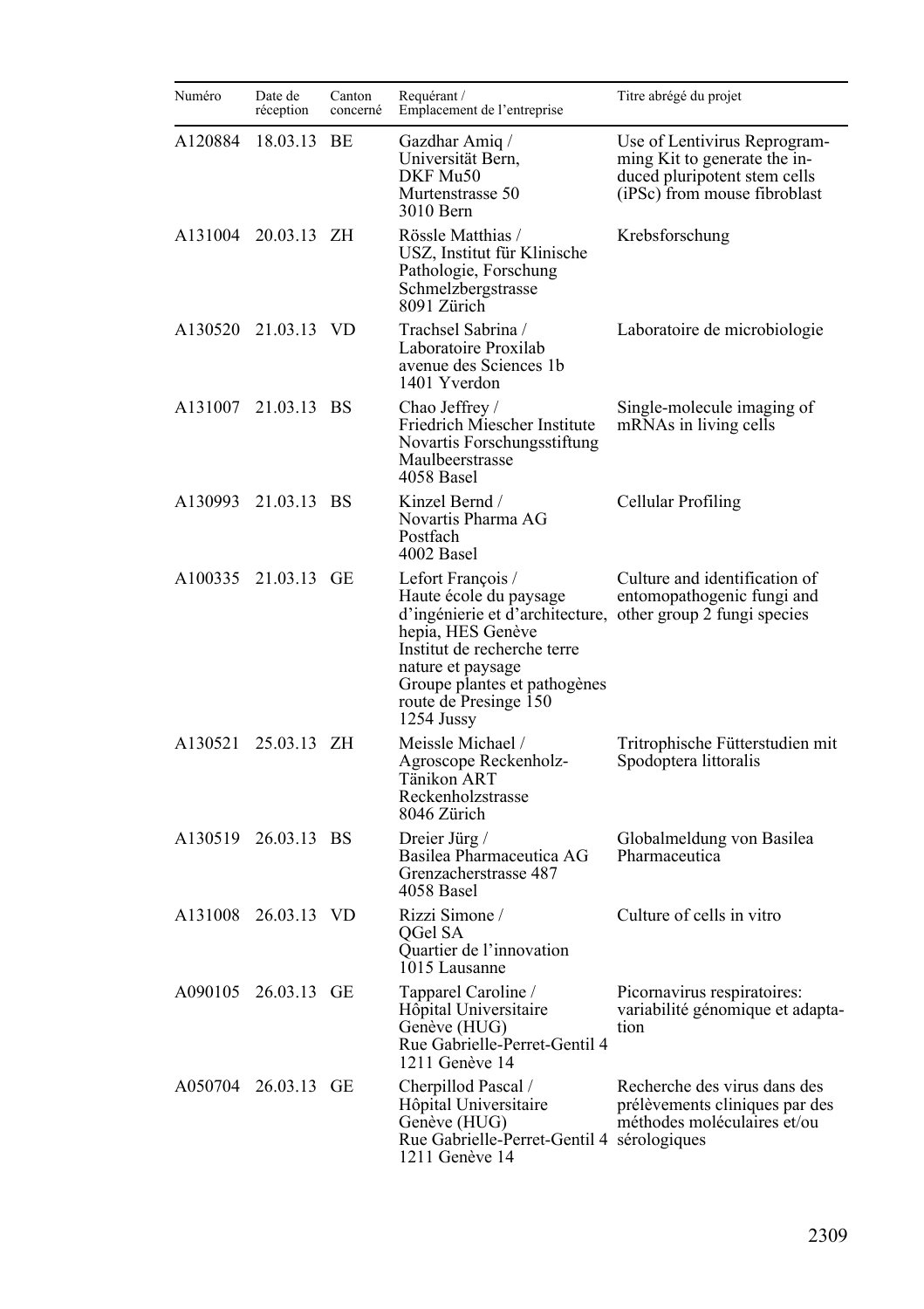| Numéro  | Date de<br>réception | Canton<br>concerné | Requérant /<br>Emplacement de l'entreprise                                                                                                                | Titre abrégé du projet                                                       |
|---------|----------------------|--------------------|-----------------------------------------------------------------------------------------------------------------------------------------------------------|------------------------------------------------------------------------------|
| A030129 | 26.03.13             | GE                 | Kaiser Laurent /<br>Hôpital Universitaire<br>Genève (HUG)<br>Rue Gabrielle-Perret-Gentil 4<br>1211 Genève 14                                              | Dépistage des infections virales<br>chez l'homme                             |
| A130523 | 27.03.13 TI          |                    | Gonzalez Santiago F. /<br>Institute for Research in<br><b>Biomedicine</b><br>Via Vincenzo Vela<br>6501 Bellinzona                                         | Immune responses to respiratory<br>pathogens                                 |
|         | A130526 02.04.13 VD  |                    | Trachsel Sabrina /<br>eHnv<br>Entremonts 11<br>1400 Yverdon                                                                                               | Laboratoire de microbiologie                                                 |
|         | A130524 02.04.13 VD  |                    | Moradpour Darius /<br>CHUV Département de<br>médecine - Service<br>de gastro-entérologie<br>Rue du Bugnon<br>1011 Lausanne                                | Caractérisation des mécanismes<br>de réplication du virus de<br>l'hépatite E |
|         | A130518 02.04.13 VD  |                    | Moradpour Darius /<br>CHUV Département de<br>médecine - Service de<br>gastro-entérologie<br>Rue du Bugnon<br>1011 Lausanne                                | Caractérisation des mécanismes<br>du cycle viral de l'hépatite E             |
| A131012 | 02.04.13 ZH          |                    | Meier Beat /<br>Zürcher Hochschule für<br>Angewandte Wissenschaften<br>Life Sciences und Facility<br>Management<br>Grüental<br>Postfach<br>8820 Wädenswil | Phytopharmazeutische For-<br>schung und Lehre                                |
|         | A131010 02.04.13 ZH  |                    | Schäfer Dagmar /<br>Universität Zürich<br>Institut für Labortierkunde<br>Standort Irchel<br>Winterthurerstrasse<br>8057 Zürich                            | Halten, Züchten und Erzeugen<br>von gentechnisch veränderten<br>Organismen   |
| A060037 | 03.04.13 BE          |                    | Frey Joachim /<br>Universität Bern<br>Institut für Veterinär-<br>Virologie<br>Länggassstr.<br>3012 Bern                                                   | Forschung IVV                                                                |
|         | A131014 03.04.13 BE  |                    | Grandgirard Denis /<br>Universität Bern<br>Institut für Infektions-<br>krankheiten<br>Friedbühlstrasse<br>3010 Bern                                       | Standard molecular and cell<br>biology techniques                            |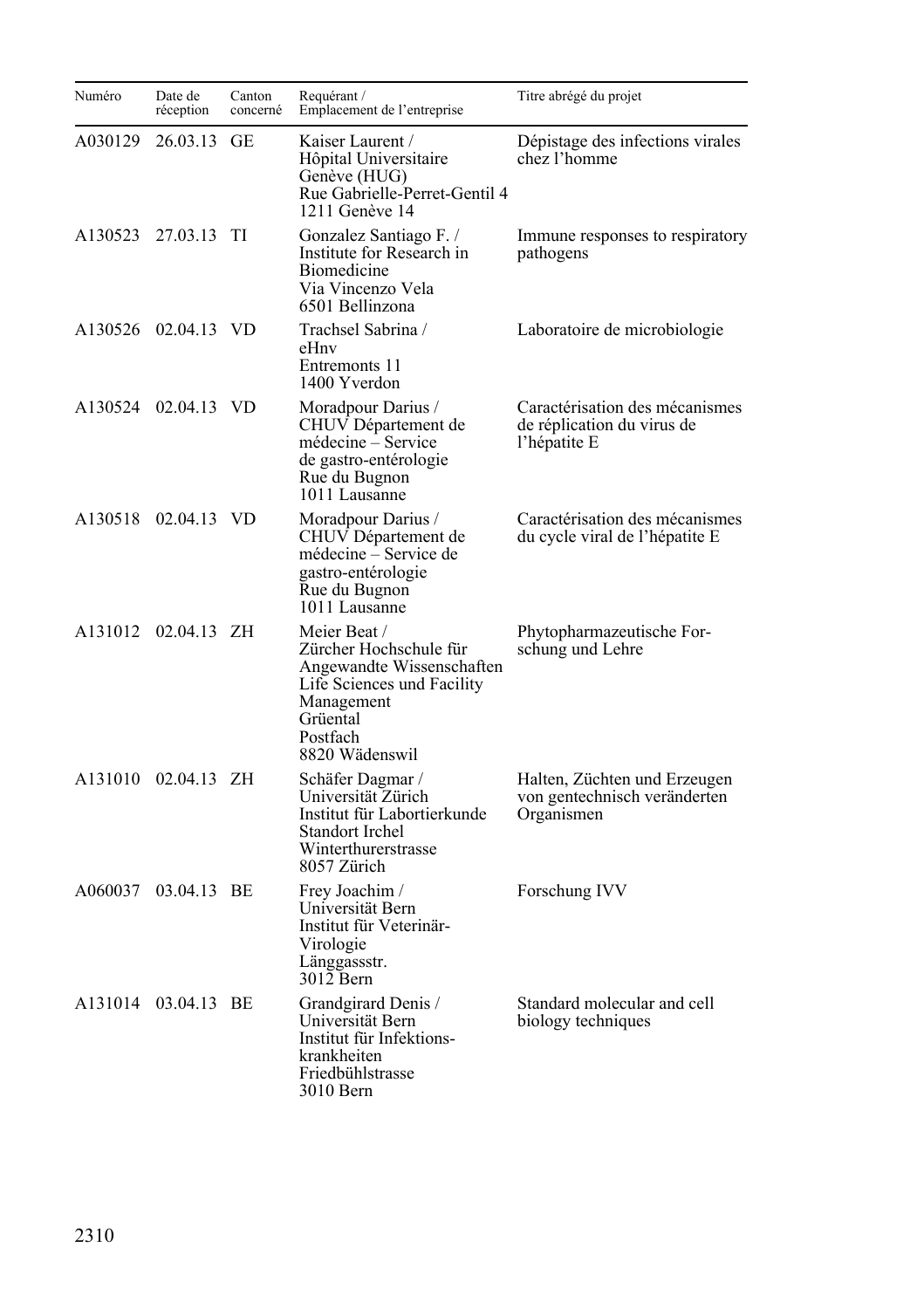| Numéro  | Date de<br>réception | Canton<br>concerné | Requérant /<br>Emplacement de l'entreprise                                                                                   | Titre abrégé du projet                                                                                                                                              |
|---------|----------------------|--------------------|------------------------------------------------------------------------------------------------------------------------------|---------------------------------------------------------------------------------------------------------------------------------------------------------------------|
| A131013 | 03.04.13             | <b>BE</b>          | Endimiani Andrea /<br>Universität Bern<br>Institut für Infektions-<br>krankheiten<br>Friedbühlstrasse<br>3010 Bern           | Genetic properties of extended<br>cephalosporin-resistant Esche-<br>richia coli in humans and<br>animals                                                            |
|         | A131011 04.04.13 BE  |                    | Müller Loretta /<br>Universität Bern,<br>DKF Mu50<br>Murtenstrasse 50<br>3010 Bern                                           | Infektion von Zellen mit In-<br>fluenza A                                                                                                                           |
| A130527 | 08.04.13 FR          |                    | Schwaller Beat /<br>Universität Fribourg<br>Medizin/Anatomie<br>Institut Medizin/Anatomie<br>Rte A. Gockel<br>1700 Fribourg  | The role and regulation of<br>calcium-binding proteins in<br>health and disease                                                                                     |
| A130525 | 08.04.13 ZH          |                    | Hennet Thierry /<br>Universität Zürich<br>Physiologisches Institut<br>Winterthurerstrasse<br>8057 Zürich                     | RNA interference in Acantha-<br>moeba polyphaga                                                                                                                     |
| A130528 | 10.04.13 TI          |                    | Gola Mauro /<br>Stem Cell Research<br>In pasquée 32<br>6925 Gentilino                                                        | Stem cell research                                                                                                                                                  |
| A131020 | 10.04.13 BL          |                    | Frankenberg Nadine /<br>Bureco AG<br>Analytik<br>Kägenstrasse 17<br>4153 Reinach                                             | Verwendung von Reportergen-<br>Zellinien für bioanalytische<br>Zwecke                                                                                               |
| A100410 | 10.04.13 BL          |                    | Erb Michael /<br>Bureco AG<br>Analytik<br>Kägenstrasse 17<br>4153 Reinach                                                    | Verwendung von Zellinien für<br>bioanalytische Zwecke                                                                                                               |
|         | A110130 11.04.13 TI  |                    | Turchetto Lucia /<br>Cardiocentro Ticino<br>Via Tesserete 48<br>6900 Lugano                                                  | Development, Production and<br>Quality control of Advanced<br>Therapy Medicinal Product<br>(ATMP). The activity is per-<br>formed in an authorized GMP<br>facility. |
| A130522 | 11.04.13 FR          |                    | Filgueira Luis /<br>Universität Fribourg<br>Medizin/Anatomie<br>Institut Medizin/Anatomie<br>Rte A. Gockel<br>1700 Fribourg  | Japanese Encephalitis Virus:<br>form the blood to the brain                                                                                                         |
| A131016 | 12.04.13 BS          |                    | Meyer zu Schwabedissen<br>Henriette /<br>Universität Basel<br>Biozentrum / Pharmazentrum<br>Klingelbergstrasse<br>4056 Basel | Impact of regulator proteins on<br>drug transporter activity                                                                                                        |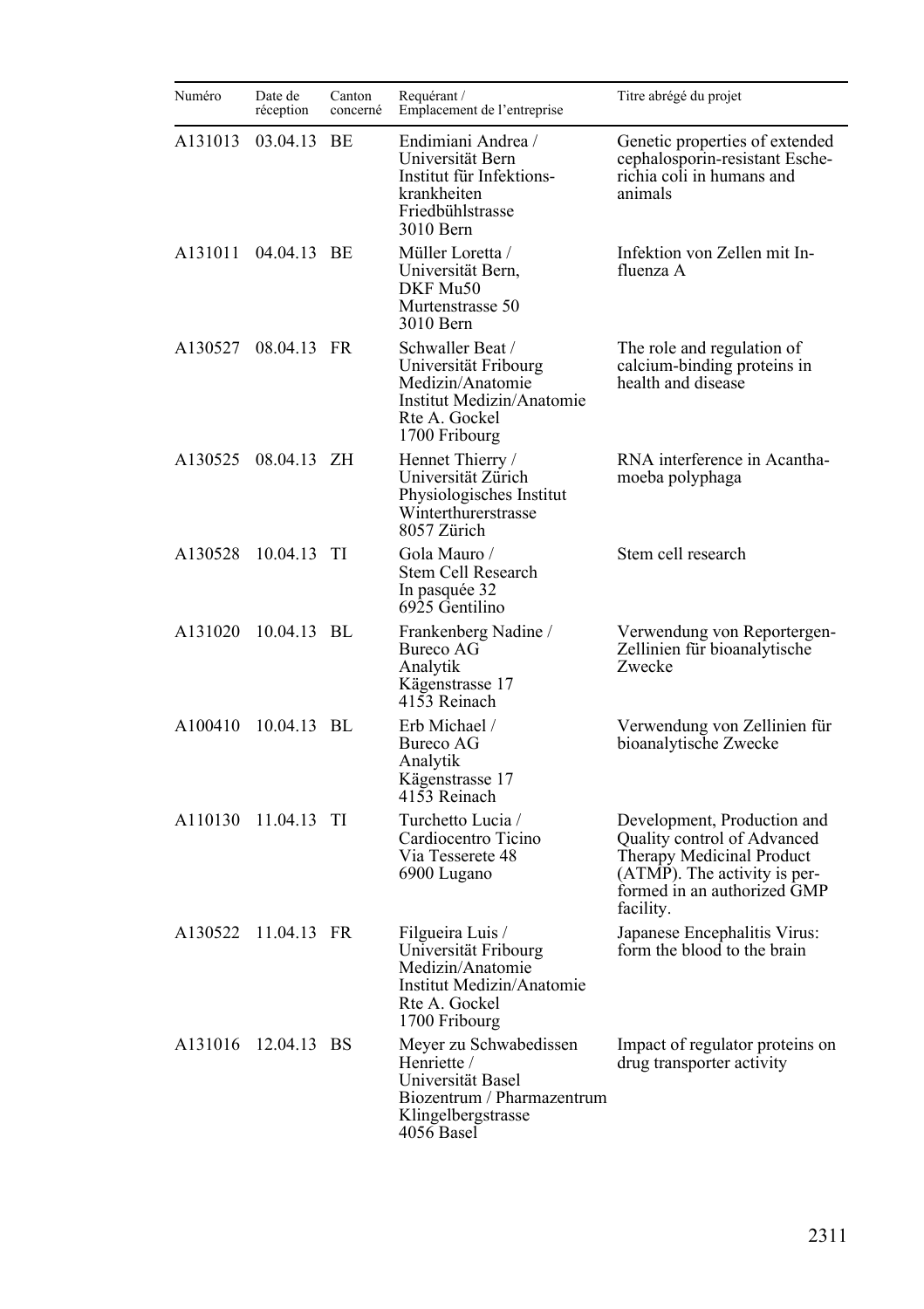| Numéro  | Date de<br>réception | Canton<br>concerné | Requérant /<br>Emplacement de l'entreprise                                                                                                                                                  | Titre abrégé du projet                                                                                                      |
|---------|----------------------|--------------------|---------------------------------------------------------------------------------------------------------------------------------------------------------------------------------------------|-----------------------------------------------------------------------------------------------------------------------------|
| A131017 | 12.04.13             | BE.                | Sendi Parham /<br>Universität Bern<br>Institut für Infektions-<br>krankheiten<br>Friedbühlstrasse<br>3010 Bern                                                                              | Virulence analysis of Group B<br>Streptococcus between colo-<br>nizing and invasive strains                                 |
| A131023 | 12.04.13 BS          |                    | Kapfhammer Josef /<br>Universität Basel<br>Anatomisches Institut<br>Pestlozzistrasse<br>4056 Basel                                                                                          | Molekulare Biologie am Ana-<br>tomischen Institut, DBM Pesta-<br>lozzistrasse                                               |
| A131024 | 12.04.13 VD          |                    | Kostic Corinne /<br>Hôpital Ophtalmique<br>Jules-Gonin<br>Unité de Thérapie<br>Génique & de Biologie<br>des Cellules Souches<br>c/o M. Eric Pavillard<br>route de la Plaine 23<br>1317 Orny | gene transfer in large animals                                                                                              |
| A120756 | 17.04.13 VS          |                    | Glöckler Rainer /<br>Lonza AG<br>Walliser Werke<br>Lonzastrasse<br>3930 Visp                                                                                                                | Gross-massstäbliche Fermenta-<br>tion von Clostridium histolyti-<br>cum zur Herstellung eines<br>potenten Proteins          |
|         | A130529 23.04.13 BS  |                    | Wymann Matthias /<br>Universität Basel, Departe-<br>ment Biomedizin<br>Departement Biomedizin<br>Mattenstrasse<br>4058 Basel                                                                | Globalmeldung der Universität<br>Basel, Departement Biomedizin                                                              |
| A130995 | 23.04.13 VD          |                    | Thorens Bernard /<br>Université de Lausanne<br>CIG – Centre Intégratif<br>de Génomique<br>Quartier Sorge<br>Bâtiment Génopode<br>1015 Lausanne                                              | Notification globale d'activités<br>de classe 1 selon l'OUC/<br>l'OPTM                                                      |
| A130531 | 25.04.13             | TI                 | Arini Achille /<br>CERBIOS-PHARMA S.A.<br>via Pian Scairolo<br>6917 Barbengo                                                                                                                | Expression and production of<br>recombinant proteins in mam-<br>malian cell line                                            |
|         | A130530 25.04.13 GE  |                    | Abbas Massiha /<br>Fondation pour Recherches<br>Medicales<br>Avenue de la Roseraie<br>1211 Genève 4                                                                                         | <b>FRMNG</b>                                                                                                                |
|         | A131030 25.04.13 FR  |                    | Reinhardt Didier /<br>Universität Fribourg<br>Departement Biologie<br>Chemin du Musée 10<br>1700 Fribourg                                                                                   | Studien zur Entwicklung eukay-<br>otischer Organismen und ihrer<br>Interaktion mit der biotischen<br>und abiotischen Umwelt |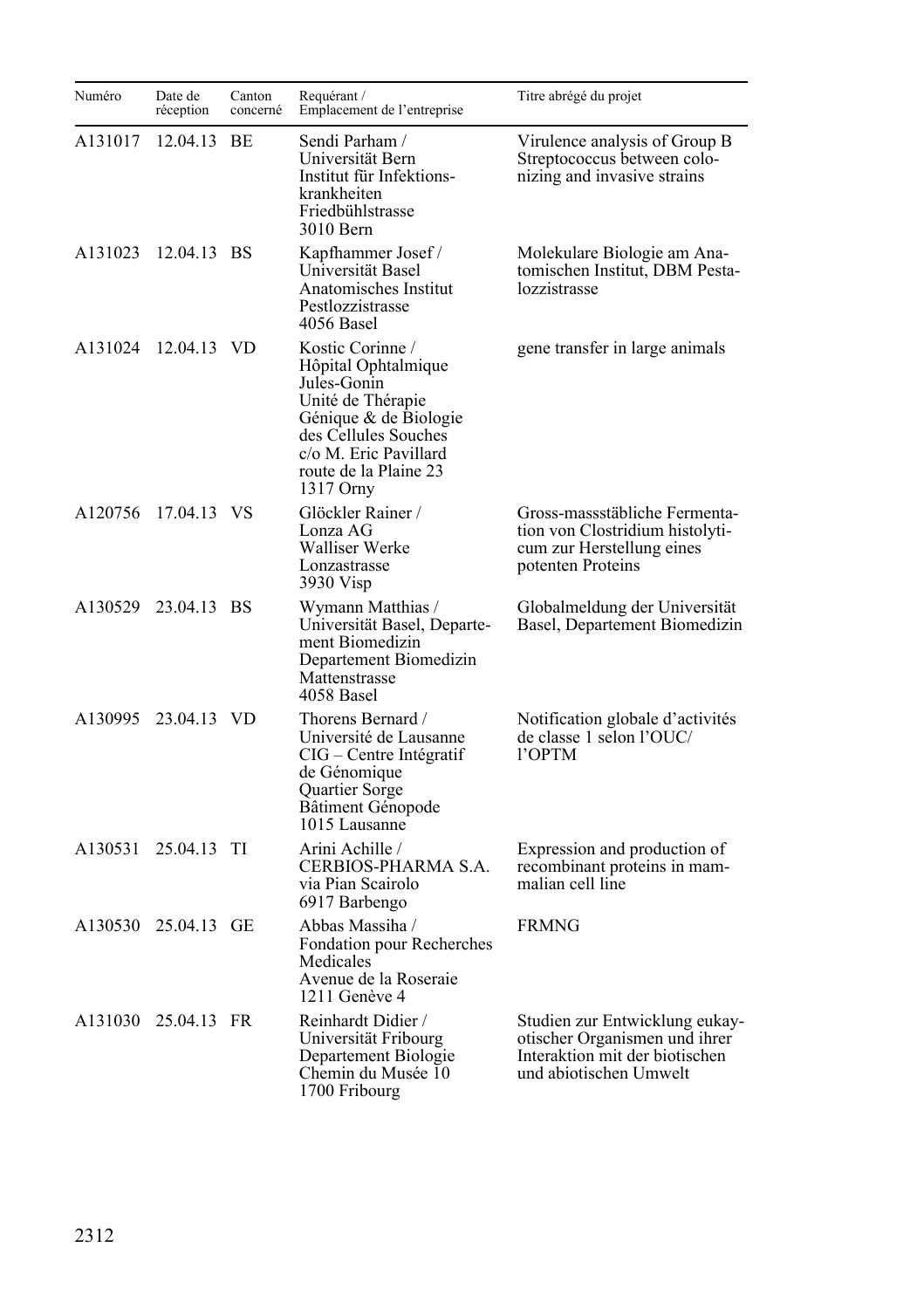| Numéro  | Date de<br>réception | Canton<br>concerné | Requérant /<br>Emplacement de l'entreprise                                                                                         | Titre abrégé du projet                                                         |
|---------|----------------------|--------------------|------------------------------------------------------------------------------------------------------------------------------------|--------------------------------------------------------------------------------|
| A131033 | 25.04.13             | ΖH                 | Stertz Silke /<br>Universität Zürich<br>Institut für Medizinische<br>Virologie<br>Winterthurerstrasse 190<br>Bau 36<br>8057 Zürich | Charakterisierung von aviären<br>Influenzaviren des Subtyps<br><b>H7N9</b>     |
|         | A131034 25.04.13 BE  |                    | Geissmann Martin /<br>Kantonales Laboratorium BE Organismen als Standard für<br>Muesmattstrasse<br>3012 Bern                       | Lagerung lebender GVO-<br>Untersuchung von Lebensmit-<br>teln auf GVO          |
|         | A131025 25.04.13 BS  |                    | Schmetz Dorit /<br>F. Hoffmann-La Roche AG<br>DTA, Cardiovascular and<br>Metabolism<br>Grenzacherstrasse<br>4070 Basel             | DTA (Discovery and Transla-<br>tional Areas): Cardiovascular<br>and Metabolism |
|         | A130544 26.04.13 BE  |                    | Zangemeister-Wittke Uwe /<br>Universität Bern<br>Pharmakologisches Institut<br>Friedbühlstrasse<br>3010 Bern                       | Standard molecular and cell<br>biology techniques at the PKI                   |
| A130535 | 26.04.13 ZH          |                    | Wunderlin René /<br>Kantonsschule Büelrain<br>Rosenstrasse 1<br>8400 Winterthur                                                    | Genspirale Novartis                                                            |
| A130534 | 29.04.13 BS          |                    | Oetiker Jürg /<br>Universität Basel<br>Botanisches Institut<br>(Hebelstrasse 1)<br>Hebelstrasse<br>4056 Basel                      | Globalmeldung Universität<br>Basel, Botanisches Institut                       |
|         | A131036 29.04.13 ZH  |                    | Räber Alex /<br>Prionics AG<br>Wagistrasse<br>8952 Schlieren                                                                       | Globalmeldung Klasse 1                                                         |
| A131031 | 29.04.13 ZH          |                    | Fuhrer Tobias /<br>ETHZ, Departement BIOL<br>Institut für Molekulare<br>Systembiologie<br>Wolfgang-Pauli-Str.<br>8093 Zürich       | Systems Biology Research                                                       |
|         | A130536 30.04.13 ZH  |                    | Hefti Martin /<br>Kantonsschule Wiedikon<br>Schrennengasse 7<br>8003 Zürich                                                        | Globalmeldung Kantonsschule<br>Wiedikon/Zürich                                 |
| A131039 | 30.04.13 BS          |                    | Ebert Dieter /<br>Universität Basel<br>Zoologisches Institut<br>Vesalgasse<br>4051 Basel                                           | Globalmeldung Zoologie, Uni<br><b>Basel</b>                                    |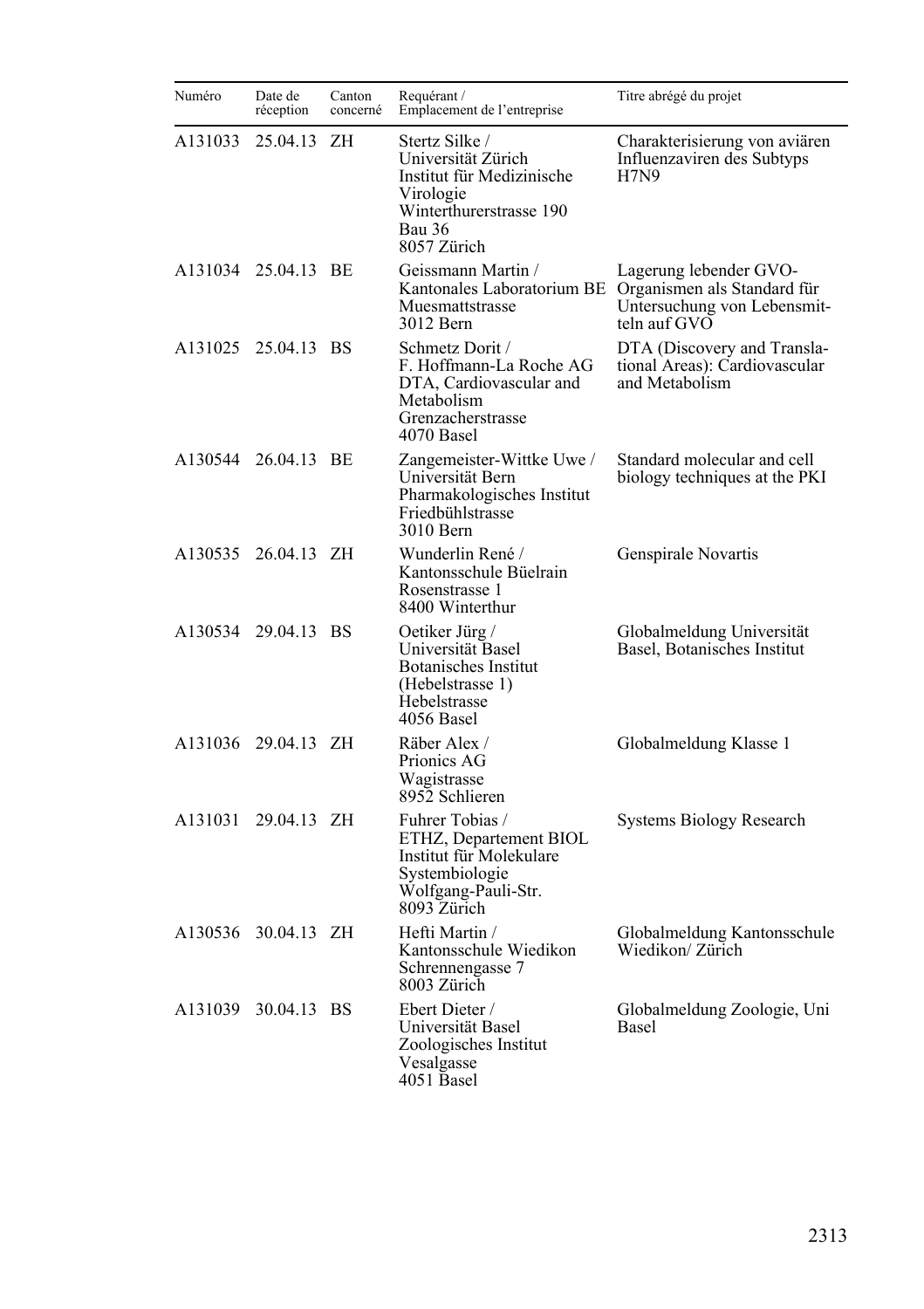| Numéro  | Date de<br>réception | Canton<br>concerné | Requérant /<br>Emplacement de l'entreprise                                                                                                                | Titre abrégé du projet                                                                                                                                     |
|---------|----------------------|--------------------|-----------------------------------------------------------------------------------------------------------------------------------------------------------|------------------------------------------------------------------------------------------------------------------------------------------------------------|
| A130997 | 30.04.13             | VD.                | Moore Darren /<br>Ecole Polytechnique Fédérale Parkinson's disease<br>de Lausanne (EPFL)<br>Faculté des sciences de la vie<br>Station 19<br>1015 Lausanne | Molecular pathophysiology of                                                                                                                               |
|         | A131018 01.05.13 BS  |                    | Spiess Martin /<br>Universität Basel<br>Biozentrum / Pharmazentrum<br>Klingelbergstrasse<br>4056 Basel                                                    | Molekulare Biologie am Bio-<br>zentrum/Pharmazentrum                                                                                                       |
| A131041 | 01.05.13 BS          |                    | Peters Antoine /<br>Friedrich Miescher Institute<br>Novartis Forschungsstiftung<br>Maulbeerstrasse<br>4058 Basel                                          | Identification of novel regula-<br>tors of acute leukemia.                                                                                                 |
| A131037 | 01.05.13 BE          |                    | Schelp Christian /<br><b>IDEXX Switzerland AG</b><br>Stationsstrasse<br>3097 Liebefeld                                                                    | <b>Expression und Reinigung</b><br>rekombinanter Proteine                                                                                                  |
|         | A131042 02.05.13 BL  |                    | Karg Jürgen /<br><b>Fisher Clinical Services</b><br>GmbH<br>Steinbühlweg<br>4123 Allschwill                                                               | Verpackung und Labeling von<br>gentechnisch modifizierten<br>Impfstoffen                                                                                   |
| A131043 | 02.05.13 ZH          |                    | Hiller Christian /<br>USZ, Klinik für klinische<br>Pharmakologie und<br>Toxikologie<br>Rämistrasse 100<br>8091 Zürich                                     | Genetic regulation and func-<br>tionality of Transport-Proteins                                                                                            |
|         | A130538 03.05.13 ZH  |                    | Weihofen Andreas /<br>Biogen Idec International<br>Neuroscience GmbH<br>Wagistrasse 13<br>8952 Schlieren                                                  | In vivo characterization of novel<br>therapeutic antibodies for<br>treatmnet of human diseases                                                             |
|         | A131048 03.05.13 GE  |                    | Brühlmann Fredi /<br>Firmenich SA<br>Route des Jeunes 1<br>1211 Genève                                                                                    | White biotechnology                                                                                                                                        |
| A131044 | 03.05.13 ZH          |                    | Restivo Gaetana /<br>Universität Zürich<br>Institut für Anatomie<br>Winterthurerstrasse<br>8057 Zürich                                                    | Global Class 1 Notification<br>Anatomy Institute University of<br>Zurich                                                                                   |
|         | A030223 03.05.13 TG  |                    | Tomczyk Andre /<br>HOCHDORF Nutritec AG<br>Industriestrasse<br>8583 Sulgen                                                                                | Qualitätskontrolle von Lebens-<br>mitteln                                                                                                                  |
| A130546 | 06.05.13 VD          |                    | Margot Philippe /<br>Université de Lausanne<br>BD - Département de<br>biochimie<br>Chemin des Boveresses 155<br>CP 51<br>1066 Epalinges                   | Clonage dans E. coli. S cerevi-<br>siae et cellules de mammifères.<br>Utilisation de souris knock-out<br>et de cultures primaires de<br>cellules de souris |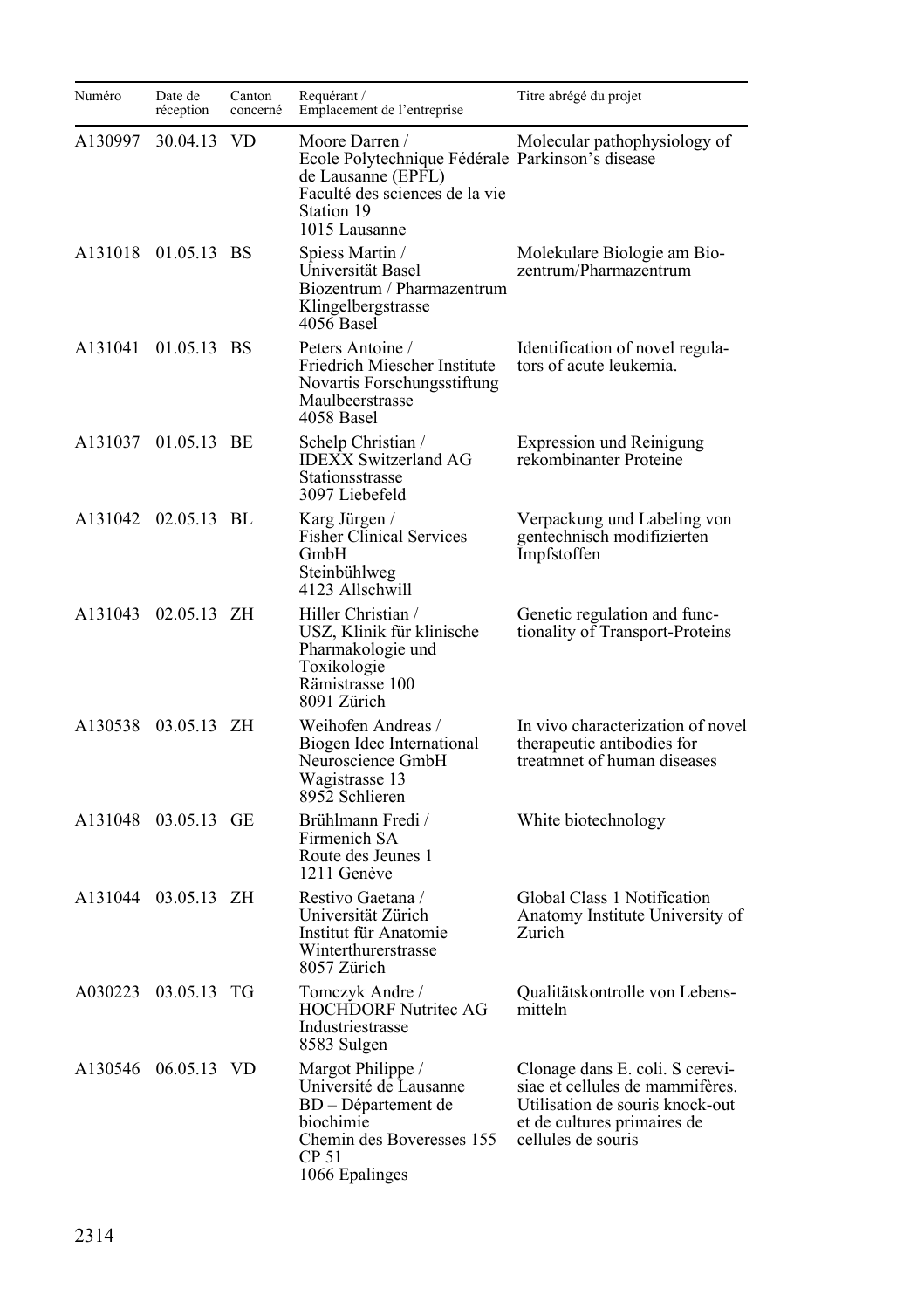| Numéro  | Date de<br>réception | Canton<br>concerné | Requérant /<br>Emplacement de l'entreprise                                                                                                                       | Titre abrégé du projet                                                                                                                                                                |
|---------|----------------------|--------------------|------------------------------------------------------------------------------------------------------------------------------------------------------------------|---------------------------------------------------------------------------------------------------------------------------------------------------------------------------------------|
| A131046 | 06.05.13             | BL                 | Baader Christine /<br>Fachschaft Biologie<br>Gymnasium Muttenz<br>Gründenstrasse 30<br>4132 Muttenz                                                              | EInführung in die Grundlagen<br>der Gentechnologie                                                                                                                                    |
| A040018 | 06.05.13 BE          |                    | Engelhardt Britta /<br>Universität Bern<br>Theodor Kocher Institut<br>Freiestrasse<br>3012 Bern                                                                  | Transiente Expression von<br>Maus oder Mensch cDNAs oder<br>bakteriellen genen in in vitro<br>kultivierten Zelllinien der Maus<br>und des Menschen                                    |
| A131035 | 06.05.13 BE          |                    | Lyck Ruth /<br>Universität Bern<br>Theodor Kocher Institut<br>Freiestrasse<br>3012 Bern                                                                          | Global notification for class 1<br>activities at the Theodor Kocher<br>Institute, University of Bern,<br>Switzerland                                                                  |
|         | A130537 07.05.13 ZH  |                    | Ehrbar Martin /<br>USZ, Klinik für<br>Geburtshilfe<br>Schmelzberstrasse<br>12PATH G<br>8091 Zürich                                                               | Globalmeldung Universitätsspi-<br>tal Zürich, Klinik für Geburts-<br>hilfe                                                                                                            |
|         | A131045 07.05.13 BS  |                    | Nigg Erich /<br>Universität Basel<br>Biozentrum / Pharma-<br>zentrum<br>Klingelbergstrasse<br>4056 Basel                                                         | Investigation of cell cycle<br>regulation through retro- und<br>lentiviral transduction of human<br>tumor cell lines.                                                                 |
|         | A131047 07.05.13 BE  |                    | Beyeler Hansruedi /<br>Universität Bern<br>Institut für Zellbiologie<br><b>Baltzerstasse</b><br>3012 Bern                                                        | Globalmeldung IZB Klassel                                                                                                                                                             |
| A131049 | 08.05.13 ZH          |                    | Fraefel Cornel /<br>Universität Zürich<br>Virologisches Institut<br>Winterthurerstrasse<br>8057 Zürich                                                           | Helper virus-free HSV-1<br>amplicon vectors for gene<br>delivery                                                                                                                      |
|         | A020168 08.05.13 AG  |                    | Glaubitz Joachim /<br>Omya AG<br><b>Baslerstrasse</b><br>4665 Oftringen                                                                                          | Qualitative und Quantitative<br>Bestimmung von Mikroorga-<br>nismen in Füllstoff- und Pig-<br>mentslurries (vorwiegend<br>wäsrige Aufschlämmungen von<br>natürlichen Calciumcarbonat) |
| A120551 | 08.05.13 ZH          |                    | Zeeman Samuel C./<br>ETHZ<br>Institut für Agrarwissen-<br>schaften<br>Pflanzenbiochemie<br>Universitätstrasse 2LFW D36,<br>38, 46, 48.1, 48.2, 49<br>8092 Zürich | Understanding Plant Metabo-<br>lism                                                                                                                                                   |
| A131053 | 10.05.13 ZH          |                    | Pruschy Martin /<br>USZ, Klinik für Radio-<br>onkologie<br>Rämistrasse 100<br>8091 Zürich                                                                        | Combined Treatment Modality:<br>Ionizing Radiation in Combina-<br>tion with Antisignaling Agents                                                                                      |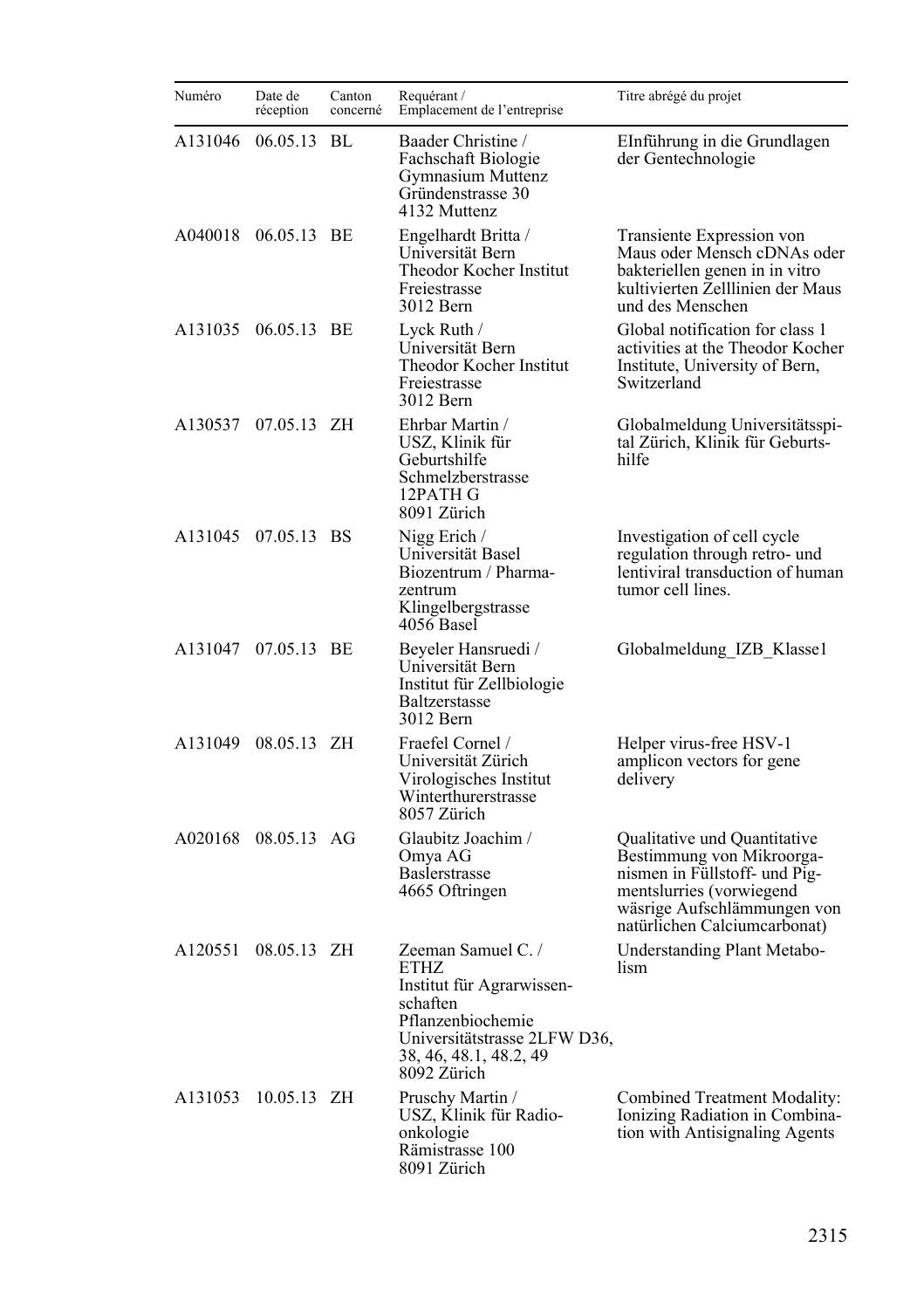| Numéro  | Date de<br>réception | Canton<br>concerné | Requérant /<br>Emplacement de l'entreprise                                                                                           | Titre abrégé du projet                                                                                                                                                                                                                              |
|---------|----------------------|--------------------|--------------------------------------------------------------------------------------------------------------------------------------|-----------------------------------------------------------------------------------------------------------------------------------------------------------------------------------------------------------------------------------------------------|
| A131026 | 10.05.13             | <b>VD</b>          | Lingner Joachim /<br>EPFL – SV Faculté des<br>sciences de la vie<br>Faculté des sciences<br>de la Vie<br>Station 15<br>1015 Lausanne | Telomerase and chromosome<br>end replication                                                                                                                                                                                                        |
| A131051 | 10.05.13 SG          |                    | Müller Max Werner /<br>Kantonsschule Sargans<br>Pizolstrasse<br>7320 Sargans                                                         | Transformation von Escherichia<br>coli K12 mit den Plasmiden<br>pGLO und pVIB                                                                                                                                                                       |
| A131027 | 10.05.13 BS          |                    | Bard Emilie /<br>Novartis Pharma AG<br>Postfach<br>4002 Basel                                                                        | Murine bone marrow transplant<br>of cells transduced with<br>lentivirus                                                                                                                                                                             |
| A130550 | 13.05.13 ZH          |                    | Suter Tobias /<br>USZ, IMM, Klinik für<br>Immunologie, Forschung<br>Häldeliweg 4<br>8044 Zürich                                      | Globalmeldung USZ, Klinik für<br>Immunologie                                                                                                                                                                                                        |
| A131055 | 14.05.13 ZH          |                    | Schuppler Markus /<br>Ernährungswissenschaften<br>Labor für Lebensmittel-<br>mikrobiologie<br>Schmelzberstrasse<br>8092 Zürich       | Tätigkeiten mit gentechnisch<br>Institut für Lebensmittel- und veränderten Organismen (GVO)<br>der Biosicherheitsstufe 1                                                                                                                            |
| A130555 | 15.05.13 ZH          |                    | Rutschmann Katrin /<br>Dualsystems Biotech AG<br>Grabenstrasse 11a<br>8952 Schlieren                                                 | Untersuchung von Protein-<br>Interaktionen                                                                                                                                                                                                          |
| A130552 | 15.05.13 LU          |                    | Czekalski Nadine /<br>eawag Kastanienbaum<br>Wasserforschungsinstitut<br>EAWAG<br>Seestrasse<br>6047 Kastanienbaum                   | Isolation und Charakterisierung<br>vom multisistenten Bakterien<br>aus kommunalen Abwässern /<br>Clonierung des NDM-1 Gens in<br>apothogenen E. coli-Stamm zur<br>Gewinnung von Positiv-<br>kontrollplasmiden für qPCR<br>Analysen vom Umweltproben |
| A130551 | 15.05.13 GR          |                    | Stoddart Martin /<br>AO-Forschungsinstitut<br>Davos<br>Clavadelerstrasse<br>7270 Davos                                               | DNA Cloning and protein<br>expression in mammalian cell<br>lines                                                                                                                                                                                    |
| A131054 | 15.05.13 ZH          |                    | Arni Stephan /<br>USZ<br>USZ, Klinik für Thorax-<br>chirurgie<br>Sternwartstrasse 14<br>8091 Zürich                                  | Expression of tracking gene in<br>lung tumour cell lines                                                                                                                                                                                            |
| A131059 | 16.05.13 ZH          |                    | Sander Peter /<br>Universität Zürich<br>Institut für Medizinische<br>Mikrobiologie<br>Gloriastr.<br>8006 Zürich                      | Globalmeldung Institut für<br>Medizinische Mikrobiologie                                                                                                                                                                                            |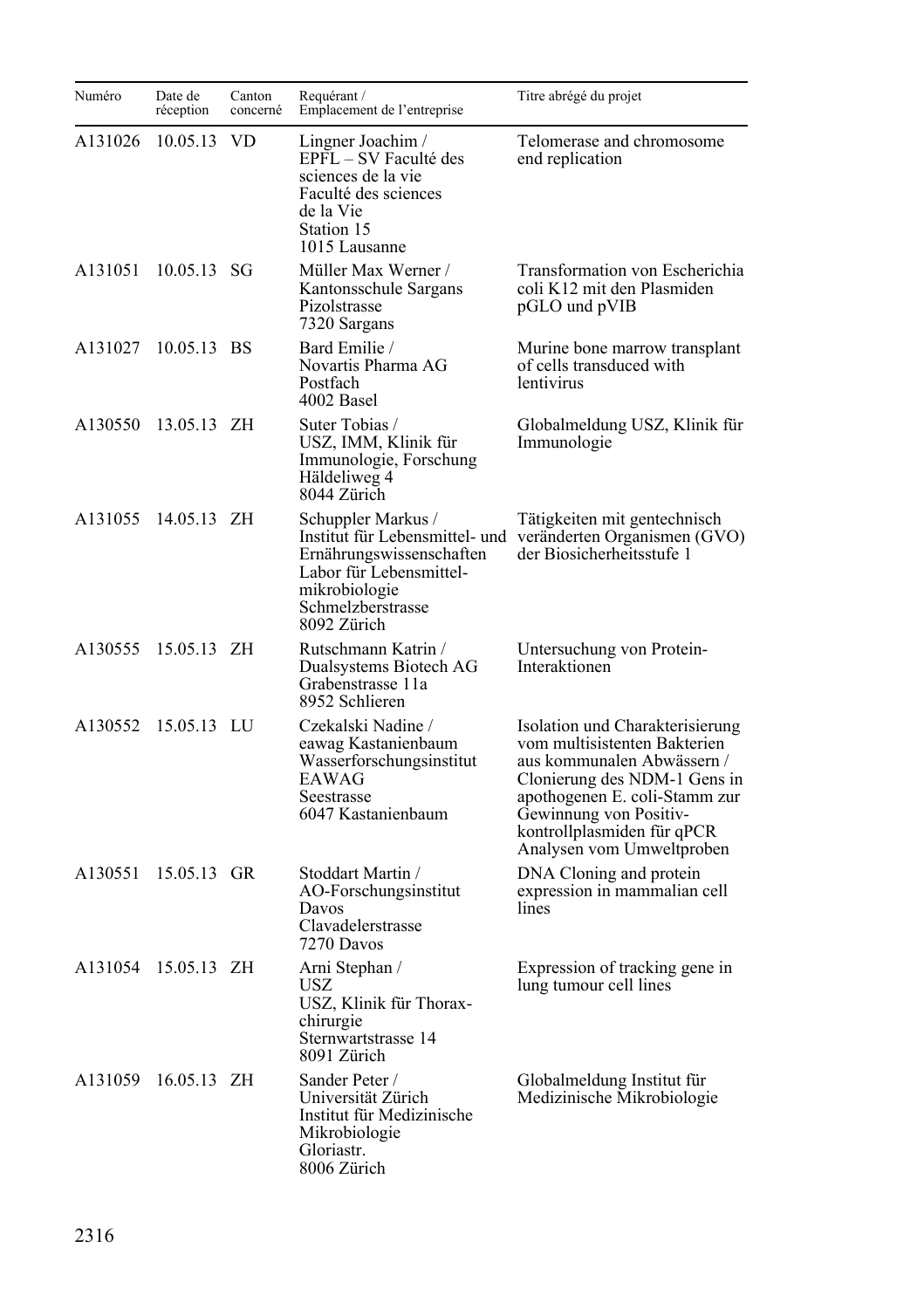| Numéro  | Date de<br>réception | Canton<br>concerné | Requérant /<br>Emplacement de l'entreprise                                                                                                                                                    | Titre abrégé du projet                                                                                                             |
|---------|----------------------|--------------------|-----------------------------------------------------------------------------------------------------------------------------------------------------------------------------------------------|------------------------------------------------------------------------------------------------------------------------------------|
| A010250 | 16.05.13             | SG                 | Bruinink Arie /<br><b>EMPA SG</b><br>Bereich Chemie/Biologie<br>Lerchenfeldstrasse<br>9014 St. Gallen                                                                                         | Biokompatible Werkstoffe für<br>die Medizin                                                                                        |
| A131050 | 16.05.13 BE          |                    | Kleinlogel Sonja /<br>Auxivis<br>Bennenbodenrain 14A<br>3032 Hinterkappelen                                                                                                                   | Retinal optogenetics                                                                                                               |
| A131058 | 17.05.13 BE          |                    | Summermatter Kathrin /<br>Institut für Virologie und<br>Immunologie<br>Sensemattstr. 293<br>3147 Mittelhäusern                                                                                | Tätigkeiten mit gentechnisch<br>veränderten Organismen /<br>Zelllinien für Forschung und<br>Diagnostik (Globalmeldung<br>Klasse 1) |
| A130579 | 17.05.13 VD          |                    | Coukos George /<br>Ludwig Institute for Cancer<br>Research (LICR)<br>Chemin des Boveresses<br>1066 Epalinges                                                                                  | Gene transfer in human and<br>mouse cells for cancer immuno-<br>therapy                                                            |
| A130553 | 17.05.13 ZH          |                    | Santoro Raffaella /<br>Universität Zürich<br>Institut für Veterinärbioche-<br>mie und Molekularbiologie<br>Bau 17 Stock L<br>Winterthurerstrasse<br>8057 Zürich                               | Globalmeldung Institute of<br>Veterinary Biochemistry and<br>Molecular Biology, University<br>of Zürich                            |
|         | A130540 17.05.13 LU  |                    | Schmidt Regula /<br>PHZ Luzern<br>Museggstrasse 22<br>6004 Luzern                                                                                                                             | Novartis Genspirale an PHZ<br>Luzern                                                                                               |
|         | A130556 21.05.13 ZH  |                    | Leroux Jean-Christophe /<br>ETHZ, CHAB, Institut für<br>Pharmazeutische Wissen-<br>schaften<br>Drug formulation $+$ delivery<br>Wolfgang-Pauli-Str.<br>8093 Zürich                            | Globalmeldung der ETH Zürich,<br>Gruppe Leroux                                                                                     |
|         | A130558 22.05.13 TI  |                    | Civenni Gianluca /<br>Institute of Oncology<br>Reasearch (IOR), Via Vela<br>c/o Institute for Research<br>in Biomedicine (IRB)<br><b>Experimental Oncology</b><br>Via Vela<br>6500 Bellinzona | Globalmeldung Institute of<br>Oncology Research IOR                                                                                |
|         | A131063 22.05.13 BS  |                    | Dumoulin Alexis /<br>Universität Basel<br>Departement Biomedizin<br>Haus Petersplatz<br>Petersplatz 10<br>4003 Basel                                                                          | Globalmeldung 1 DBM Peter-<br>platz                                                                                                |
|         | A130542 23.05.13 JU  |                    | Haye Tim /<br>CABI<br>Rue des Grillons 1<br>2800 Delémont                                                                                                                                     | Durchführung von Wirtsspezifi-<br>tätstests mit Trissolcus halyo-<br>morphae unter Quarantänebe-<br>dingungen                      |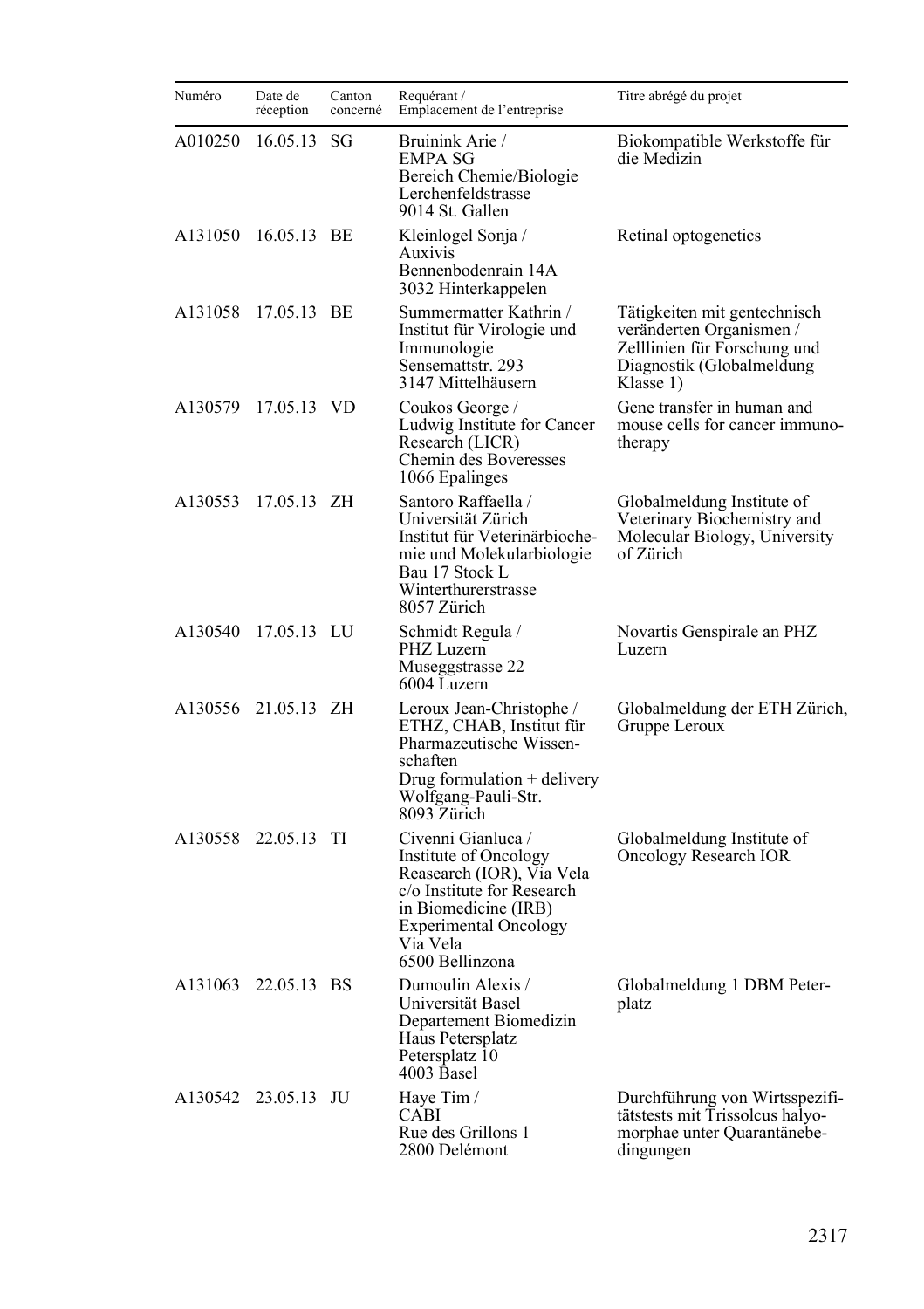| Numéro  | Date de<br>réception | Canton<br>concerné | Requérant /<br>Emplacement de l'entreprise                                                                                                             | Titre abrégé du projet                                                                        |
|---------|----------------------|--------------------|--------------------------------------------------------------------------------------------------------------------------------------------------------|-----------------------------------------------------------------------------------------------|
| A131076 | 27.05.13             | LU                 | Becker Jörg /<br>Maropack AG<br><b>Industriestrasse Briseck</b><br>6144 Zell                                                                           | Lagerung und Verarbeitung von<br>biologischen Produkten der BSL<br>1 (Abfüllung von Bulkware) |
| A130574 | 28.05.13 VD          |                    | Michielin Olivier /<br>Swiss Institutes of<br><b>Bioinformatics</b><br>Bâtiment Génopode<br>1015 Lausanne                                              | Link between TCR affinity and<br>in vivo anti-tumor activity                                  |
|         | A131075 28.05.13 ZH  |                    | Kretzschmar Titus /<br>Delenex Therapeutics AG<br>Wagistrasse 27<br>8952 Schlieren                                                                     | Generation of specific Antibody<br>fragments for therapeutic needs                            |
| A131074 | 28.05.13 ZH          |                    | Niessen Markus /<br>USZ, Klinik für Endo-<br>krinologie, Diabetologie<br>und Klinische Ernährung<br>Rämistrasse 100<br>8091 Zürich                     | <b>ENK Klasse 1</b>                                                                           |
| A130568 | 29.05.13 ZH          |                    | Devuyst Olivier /<br>Universität Zürich<br>Physiologisches Institut<br>Winterthurerstrasse<br>8057 Zürich                                              | Investigation of biochemical<br>properties of primary human<br>urinary cells                  |
|         | A130565 29.05.13 ZH  |                    | Zala Marcello /<br>ETH Zürich<br>Institut f. Integrative<br><b>Biologie</b><br>Pflanzenpathologie<br>Universitätsstrasse 2/LFW<br>8092 Zürich          | Pflanzenpathologische For-<br>schung                                                          |
|         | A130564 29.05.13 ZH  |                    | Fütterer Johannes /<br>ETHZ, Departement AGRL<br>Institut für Pflanzen-<br>wissenschaften<br>Pflanzenbiotechnologie<br>Universitätsstr.<br>8092 Zürich | Globalmeldung der ETHZ,<br>Pflanzenbiotechnologie                                             |
| A130561 | 29.05.13 BE          |                    | Schmied Frank Sebastian /<br>Gymnasium<br>Köniz-Lerbermatt<br>Kirchstrasse 64<br>3098 Köniz                                                            | Versuche zur Genspirale im<br>Gymnasium Koeniz-Lerbermatt                                     |
| A120771 | 30.05.13 BS          |                    | Heller-Stilb Birgit /<br>Friedrich Miescher Institute<br>Novartis Forschungsstiftung<br>Maulbeerstrasse<br>4058 Basel                                  | General activities with GMOs at<br>the FMI                                                    |
| A120845 | 30.05.13 VD          |                    | Leuenberger Sabrina /<br>Ecole Polytechnique<br>Fédérale de Lausanne (EPFL)<br>Faculté des sciences<br>de la vie<br>Station 19<br>1015 Lausanne        | Recherches en sciences de base                                                                |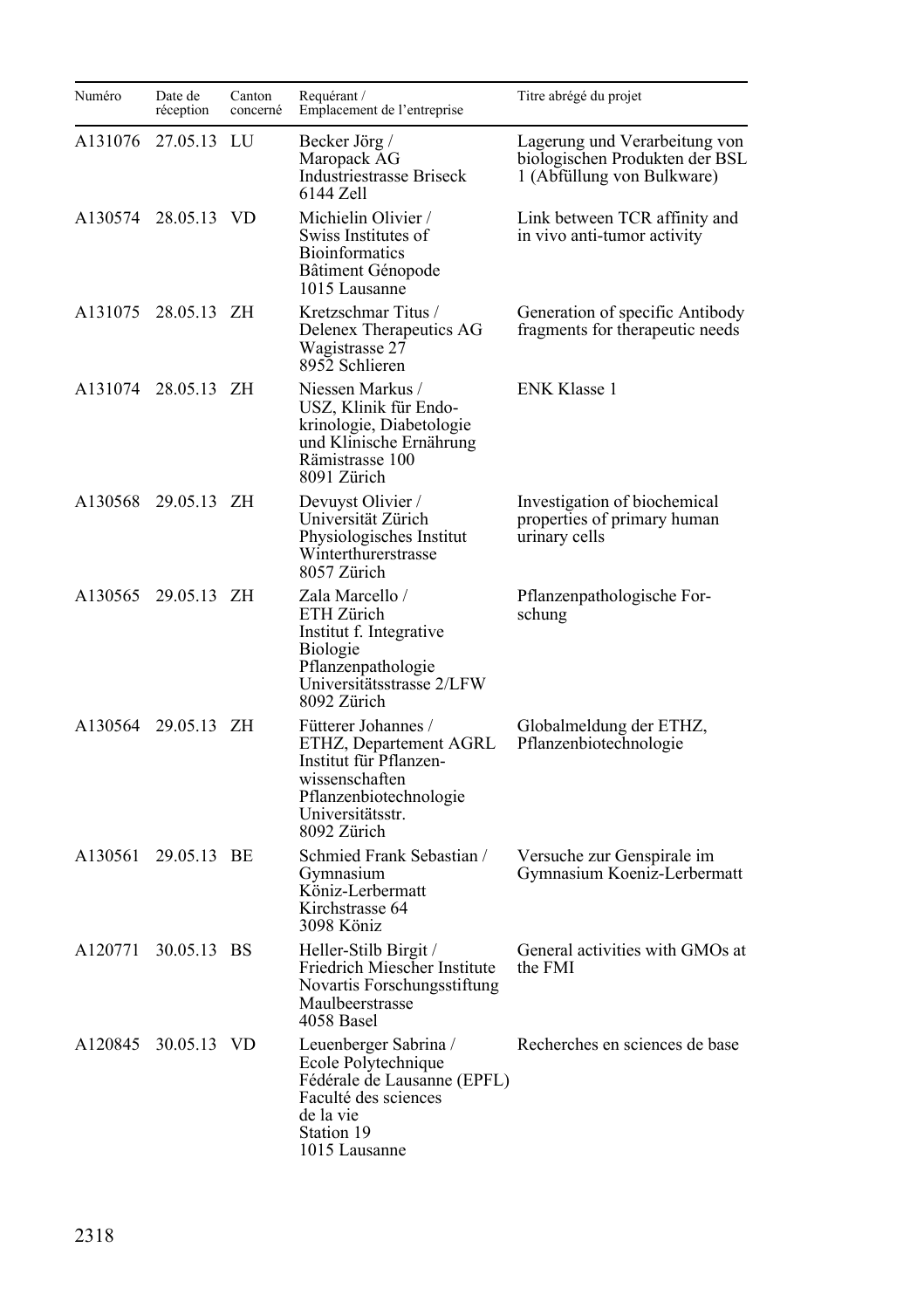| Numéro  | Date de<br>réception | Canton<br>concerné | Requérant /<br>Emplacement de l'entreprise                                                                                                      | Titre abrégé du projet                                                             |
|---------|----------------------|--------------------|-------------------------------------------------------------------------------------------------------------------------------------------------|------------------------------------------------------------------------------------|
| A120866 | 30.05.13             | VD.                | Leuenberger Sabrina /<br>Ecole Polytechnique<br>Fédérale de Lausanne (EPFL)<br>Faculté des sciences<br>de la vie<br>Station 19<br>1015 Lausanne | Recherche en sciences et tech-<br>niques                                           |
| A130560 | 31.05.13 BL          |                    | Petter Cordula /<br>Polyphor AG<br>Hegenheimermattweg 125<br>4123 Allschwil                                                                     | Globalmeldung Polyphor                                                             |
| A131067 | 03.06.13 ZH          |                    | Hammes Frederik /<br>EAWAG Dübendorf<br>Wasserforschungsinstitut<br>EAWAG<br>Überlandstrasse<br>8600 Dübendorf                                  | Global notification of Eawag<br><b>BSL1</b> activities                             |
|         | A131084 03.06.13 ZH  |                    | Lindner Peter /<br>Universität Zürich<br><b>Biochemisches Institut</b><br>Winterthurerstrasse<br>8057 Zürich                                    | Biochemical and Biophysical<br>Characterisation of Proteins and<br>Nucleic Acids   |
| A131038 | 03.06.13 BE          |                    | Schranz Karin /<br>Universität Bern<br>Departement für Chemie<br>und Biochemie<br>Freiestrasse 3<br>3012 Bern                                   | Globalmeldung Klasse 1 für<br>DCB Uni Bern                                         |
|         | A130985 03.06.13 BS  |                    | Dumermuth Eric /<br>Novartis Pharma AG<br>Postfach<br>4002 Basel                                                                                | Activities with genetically<br>modified organisms at Novartis<br>Pharma Basel site |
| A131066 | 03.06.13 TG          |                    | Uetz Thomas /<br>Kantonsschule Romanshorn<br>Weitezelgstrasse<br>8590 Romanshorn                                                                | <b>Experimente Genspirale</b>                                                      |
|         | A131064 03.06.13 VD  |                    | Gaudard-de-Weck Danièle /<br>Nestlé Suisse SA<br>Centre de recherche Nestlé<br>Vers-chez-les Blanc<br>1000 Lausanne 26                          | GMO activities in Nestlé<br>Research Center                                        |
| A131080 | 04.06.13 BE          |                    | Maring Jacques-André /<br>CSL Behring AG<br>Wankdorfstrasse<br>3014 Bern                                                                        | Globalmeldung Klasse 1 CSL<br>Behring AG Bern                                      |
|         | A130572 05.06.13 ZH  |                    | Zerbe Katja /<br>Universität Zürich<br>Institut für Organische<br>Chemie<br>Winterthurerstrasse 190<br>8057 Zürich                              | Recombinant protein expression                                                     |
| A131085 | 05.06.13 ZH          |                    | Jessberger Sebastian /<br>Universität Zürich<br>Institut für Hirnforschung<br>Winterthurerstrasse<br>8057 Zürich                                | Brain research in mammalian<br>systems                                             |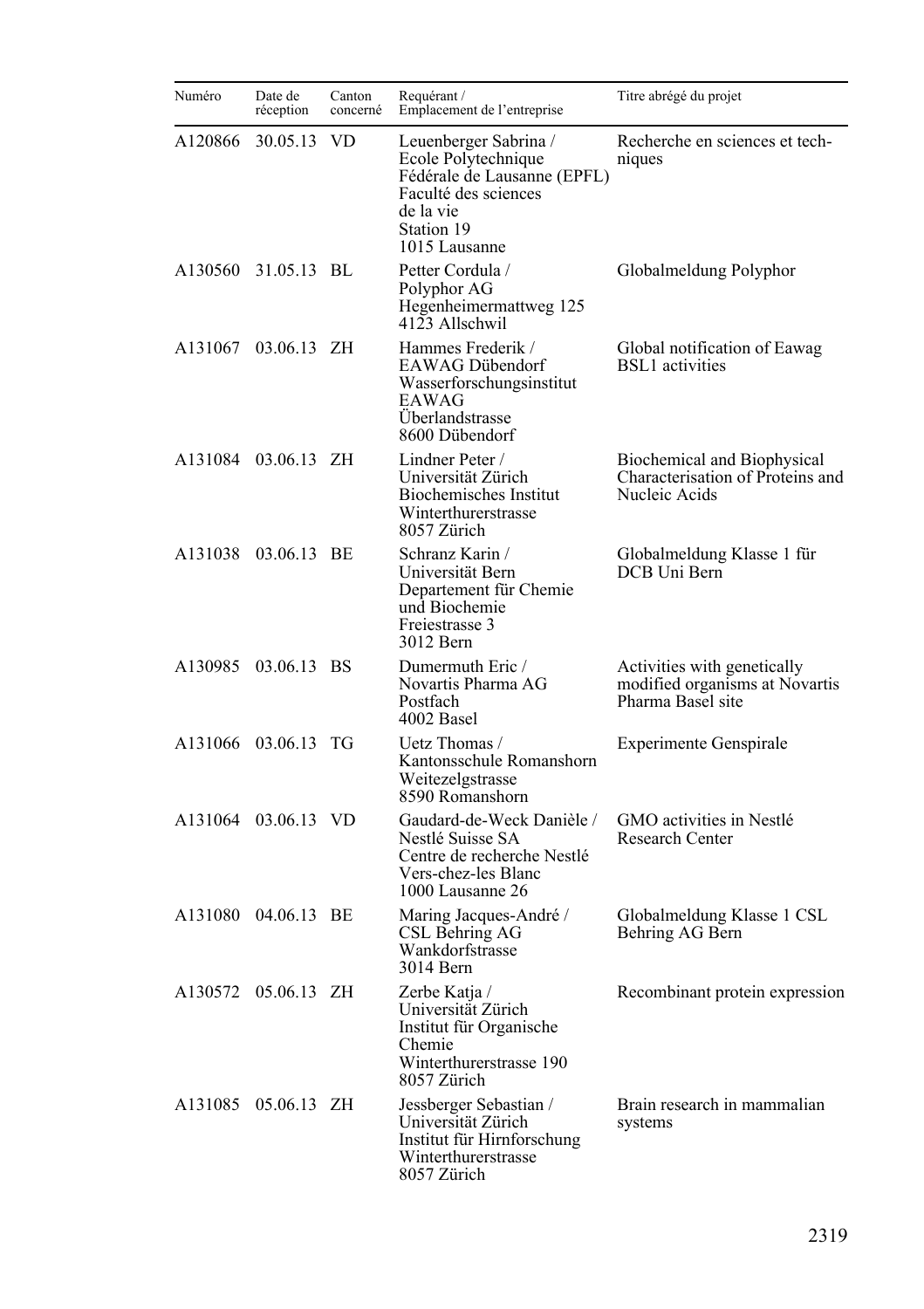| Numéro  | Date de<br>réception | Canton<br>concerné | Requérant /<br>Emplacement de l'entreprise                                                                                                                              | Titre abrégé du projet                                                                                                                            |
|---------|----------------------|--------------------|-------------------------------------------------------------------------------------------------------------------------------------------------------------------------|---------------------------------------------------------------------------------------------------------------------------------------------------|
| A131060 | 05.06.13 BE          |                    | Reymond Jean-Louis /<br>Universität Bern<br>Departement für Chemie<br>und Biochemie<br>Freiestrasse 3<br>3012 Bern                                                      | Inhibition and dispersal of<br>Pseudomonas aeruginosa<br>biofilms by glycopeptide<br>dendrimers; antimicrobial<br>peptides and peptide dendrimers |
| A120805 | 06.06.13 NE          |                    | Mauch-Mani Brigitte /<br>Université de Neuchâtel,<br>Institut de biologie I<br>Rue Emile-Argand<br>2000 Neuchâtel                                                       | Investigating new regulartory<br>mechanisms in development and<br>defence in Arabidopsis thaliana                                                 |
| A131087 | 06.06.13 ZH          |                    | Thurnheer T./<br>Universität Zürich<br>Zentrum für Zahnmedizin<br>Plattenstr.<br>8032 Zürich                                                                            | Projekte Institut für Orale<br><b>Biologie</b>                                                                                                    |
| A131089 | 06.06.13 BE          |                    | Suter Maja M. /<br>Universität Bern<br>Department of Clinical<br>Research and Veterinary<br>Public Health<br>Länggassstrasse<br>3012 Bern                               | Global Institute für Tierpatholo-<br>gie                                                                                                          |
| A130581 | 07.06.13 LU          |                    | Häckermann Johanna /<br>Andermatt Biocontrol AG<br>Stahlermatten 6<br>6146 Grossdeitwil                                                                                 | Insektenzuchten                                                                                                                                   |
|         | A131094 07.06.13 BS  |                    | Keck Simone /<br>Universitätsspital Basel<br>Zentrum für Lehre und<br>Forschung (ZLF)<br>Hebelstrasse<br>4031 Basel                                                     | Immunological Memory<br>Response of CD4T Cells                                                                                                    |
|         | A131056 07.06.13 VD  |                    | Radenovic Aleksandra /<br>Ecole Polytechnique<br>Fédérale de Lausanne (EPFL)<br>Faculté des sciences<br>de la vie<br>Station 19<br>1015 Lausanne                        | Vaccine efficiency                                                                                                                                |
| A131093 | 07.06.13 ZH          |                    | Stucki Manuel /<br>USZ, Klinik für Gynäkologie<br>Frauenklinikstrasse 10<br>8091 Zürich                                                                                 | Biochemical and cell biological<br>analysis of DNA damage repair<br>and DNA damage signaling                                                      |
| A130573 | 10.06.13 SG          |                    | Brand Sabine /<br>Zentrum für Labormedizin<br>(ZLM)<br>Humanmedizinische<br>Mikrobiologie (HMI) und<br>Veterinärdiagnostik (VD)<br>Frohbergstrasse 3<br>9001 St. Gallen | Globalmeldung Zentrum für<br>Labormedizin                                                                                                         |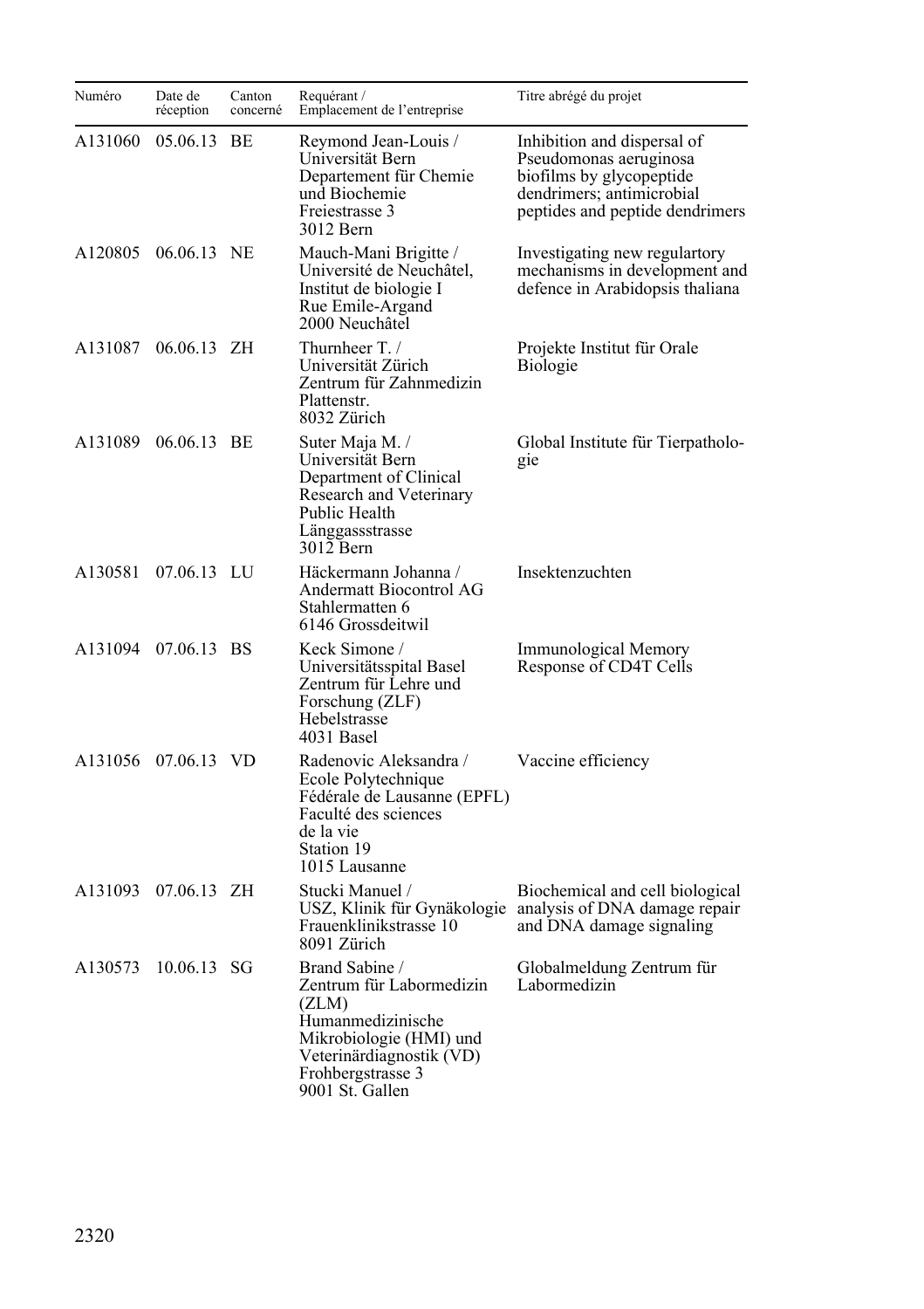| Numéro  | Date de<br>réception | Canton<br>concerné | Requérant /<br>Emplacement de l'entreprise                                                                                                                                             | Titre abrégé du projet                                                                                                                          |
|---------|----------------------|--------------------|----------------------------------------------------------------------------------------------------------------------------------------------------------------------------------------|-------------------------------------------------------------------------------------------------------------------------------------------------|
| A131095 | 10.06.13 BS          |                    | Bihl Michel /<br>Universitätsspital Basel<br>Zentrum für Lehre und<br>Forschung (ZLF)<br>Hebelstrasse<br>4031 Basel                                                                    | Globalmeldung Pathologie<br>Basel                                                                                                               |
| A131108 | 10.06.13 ZH          |                    | Guscetti Franco /<br>Insitute for Veterinary<br>Pathology<br>Veterinary Pathology<br>University of Zurich<br>Winterthurerstr.<br>8057 Zürich                                           | Forschung und Diagnostik<br>am IVPZ                                                                                                             |
| A131100 | 10.06.13 BE          |                    | Summerfield Artur /<br>Institut für Virologie und<br>Immunologie<br>Sensemattstr. 293<br>3147 Mittelhäusern                                                                            | Role of the neuraminidase<br>hemadsorption side of influenza<br>A virus H2N2 for replication in<br>swine                                        |
| A131107 | 11.06.13 BS          |                    | Paro Renato /<br>ETH Zürich, Departement<br>of Biosystems Science and<br>Engineering (D-BSSE)<br>Department of Biosystems<br>Science and Engineering<br>Mattenstrasse 26<br>4058 Basel | Generation of lentiviral vectors<br>and packaging cells that use<br>gene products derived from<br>recombinant VSV-G<br>pseudotyped lentiviruses |
| A131113 | 12.06.13 BE          |                    | Egger Marcel /<br>Universität Bern<br>Institut für Physiologie<br>Bühlplatz 5<br>3012 Bern                                                                                             | Cellular Physiology: Cardiac<br>and Neuronal Approaches                                                                                         |
| A131086 | 12.06.13 VD          |                    | Muhs Andreas /<br>AC Immune<br>Parc scientifique<br><b>EPFL PSE-B</b><br>1015 Lausanne                                                                                                 | Développement de traitements<br>pour soigner des maladies<br>neurodégénaratives                                                                 |
| A131114 | 13.06.13 GR          |                    | Baechler Nando /<br>Hamilton Bonaduz AG<br><b>Business Unit Robotics</b><br><b>Application Laboratory</b><br>Via Crusch 8<br>7402 Bonaduz                                              | Microcarrier Zellkulturen                                                                                                                       |
|         | A131110 13.06.13 BE  |                    | Zanoni Reto /<br>Universität Bern<br>Institut für Veterinär-<br>Virologie<br>Länggassstr.<br>$3012$ Bern                                                                               | Forschung und Diagnostik am<br><b>IVV</b>                                                                                                       |
| A131090 | 13.06.13 ZH          |                    | Urech David /<br>Numab AG<br>Einsiedlerstrasse 34<br>8820 Wädenswil                                                                                                                    | Kultur von humanen Primär-<br>zellen                                                                                                            |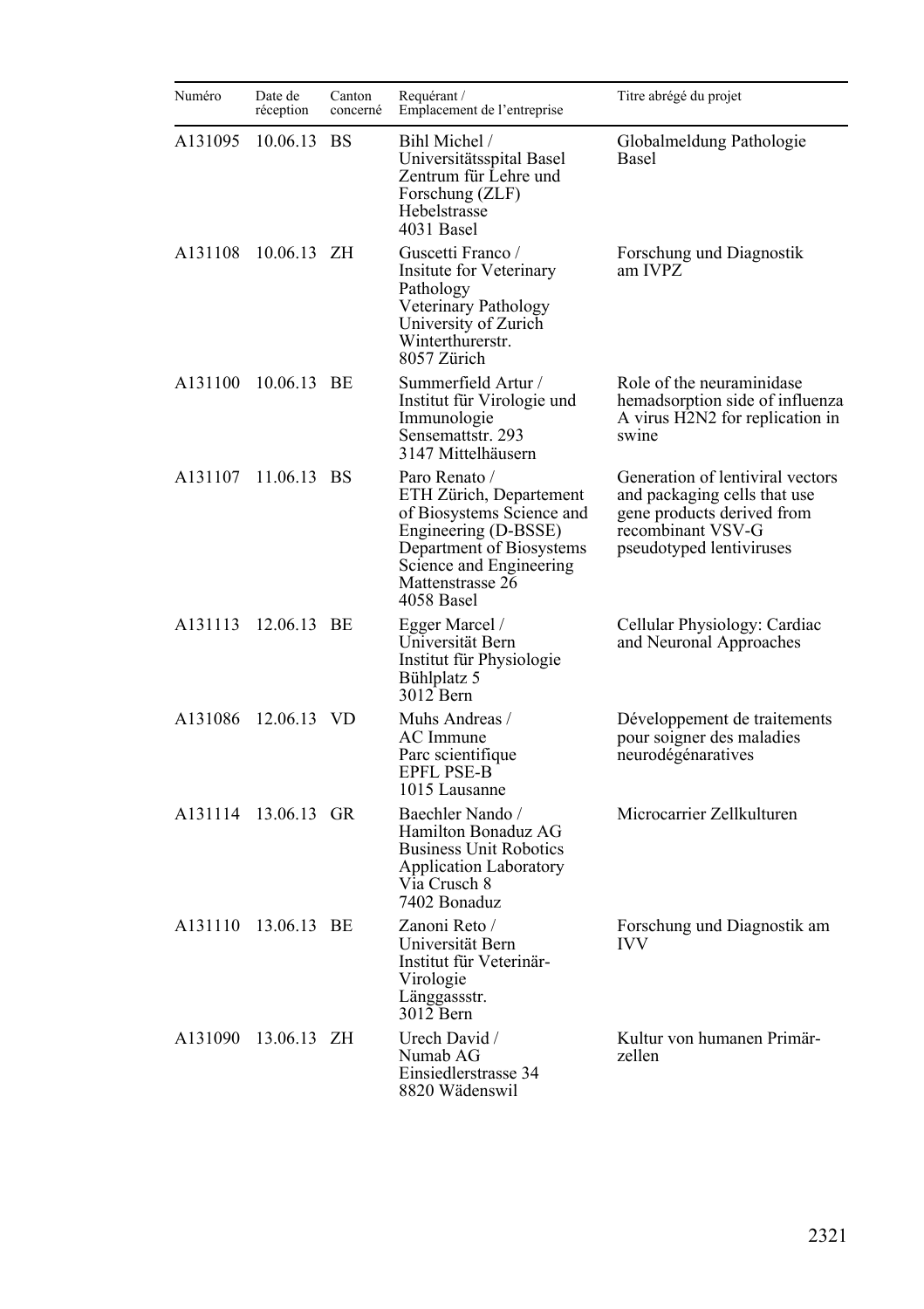| Numéro  | Date de<br>réception | Canton<br>concerné | Requérant /<br>Emplacement de l'entreprise                                                                                                                                                                                                         | Titre abrégé du projet                                                                                               |
|---------|----------------------|--------------------|----------------------------------------------------------------------------------------------------------------------------------------------------------------------------------------------------------------------------------------------------|----------------------------------------------------------------------------------------------------------------------|
| A131109 | 14.06.13             | ΖH                 | Hall Jonathan /<br>ETHZ, Departement<br>CHAB, Institut für Pharma-<br>zeutische Wissenschaften,<br>Pharmaceutical Chemistry<br>Institut für Pharmazeutische<br>Wissenschaften, Pharmaceu-<br>tical Chemistry<br>Wolfgang-Pauli-Str.<br>8092 Zürich | Influence of micro RNA on<br>Myoblasts Differentiation                                                               |
| A131071 | 17.06.13 GE          |                    | Merkler Doron /<br>Université de Genève<br>Centre Médical Universitaire<br>(CMU)<br>rue Michel Servet<br>1206 Genève                                                                                                                               | Culture and infection experi-<br>ments with Mopeia virus                                                             |
|         | A131070 17.06.13 GE  |                    | Merkler Doron /<br>Université de Genève<br>Centre Médical Universitaire vesicular stomatitis virus<br>(CMU)<br>rue Michel Servet<br>1206 Genève                                                                                                    | Generation and characterization<br>of recombinant arenaviruses and                                                   |
| A131069 | 17.06.13 GE          |                    | Merkler Doron /<br>Université de Genève<br>Centre Médical Universitaire 2 pathogens<br>(CMU)<br>rue Michel Servet<br>1206 Genève                                                                                                                   | Analysis of the immune re-<br>sponses against a range of Class                                                       |
|         | A131115 18.06.13 ZH  |                    | Krützfeldt Jan /<br>USZ, Klinik für Endo-<br>krinologie, Diabetologie<br>und Klinische Ernährung<br>Rämistrasse 100<br>8091 Zürich                                                                                                                 | Molecular mechanisms of<br>muscle differentiation                                                                    |
| A131079 | 18.06.13 ZH          |                    | Broggini Giovanni /<br>ETH Zürich<br>Institut f. Integrative<br><b>Biologie</b><br>Pflanzenpathologie<br>Universitätsstrasse 2/LFW<br>8092 Zürich                                                                                                  | Funktioneller Untersuchung der<br>Feuerbrandresistenz von Malus<br>x robusta 5                                       |
| A020186 | 19.06.13 VD          |                    | Brisken Cathrin /<br>EPFL - SV Faculté<br>des sciences de la vie<br>Bâtiment SV<br>1015 Lausanne                                                                                                                                                   | Genetic Dissection of signaling<br>pathways in breast<br>developement and breast cancer                              |
| A130585 | 20.06.13 TI          |                    | De Matteo Walter /<br>IBSA<br>P.A.B.<br>Via del Piano<br>6926 Collina d'Oro                                                                                                                                                                        | Nuovo Laboratorio di Genetica<br>Molecolare                                                                          |
|         | A131112 20.06.13 GE  |                    | Huber Daniel /<br>Université de Genève<br>Centre Médical Universitaire<br>(CMU)<br>rue Michel Servet<br>1206 Genève                                                                                                                                | Transneuronal tracing using a<br>recombinant glycoprotein-<br>deleted mutant of the SAD B19<br>rabies vaccine strain |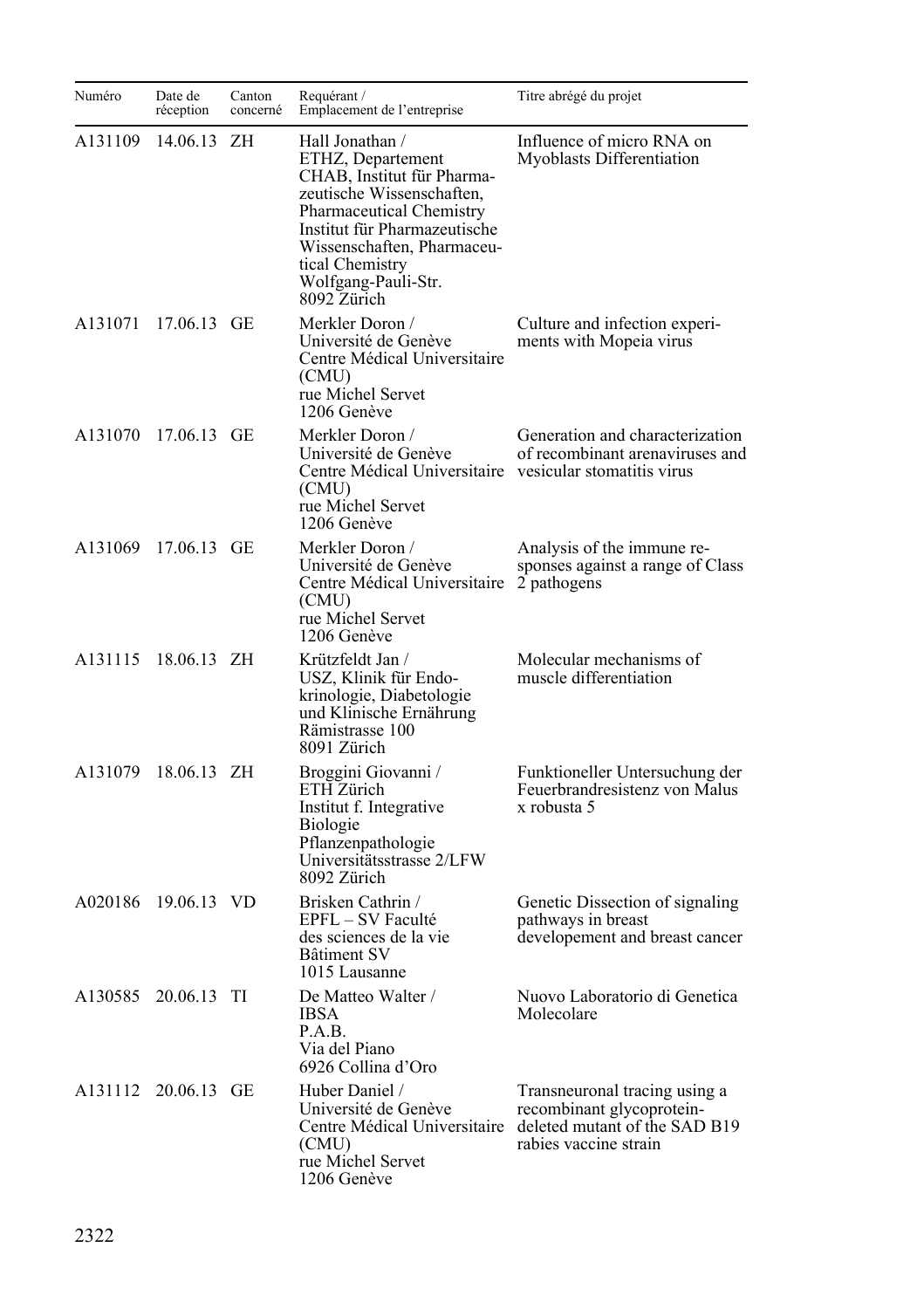| Numéro  | Date de<br>réception | Canton<br>concerné | Requérant /<br>Emplacement de l'entreprise                                                                                                                                   | Titre abrégé du projet                                                                                                                                                                      |
|---------|----------------------|--------------------|------------------------------------------------------------------------------------------------------------------------------------------------------------------------------|---------------------------------------------------------------------------------------------------------------------------------------------------------------------------------------------|
| A131118 | 20.06.13 BL          |                    | Burri Roland /<br>Harlan Laboratories Ltd.<br>Zelgliweg 1<br>4452 Itingen                                                                                                    | Work with well characterized<br>cell lines                                                                                                                                                  |
|         | A050616 20.06.13 VD  |                    | Lashuel Hilal /<br>EPFL – Faculté des<br>Sciences de la vie<br>Institut des Neurosciences<br>Laboratoire de neurobiologie<br>cellulaire (LNC)<br>Station 15<br>1015 Lausanne | Role of protein aggregation in<br>neurodegenerative disease                                                                                                                                 |
| A131096 | 20.06.13 BS          |                    | Mindt Thomas /<br>Klinik für Radiologie und<br>Nuklearmedizin KRN<br>Klinikum 2<br>Hebelstrasse 20<br>4031 Basel                                                             | Radiopharmazeutische &<br>Nuklearmedizinische Grund-<br>lagenforschung                                                                                                                      |
|         | A131116 21.06.13 ZH  |                    | Hoerstrup Simon P. /<br>USZ, Forschung Chirurgie –<br>Herzchirurgie<br>Rämistrasse 100<br>8091 Zürich                                                                        | pMX retroviral system                                                                                                                                                                       |
|         | A130583 24.06.13 BS  |                    | Bachmann Felix /<br>Basilea Pharmaceutica AG<br>Grenzacherstrasse 487<br>4058 Basel                                                                                          | Untersuchung von potentiellen<br>therapeutischen «targets» und<br>Charakterisierung von For-<br>schungssubstanzen in normalen<br>und transformierten menschli-<br>chen und tierische Zellen |
|         | A130990 24.06.13 VD  |                    | Duboule Denis /<br>Ecole Polytechnique<br>Fédérale de Lausanne<br>(EPFL)<br>Faculté des sciences<br>de la vie<br>Station 19<br>1015 Lausanne                                 | Developmental genomics                                                                                                                                                                      |
|         | A131106 25.06.13 BS  |                    | Laage-Witt Stephan /<br>F. Hoffmann-La Roche AG<br>DTA, Virologie<br>Grenzacherstrasse<br>4070 Basel                                                                         | Influenza Virus Studies                                                                                                                                                                     |
|         | A130580 27.06.13 ZH  |                    | Frei Gerhard /<br>Technorama<br>Jugendlabor<br>Technoramastrasse 1<br>8404 Winterthur                                                                                        | Life Sciences im Swiss Science<br>Center Technorama (SSCT)                                                                                                                                  |
| A120881 | 27.06.13 GE          |                    | Curran Joseph /<br>Université de Genève<br>Centre Médical Universitaire<br>(CMU)<br>rue Michel Servet<br>1206 Genève                                                         | CMU global class 1 notification                                                                                                                                                             |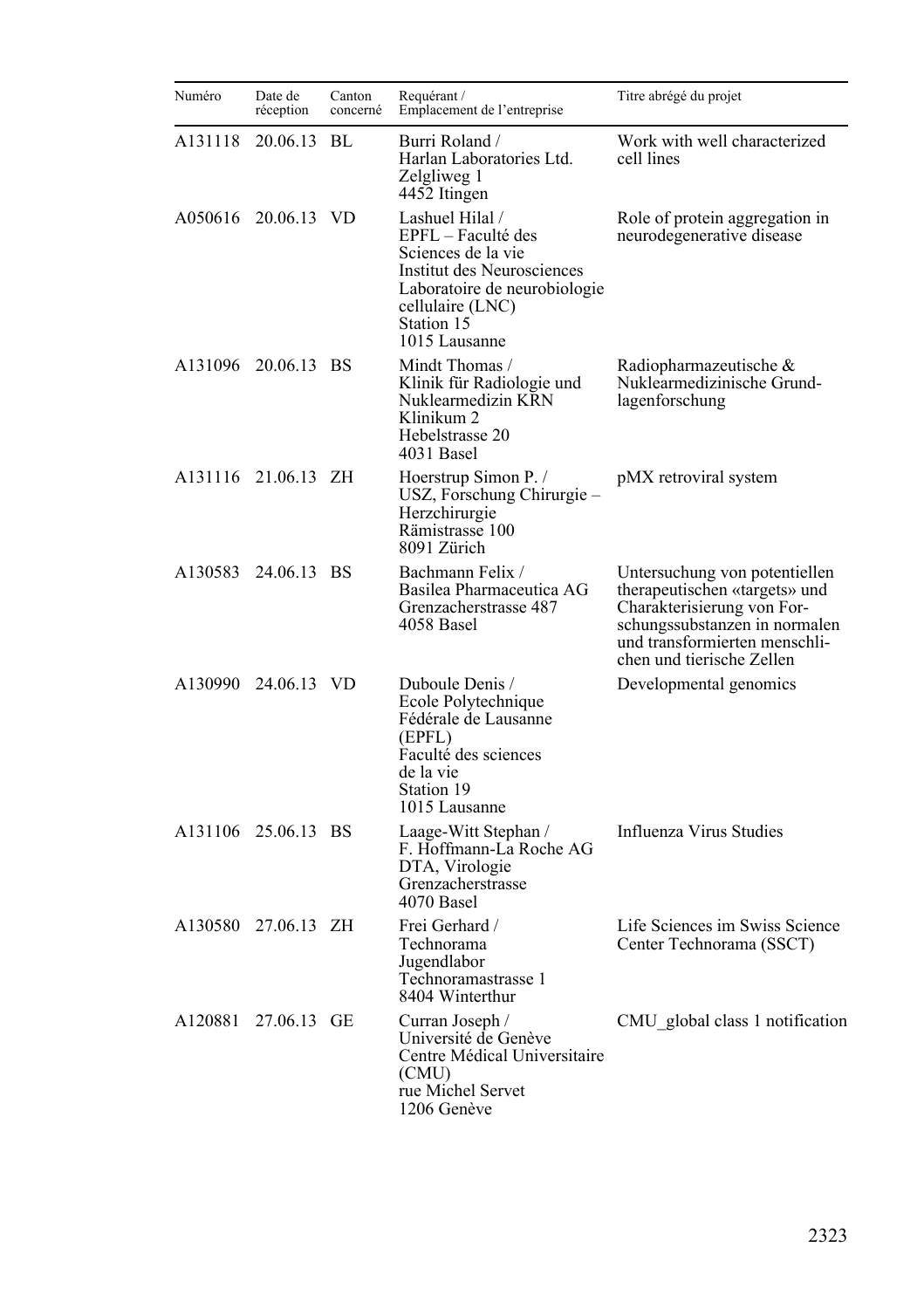| Numéro  | Date de<br>réception | Canton<br>concerné | Requérant /<br>Emplacement de l'entreprise                                                                                                                                                                  | Titre abrégé du projet                                                                            |
|---------|----------------------|--------------------|-------------------------------------------------------------------------------------------------------------------------------------------------------------------------------------------------------------|---------------------------------------------------------------------------------------------------|
| A131123 | 01.07.13 BS          |                    | Bippes Claudia /<br>Universitätsspital Basel<br>USB, Departement<br><b>Biomedizin DBM</b><br>Externe Labors im<br>Technologiepark Basel<br>c/o Technologiepark Basel<br>Hochbergerstrasse 60C<br>4057 Basel | Entwicklung artifizieller<br>Transkriptionsfaktoren                                               |
|         | A130587 02.07.13 VD  |                    | Gras Pierre-Alain /<br>Biopath Lab<br>Liseron 11<br>1006 Lausanne                                                                                                                                           | Analyses de diagnostic en<br>biologie moléculaire/ Analyses<br>médicales                          |
|         | A130586 02.07.13 VD  |                    | Krueger Thorsten /<br>CHUV - Département des<br>services de chirurgie et<br>d'anesthésiologie –<br>Service de chirurgie<br>thoracique et vasculaire<br>Rue du Bugnon<br>1011 Lausanne                       | Does microorganism interfere<br>with lung reconditioning during<br>EVLP (ex vivo lung perfusion)? |
|         | A100336 03.07.13 BE  |                    | Westerfeld Nicole /<br><b>IDEXX Switzerland AG</b><br>Stationsstrasse<br>3097 Liebefeld                                                                                                                     | ORT antigen production                                                                            |
|         | A131129 03.07.13 BS  |                    | Schmetz Dorit /<br>F. Hoffmann-La Roche AG<br>DTA, Neuroscience<br>Grenzacherstrasse<br>4070 Basel                                                                                                          | DTA (Dicovery and Translation<br>Areas): Neuroscience                                             |
|         | A131132 04.07.13 ZH  |                    | Berger Wolfgang /<br>Universität Zürich<br>Institut für Med. Molekular-<br>genetik<br>Schorenstrasse<br>8603 Schwerzenbach                                                                                  | Medizinische Molekulargenetik<br>allgemein                                                        |
|         | A131133 04.07.13 VS  |                    | Liassine Nadia /<br>Dianalabs Valais<br>Laboratoire d'analyses<br>médicales<br>Av. de la Gare 33<br>1950 Sion                                                                                               | Diagnostic microbiologique<br>médical                                                             |
|         | A080185 08.07.13 ZH  |                    | Pruschy Martin /<br>USZ, Klinik für Radio-<br>onkologie<br>Rämistrasse 100<br>8091 Zürich                                                                                                                   | <b>Stufe-2 Combined Treatment</b><br>Modalities IR in Combination<br>with Antisignaling Agents    |
|         | A131128 08.07.13 VD  |                    | Meylan Pascal /<br>Institut de Microbiologie<br>CHUV<br>Bugnon 48<br>1011 Lausanne                                                                                                                          | Development of new serological<br>assays for HHV-8                                                |
|         | A120546 08.07.13 BE  |                    | Leeb Tosso /<br>Institut für Genetik<br>Bremgartenstrasse 109A<br>3001 Bern                                                                                                                                 | Globalmeldung Universität<br>Bern, Insitut für Genetik                                            |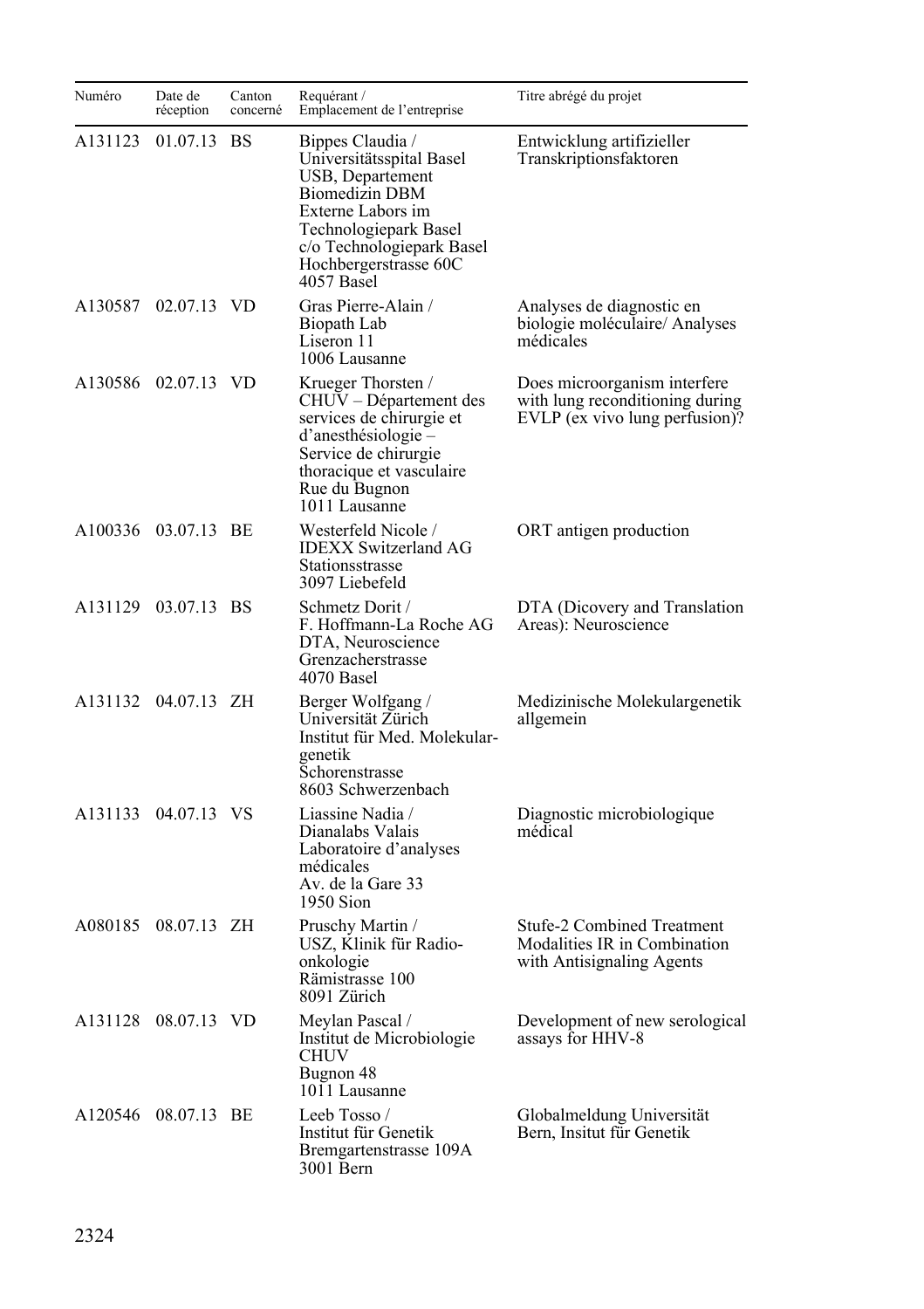| Numéro  | Date de<br>réception | Canton<br>concerné | Requérant /<br>Emplacement de l'entreprise                                                                                                                    | Titre abrégé du projet                                                                                                                          |
|---------|----------------------|--------------------|---------------------------------------------------------------------------------------------------------------------------------------------------------------|-------------------------------------------------------------------------------------------------------------------------------------------------|
| A131091 | 08.07.13             | <b>VD</b>          | Schaerer Santiago /<br>Agroscope Changins<br>Wädenswil ACW,<br>site de Changins<br>Route de Duillier 50<br>1012<br>1260 Nyon 1                                | Notification globale d'activités<br>de classe 1 selon l'OUC /<br>l'OPTM pour ACW Changins                                                       |
| A100332 | 09.07.13 BE          |                    | Kreij Karl /<br>Crucell Switzerland AG<br>Oberriedstrasse 68<br>3174 Thörishaus                                                                               | Entwicklungsarbeiten für<br>Impfstoffproduktion                                                                                                 |
| A130588 | 10.07.13 TG          |                    | Gandor Christine /<br>Eugenex Biotechnologies<br>Konstanzerstrasse 19<br>8274 Tägerwilen                                                                      | Expression rekombinanter<br>Proteine in eukaryontischen und<br>prokaryontischen Systemen                                                        |
| A131127 | 10.07.13 BS          |                    | Billy Eric /<br>Novartis Pharma AG<br>Postfach<br>4002 Basel                                                                                                  | Lentiviral infection and grafting<br>of human primary cells                                                                                     |
| A131146 | 18.07.13 BE          |                    | Hemphill Andrew /<br>Universität Bern, Vetsuisse<br>Fakultät Institut für<br>Parasitologie<br>Länggasstr. 122<br>3012 Bern                                    | Of mice and sheep: prevention<br>and treatment of Neospora<br>caninum infections                                                                |
| A131121 | 18.07.13 ZH          |                    | Zenobi-Wong Marcy /<br>ETH Zürich, D-HEST<br>Departement Gesundheits-<br>wissenschaften und<br>Technologie<br>Schafmattstrasse 22Flur J<br>8093 Zürich        | Notification of class II activities<br>concerning culture of human<br>fetal cartilage cell line FE002-<br>Cart P3.2 and human chondro-<br>cytes |
| A131124 | 18.07.13 VD          |                    | Stellacci Francesco /<br>Ecole Polytechnique Fédérale<br>de Lausanne (EPFL)<br>Faculté Sciences et Technique<br>de l'Ingénieur<br>Station 12<br>1015 Lausanne | <b>Biofilms</b>                                                                                                                                 |
| A131134 | 18.07.13 VD          |                    | Klok Harm-Anton /<br>Ecole Polytechnique<br>Fédérale de Lausanne (EPFL)<br>Faculté Sciences et<br>Technique de l'Ingénieur<br>Station 12<br>1015 Lausanne     | Polymer development                                                                                                                             |
| A131136 | 19.07.13 BS          |                    | Schmetz Dorit /<br>F. Hoffmann-La Roche AG<br>Non-Clinical Safety<br>Grenzacherstrasse<br>4070 Basel                                                          | Non-Clinical Safety                                                                                                                             |
| A131148 | 19.07.13 BE          |                    | Hemphill Andrew /<br>Universität Bern, Vetsuisse<br>Fakultät Institut für<br>Parasitologie<br>Länggasstr. 122<br>3012 Bern                                    | Cloning and expression of<br>recombinant antigens in Esche-<br>richia coli and yeast                                                            |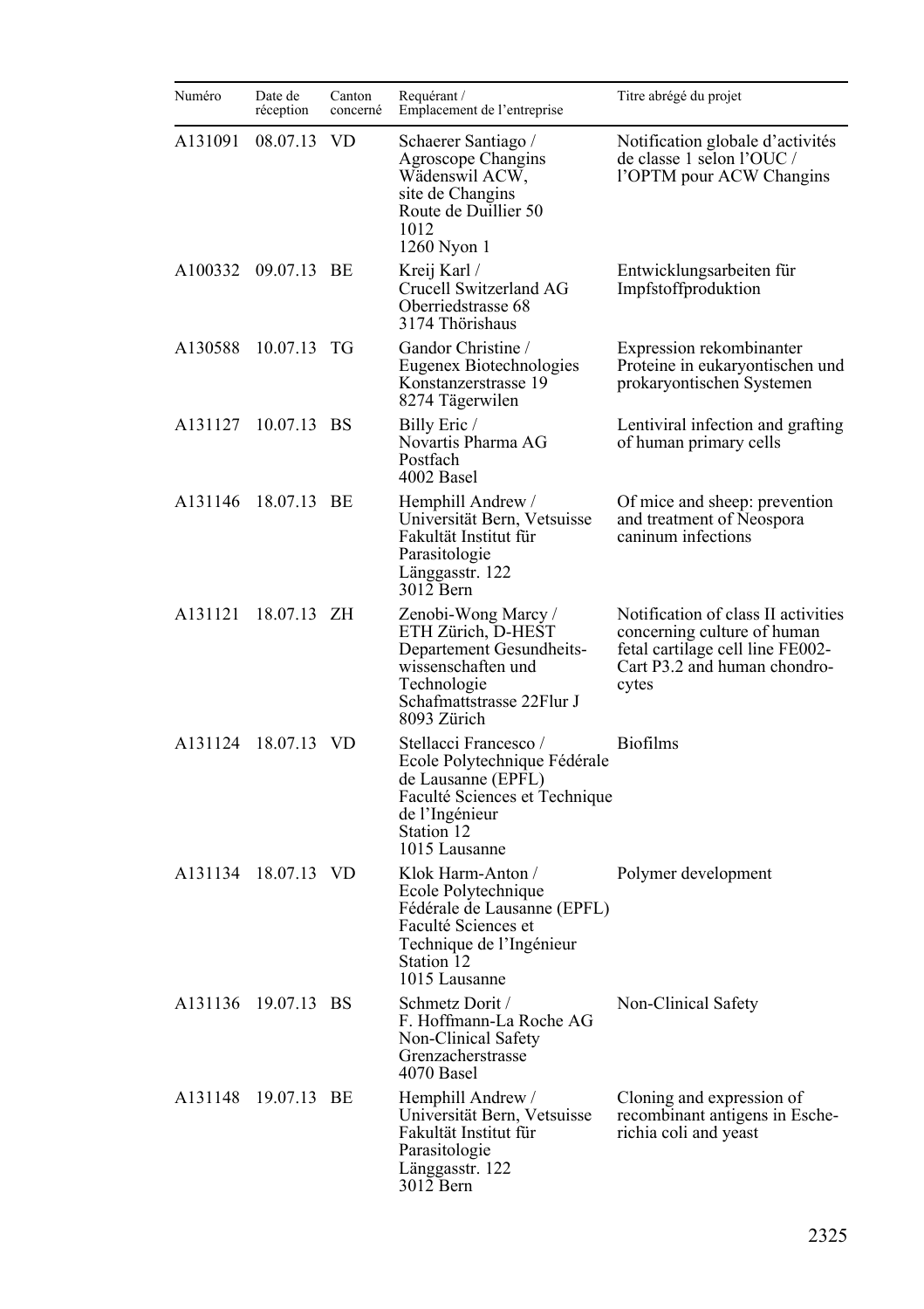| Numéro  | Date de<br>réception | Canton<br>concerné | Requérant /<br>Emplacement de l'entreprise                                                                                                                                           | Titre abrégé du projet                                                          |
|---------|----------------------|--------------------|--------------------------------------------------------------------------------------------------------------------------------------------------------------------------------------|---------------------------------------------------------------------------------|
| A081018 | 19.07.13             | <b>VD</b>          | Auwerx Johan /<br>Ecole Polytechnique Fédérale tional coactivators, nuclear<br>de Lausanne (EPFL)<br>Faculté des sciences de la vie tors.<br>Station 19<br>1015 Lausanne             | Phenogenomics of the transcrip-<br>receptors and membrane recep-                |
|         | A131126 19.07.13 BS  |                    | Schmetz Dorit /<br>F. Hoffmann-La Roche AG<br>Basel Site – Training<br>Grenzacherstrasse<br>4070 Basel                                                                               | Training Roche                                                                  |
|         | A010045 23.07.13 BS  |                    | Hirsch Hans H. /<br>Universität Basel<br>Departement Biomedizin<br>Haus Petersplatz<br>Petersplatz 10<br>4003 Basel                                                                  | Molekularbiologische Analysen<br>im Bereich virologischer<br>Diagnostik         |
|         | A131145 24.07.13 ZH  |                    | Bodenmiller Bernd /<br>Universität Zürich<br>Institute of Molecular Life<br>Sciences<br>Winterthurerstrasse 190<br>8057 Zürich                                                       | Analysis of primary human<br>tissues (blood and tumors)                         |
|         | A131152 25.07.13 LU  |                    | Wiget Peter /<br>Edwards Lifesciences AG<br>Altsagenstrasse 14<br>$6048$ Horw                                                                                                        | Herstellung von Implantaten für<br>die Medizin, v.a. biologische<br>Herzklappen |
| A120799 | 25.07.13 VD          |                    | Leuenberger Sabrina /<br>Ecole Polytechnique Fédérale<br>de Lausanne (EPFL)<br>Faculté de l'environnement<br>naturel, architectural et cons-<br>truit<br>Station 18<br>1015 Lausanne | Ingénierie de l'environnement                                                   |
|         | A131138 26.07.13 GE  |                    | Borchard Gerrit /<br>Université de Genève,<br>Sciences II<br>quai Ernest-Ansermet<br>1211 Genève                                                                                     | Cultivation of HEK293 cell line<br>for cytotoxicity and uptake<br>studies       |
| A131032 | 30.07.13 VS          |                    | Zimmermann Thomas /<br>Lonza AG<br>Walliser Werke<br>Lonzastrasse<br>3930 Visp                                                                                                       | Mikrobielle Produktionen im<br>grosstechnischen Massstab                        |
|         | A131120 31.07.13 ZH  |                    | Zenobi-Wong Marcy /<br>ETH Zürich, D-HEST<br>Departement Gesundheits-<br>wissenschaften und<br>Technologie<br>Schafmattstrasse 22Flur J<br>8093 Zürich                               | Lentivirale Transduktion                                                        |
| A131153 | 06.08.13 BE          |                    | Bruckner Lukas /<br>Institut für Virologie und<br>Immunologie<br>Sensemattstr. 293<br>3147 Mittelhäusern                                                                             | Clostridium septicum Toxin<br>Nachweis in Verozellen                            |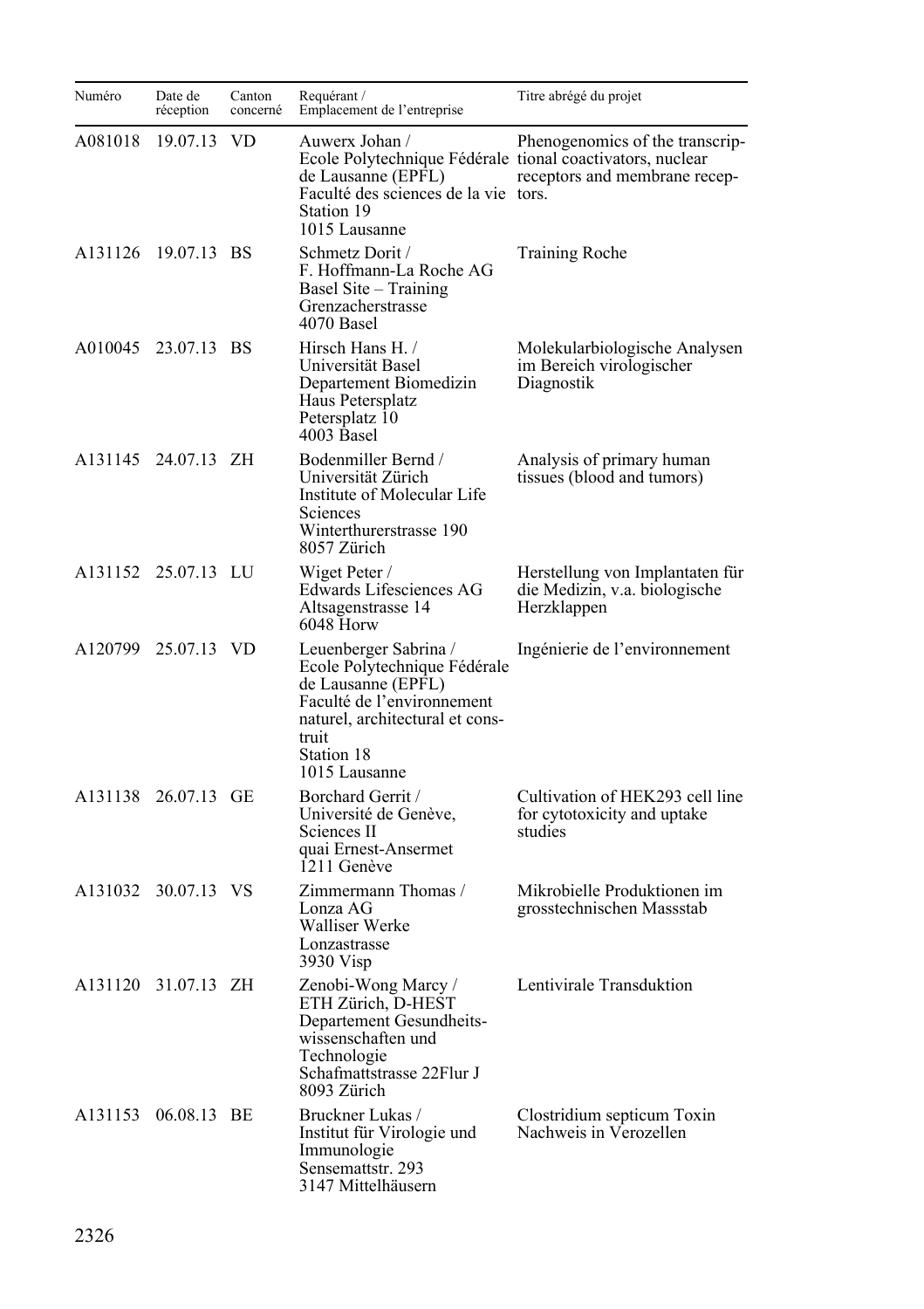| Numéro  | Date de<br>réception | Canton<br>concerné | Requérant /<br>Emplacement de l'entreprise                                                                                                                  | Titre abrégé du projet                                                                                                                                                                      |
|---------|----------------------|--------------------|-------------------------------------------------------------------------------------------------------------------------------------------------------------|---------------------------------------------------------------------------------------------------------------------------------------------------------------------------------------------|
| A131144 | 07.08.13 GE          |                    | Bühler Léo /<br>Université de Genève<br>Centre Médical Universitaire<br>(CMU)<br>rue Michel Servet<br>1206 Genève                                           | CCL22 secretion et transplanta-<br>tion d'îlots pancréatiques                                                                                                                               |
|         | A131155 09.08.13 ZH  |                    | Hochstrasser Markus /<br>ETH Zürich<br>Institut für Pflanzenwissen-<br>schaften<br>Versuchsstation der ETH<br>Zürich Eschikon<br>Eschikon 33<br>8315 Lindau | Zucht von Larven des Asiati-<br>schen Laubholzbockkäfers                                                                                                                                    |
| A130593 | 12.08.13 VD          |                    | Pellerin Luc (UNIL DP) /<br>UNIL - Département de<br>Physiologie (DP)<br>Bugnon 7<br>1005 Lausanne                                                          | Utilisation de vecteurs viraux<br>dans l'étude des mécanismes<br>énergétiques physiologiques et<br>physiopathologiques et dans la<br>modélisation de maladies du<br>système nerveux central |
| A131154 | 12.08.13 BE          |                    | Meier Roger/<br>Swissmedic Labor OMCL<br>Freiburgstrasse 139<br>3008 Bern                                                                                   | Kontrolle von Impfstoffen und<br>biotechnologisch hergestellten<br>Medikamenten                                                                                                             |
| A131156 | 12.08.13 BE          |                    | Girard Philippe /<br>Swissmedic Labor OMCL<br>Freiburgstrasse 139<br>3008 Bern                                                                              | Kontrolle von Impfstoffen und<br>biotechnologisch hergestellten<br>Medikamenten                                                                                                             |
| A130595 | 13.08.13 TI          |                    | Perez Laurent /<br>Institute for Research in<br>Biomedicine<br>Via Murate 5<br>6500 Bellinzona                                                              | Expression of recombinant<br>protein in mammalian cells                                                                                                                                     |
| A130937 | 22.08.13 BL          |                    | Knechtle Philipp /<br>Evolva<br>Duggingerstrasse 23<br>4153 Reihnach BL                                                                                     | Globalmeldung Evolva SA                                                                                                                                                                     |
| A131149 | 23.08.13 BS          |                    | Catucci Marco /<br>Universität Basel, Departe-<br>ment Biomedizin<br>Departement Biomedizin<br>Mattenstrasse<br>4058 Basel                                  | Lentiviral transduction of<br>thymic epithelial cells                                                                                                                                       |
|         | A131125 23.08.13 ZH  |                    | Zenobi-Wong Marcy /<br>ETH Zürich, D-HEST<br>Departement Gesundheits-<br>wissenschaften und<br>Technologie<br>Schafmattstrasse 22Flur J<br>8093 Zürich      | Culture of induced human<br>induced pluripotent stem cell<br>lines (hIPSCs): WST04311 and<br>WST04511                                                                                       |
|         | A131159 26.08.13 BS  |                    | Schmetz Dorit /<br>F. Hoffmann-La Roche AG<br>Pharma Global Technical<br>Operations<br>Grenzacherstrasse<br>4070 Basel                                      | Pharma Global Technical<br>Operations                                                                                                                                                       |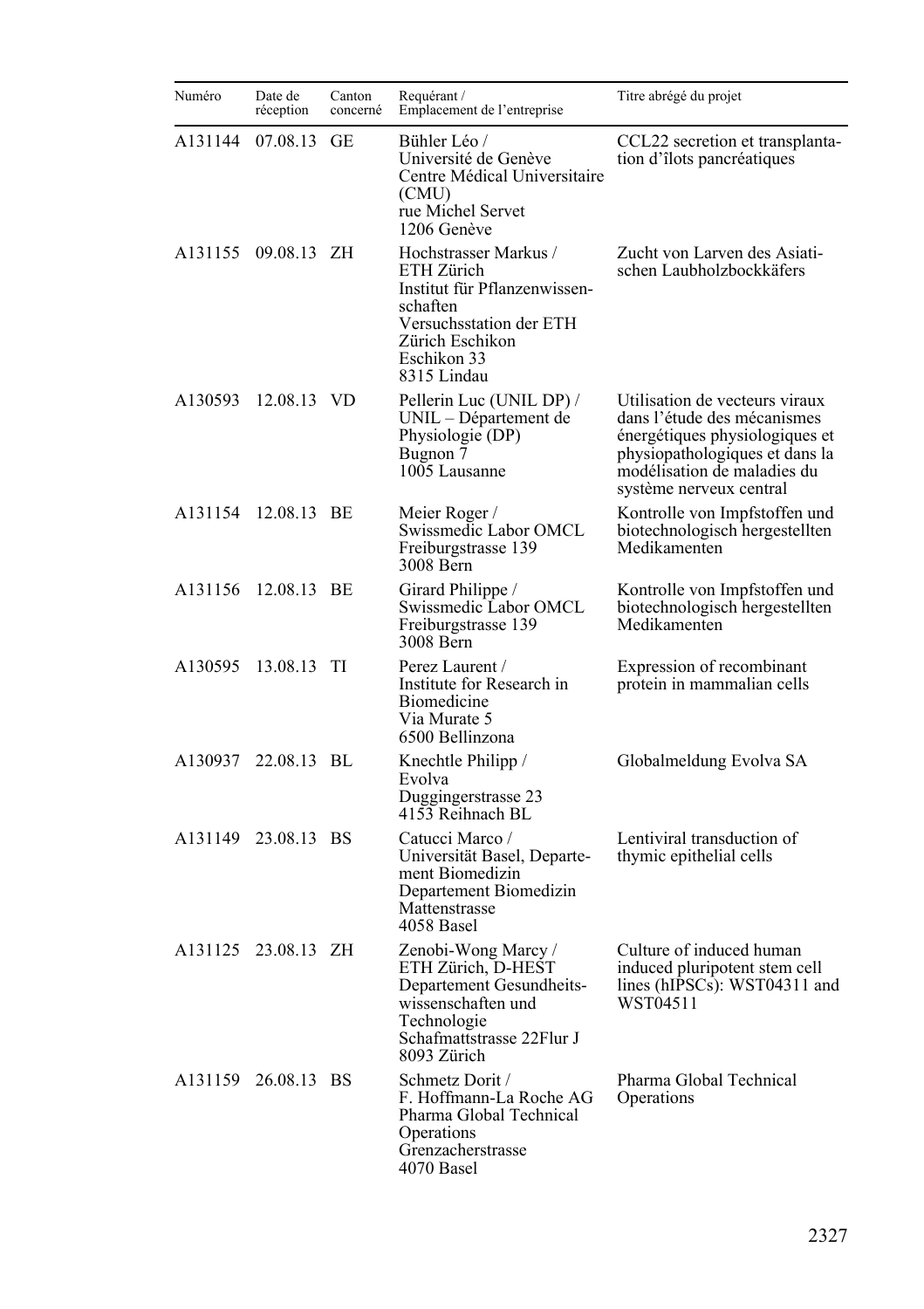| Numéro  | Date de<br>réception | Canton<br>concerné | Requérant /<br>Emplacement de l'entreprise                                                                                                                                                                           | Titre abrégé du projet                                                                                                                                                                                       |
|---------|----------------------|--------------------|----------------------------------------------------------------------------------------------------------------------------------------------------------------------------------------------------------------------|--------------------------------------------------------------------------------------------------------------------------------------------------------------------------------------------------------------|
| A131097 | 27.08.13             | ΖH                 | Wild Peter /<br>USZ, Institut für Klinische<br>Pathologie, Forschung<br>Schmelzbergstrasse<br>8091 Zürich                                                                                                            | Systems Pathology of Prostata<br>Cancer and Endometrial Cancer<br>via next generation Sequencing<br>and functinal genomik                                                                                    |
| A131161 | 28.08.13 BE          |                    | Summerfield Artur /<br>Institut für Virologie und<br>Immunologie<br>Sensemattstr. 293<br>3147 Mittelhäusern                                                                                                          | Employment of a lentivirus<br>expression system for functional<br>characterization of immunologi-<br>cally relevant receptors and<br>transcription factors and for<br>generation of monoclonal<br>antibodies |
| A000245 | 03.09.13 ZH          |                    | Krebs Walter /<br>ZHAW, Life Sciences<br>und Facility Management,<br>Institut für Chemie und<br><b>Biologische Chemie</b><br>Institut für Chemie und<br>Biologische Chemie<br>Einsiedlerstrasse 31<br>8820 Wädenswil | Herstellen von Demonstrations-<br>kulturen, Charakterisierung und<br>Bestimmung von Mikroorga-<br>nismen aus Umweltproben und<br>von Referenzstämmen                                                         |
| A130594 | 04.09.13 VD          |                    | Sanders Ian /<br>UNIL – Département<br>Ecologie et évolution (DEE)<br><b>Biophore</b><br>1015 Lausanne                                                                                                               | Recherche sur l'établissement<br>de Solidago canadensis en<br>Suisse                                                                                                                                         |
| A131147 | 06.09.13 BS          |                    | Jensen Zoffmann Sannah /<br>F. Hoffmann-La Roche AG<br>Small Molecule Research<br>Grenzacherstrasse<br>4070 Basel                                                                                                    | Culture and differentiation of<br>stem cell lines. Treatment with<br>compounds, RNAi and infection<br>with lentivirus or comparable<br>virus types                                                           |
|         | A120910 09.09.13 ZH  |                    | Hemmi Silvio /<br>Universität Zürich<br>Institute of Molecular Life<br><b>Sciences</b><br>Winterthurerstrasse 190<br>8057 Zürich                                                                                     | Work with GMOs IMLS Uni-<br>versity of Zürich                                                                                                                                                                |
| A120821 | 10.09.13 BS          |                    | Bürckert Niels /<br>ETH Zürich, Departement<br>of Biosystems Science and<br>Engineering (D-BSSE)<br>Department of Biosystems<br>Science and Engineering<br>Mattenstrasse 26<br>4058 Basel                            | Globalmeldung des Departe-<br>mentes für Biosysteme der ETH<br>Zürich                                                                                                                                        |
| A131163 | 10.09.13 BS          |                    | Hierlemann Andreas /<br>ETH Zürich, Departement<br>of Biosystems Science and<br>Engineering (D-BSSE)<br>Department of Biosystems<br>Science and Engineering<br>Mattenstrasse 26<br>4058 Basel                        | Use of AAVs to generate<br>labeled neurons                                                                                                                                                                   |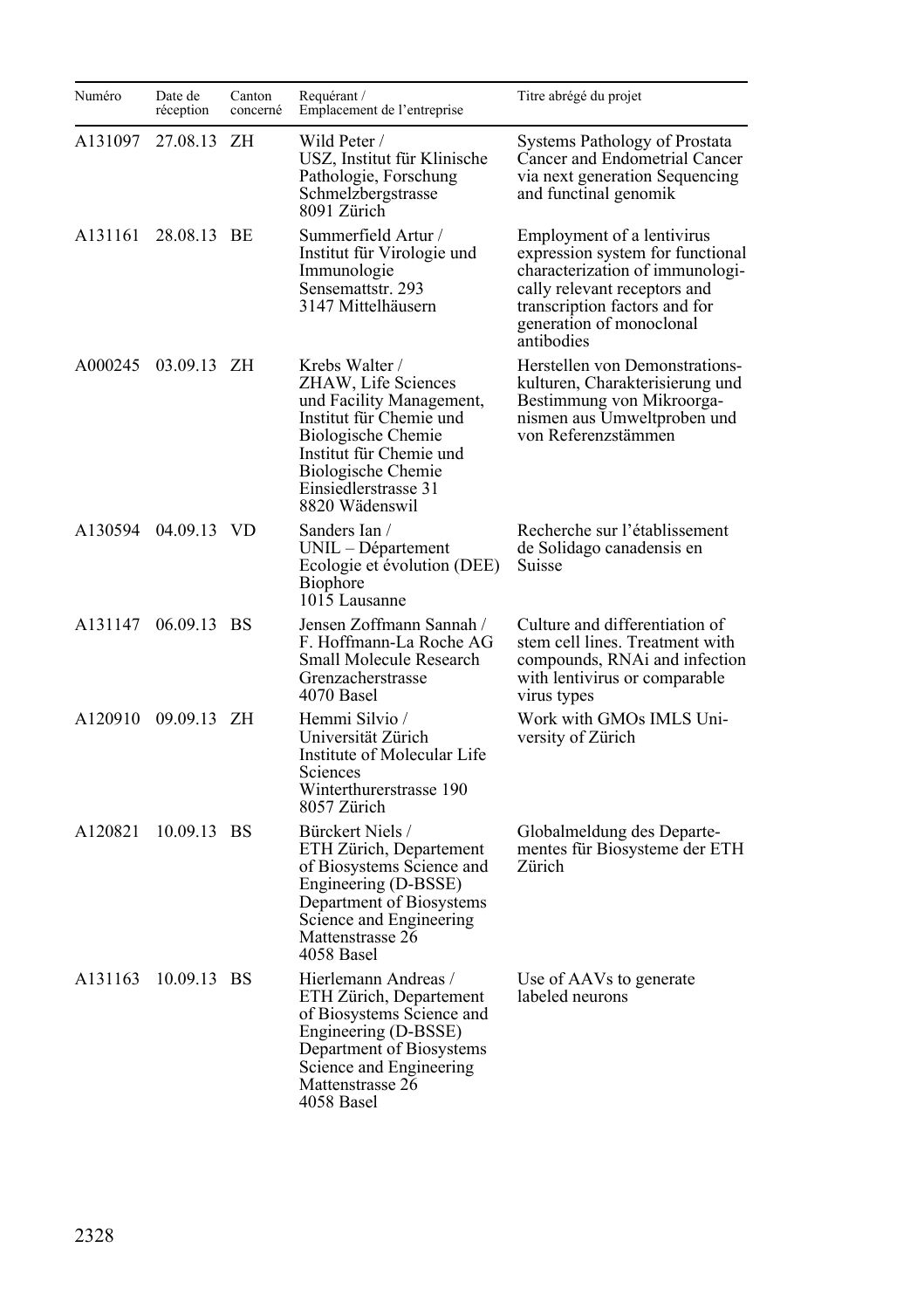| Numéro  | Date de<br>réception | Canton<br>concerné | Requérant /<br>Emplacement de l'entreprise                                                                                                                                                                           | Titre abrégé du projet                                                                                                           |
|---------|----------------------|--------------------|----------------------------------------------------------------------------------------------------------------------------------------------------------------------------------------------------------------------|----------------------------------------------------------------------------------------------------------------------------------|
| A131164 | 10.09.13             | <b>BS</b>          | Müller Daniel /<br>ETH Zürich, Departement<br>of Biosystems Science and<br>Engineering (D-BSSE)<br>Department of Biosystems<br>Science and Engineering<br>Mattenstrasse 26<br>4058 Basel                             | Transsynaptic tracing of cells of<br>the retina                                                                                  |
| A100905 | $12.09.13$ ZH        |                    | Krebs Walter /<br>ZHAW, Life Sciences<br>und Facility Management,<br>Institut für Chemie und<br><b>Biologische Chemie</b><br>Institut für Chemie und<br>Biologische Chemie<br>Einsiedlerstrasse 31<br>8820 Wädenswil | Kultivation und Analyse von<br>biofilmbildenden Mikroorga-<br>nismen                                                             |
| A120702 | 16.09.13 ZH          |                    | Bonhoeffer Sebastian /<br>ETH Zürich, UWIS,<br>Integrative Biologie<br>Universitätsstrasse 16<br>8092 Zürich                                                                                                         | Evolution of antibiotic<br>resistance                                                                                            |
| A131157 | 18.09.13 VD          |                    | Bernier-Latmani Rizlan /<br>Ecole Polytechnique Fédérale difficile in the gut<br>de Lausanne (EPFL)<br>Faculté des sciences de la vie<br>Station 19<br>1015 Lausanne                                                 | Germination of Clostridium                                                                                                       |
| A120863 | 18.09.13 ZH          |                    | Jirkof Paulin /<br>Zentrum für Klinische<br>Forschung<br>Biologisches Zentrallabor<br>UniversitätsSpital Zürich<br>Sternwartstrasse<br>8091 Zürich                                                                   | Haltung und Zucht von gene-<br>tisch modifizierten Tieren                                                                        |
|         | A130597 19.09.13 GE  |                    | Gruenberg Jean /<br>Université de Genève<br>Uni Dufour<br>24, rue de Général Dufour<br>1211 Genève 4                                                                                                                 | Endosome biogenesis and<br>dynamics: role of lipids and<br>proteins                                                              |
|         | A131166 23.09.13 ZH  |                    | Morbidelli Massimo /<br>ETHZ, Departement CHAB<br>Institute of Chemical and<br>Bioengineering (ICB)<br>Wolgang Pauli Str. 10<br>8093 Zürich                                                                          | Zellkultivierung zur Herstellung<br>von monoklonalen Antikörpern                                                                 |
|         | A131167 24.09.13 BS  |                    | Iacone Roberto /<br>F. Hoffmann-La Roche AG<br>DTA, Cardiovascular and<br>Metabolism<br>Grenzacherstrasse<br>4070 Basel                                                                                              | Identification of differences in<br>primary cell cultures or iPS-<br>derived cellular models of<br>diabetes type 2 complications |
|         | A090148 24.09.13 BS  |                    | Jagasia Ravi /<br>F. Hoffmann-La Roche AG<br>DTA, Neuroscience<br>Grenzacherstrasse<br>4070 Basel                                                                                                                    | Cultivation and differentiation<br>of human embryonic stem cells<br>to neuronal stem cells and<br>mesenchymal stem cells         |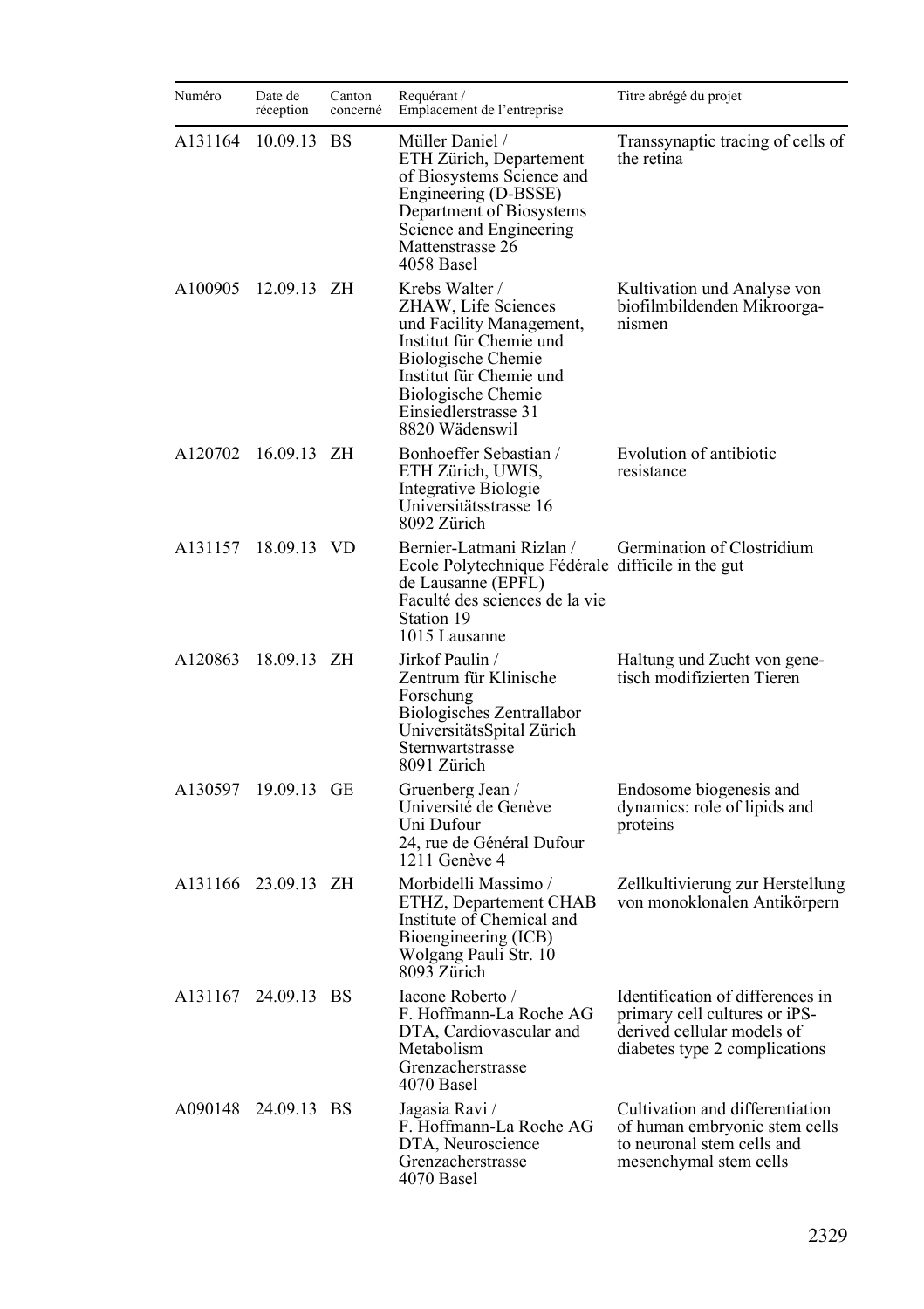| Numéro  | Date de<br>réception | Canton<br>concerné | Requérant /<br>Emplacement de l'entreprise                                                                                                                                                               | Titre abrégé du projet                                                                                                                                                                                                                                                         |
|---------|----------------------|--------------------|----------------------------------------------------------------------------------------------------------------------------------------------------------------------------------------------------------|--------------------------------------------------------------------------------------------------------------------------------------------------------------------------------------------------------------------------------------------------------------------------------|
| A131168 | 25.09.13             | BL                 | Brodbeck Daniela /<br>Exquiron Biotech AG<br>Kägenstrasse 17<br>4153 Reinach (BL)                                                                                                                        | Testen von Substanzen im<br>Hochdurchsatzverfahren mit<br>rekombinanten Zelllinien                                                                                                                                                                                             |
| A120887 | 25.09.13 VD          |                    | Garcia Miguel /<br>Ecole Polytechnique Fédérale<br>de Lausanne (EPFL)<br>Faculté des sciences de la vie<br>Station 19<br>1015 Lausanne                                                                   | Flow Cytometry Core Facility                                                                                                                                                                                                                                                   |
|         | A131169 26.09.13 GE  |                    | Fischer Nicolas /<br>Novimmune S.A.<br>chemin des Aulx 14<br>1228 Plan-les-Ouates                                                                                                                        | LCL 8664 (ATCC CRL-1805)                                                                                                                                                                                                                                                       |
| A130975 | 27.09.13 AG          |                    | Nihlgard Maria /<br>Syngenta Crop Protection AG with microorganisms, GM<br>Werk Stein<br>Schaffhauserstrasse<br>4332 Stein, AG                                                                           | Activities in Syngenta Stein<br>material and invertebrates under<br>Class 1                                                                                                                                                                                                    |
| A110545 | 27.09.13 BE          |                    | Hapfelmeier Siegfried /<br>Universität Bern<br>Institut für Infektions-<br>krankheiten<br>Friedbühlstrasse<br>3010 Bern                                                                                  | In vivo growth deficient Salmo-<br>nella and Citrobacter strains and<br>Clostridium difficile strains for<br>the study of intestinal coloniza-<br>tion and infection                                                                                                           |
| A131088 | 30.09.13 ZH          |                    | Hornemann Simone /<br>USZ, Institut für Neu-<br>rophathologie<br>Schmelzbergstrasse<br>8091 Zürich                                                                                                       | Toxicity, pathogenesis and<br>neurodegeneration of amyloid<br>proteins                                                                                                                                                                                                         |
|         | A131015 01.10.13 BL  |                    | Prétôt Rene /<br>Fachhochschule Nordwest-<br>schweiz<br>Hochschule für Life Sciences<br>Institut für chemie und<br><b>Bioanalytik</b><br>Mattenstrasse 22WRO-1060,<br>3., 4., 5., 6. Stock<br>4058 Basel | Globalmeldung der Hochschule<br>für Life Sciences, Fachhoch-<br>schule Nordwestschweiz                                                                                                                                                                                         |
| A040168 | $02.10.13$ ZH        |                    | Oxenius Annette /<br>ETHZ, Departement BIOL<br>Institut für Mikrobiologie<br>Vladimir-Prelog-Weg<br>8093 Zürich                                                                                          | Immunantwort von Mäusen<br>gegen das lymphozytäre Chori-<br>omeningitis Virus (LCMV),<br>Vaccinia Virus (VV), Influen-<br>zavirus (Flu), murine Zytomega-<br>lievirus (MCMV) und gegen das<br>gramnegative Bakterium Legio-<br>nella pneumophila und Listeria<br>monocytogenes |
|         | A131160 03.10.13 ZH  |                    | Poggendorf Iris /<br>Zürcher Hochschule für<br>Angewandte Wissenschaften<br>Life Sciences und Facility<br>Management<br>Grüental<br>Postfach<br>8820 Wädenswil                                           | Starterkultur                                                                                                                                                                                                                                                                  |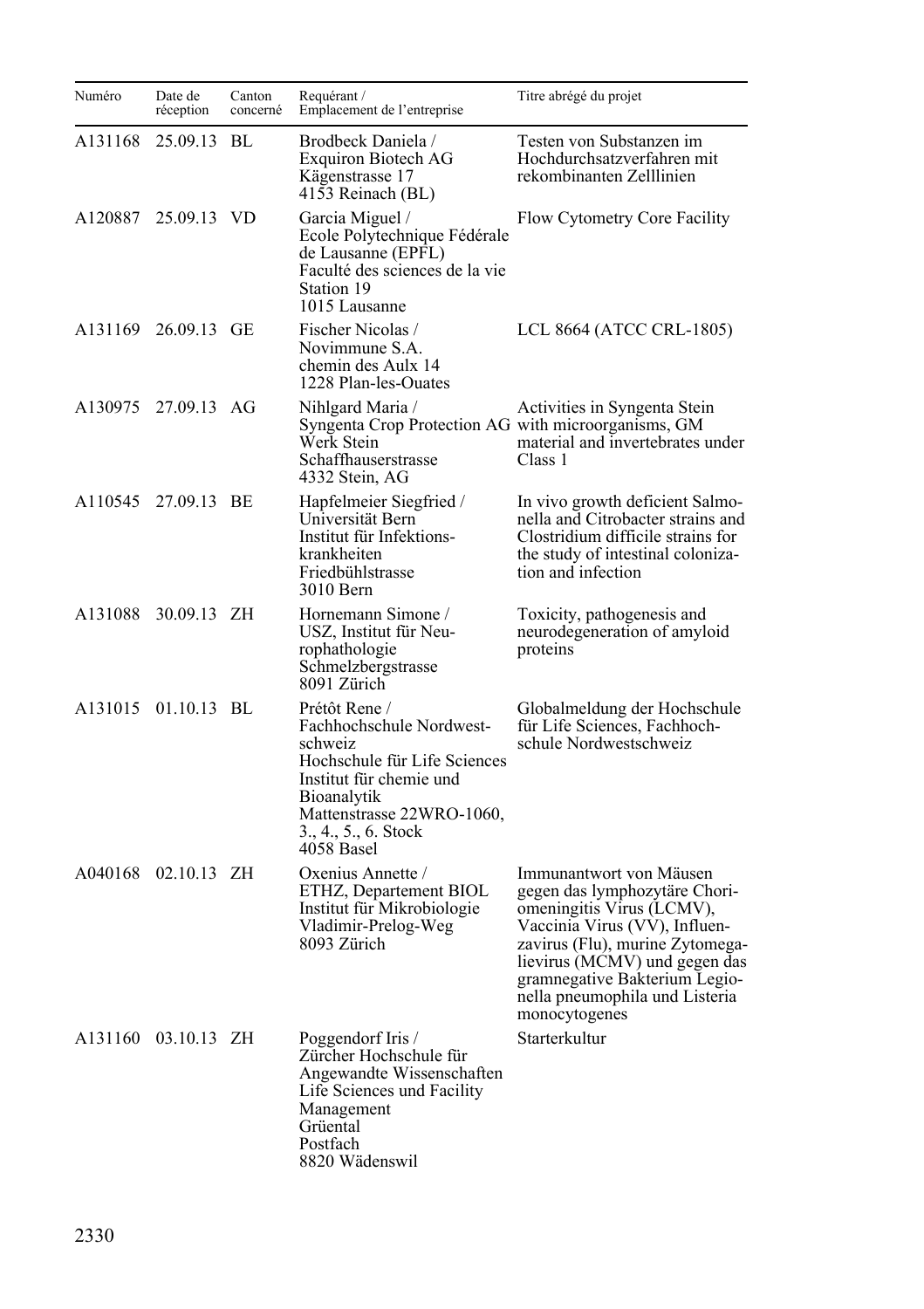| Numéro  | Date de<br>réception | Canton<br>concerné | Requérant /<br>Emplacement de l'entreprise                                                                                                | Titre abrégé du projet                                                                                                                                                                            |
|---------|----------------------|--------------------|-------------------------------------------------------------------------------------------------------------------------------------------|---------------------------------------------------------------------------------------------------------------------------------------------------------------------------------------------------|
| A131102 | 03.10.13             | VD                 | Naef Felix /<br>Ecole Polytechnique<br>Fédérale de Lausanne<br>(EPFL)<br>Faculté des sciences<br>de la vie<br>Station 19<br>1015 Lausanne | Gene regulation in eucaryotes                                                                                                                                                                     |
|         | A131175 08.10.13 BE  |                    | Voegtlin Andrea /<br>Institut für Virologie und<br>Immunologie<br>Sensemattstr. 293<br>3147 Mittelhäusern                                 | Forschung im Bereich der<br>Paramyxoviren bei Tauben                                                                                                                                              |
|         | A131174 08.10.13 VS  |                    | Schmitt Esther /<br>Hochschule Wallis<br>Institut Life Technologies<br>Route du Rawyl<br>1950 Sion                                        | Arbeiten mit GVO                                                                                                                                                                                  |
| A110655 | 08.10.13 ZH          |                    | Aebi Markus /<br>ETHZ, Departement BIOL<br>Institut für Mikrobiologie<br>Vladimir-Prelog-Weg<br>8093 Zürich                               | Untersuchung der Glykosylie-<br>rungswege in Actinobacillus<br>spp. und Yersinia ssp.                                                                                                             |
| A120808 | 08.10.13 ZH          |                    | Fischer Hans-Martin /<br>ETHZ, Departement BIOL<br>Institut für Mikrobiologie<br>Vladimir-Prelog-Weg<br>8093 Zürich                       | Tätigkeiten Klasse 1 – ETH<br>Zürich Mikrobiologie                                                                                                                                                |
| A130599 | 10.10.13 ZH          |                    | Kessler Ulrich /<br>PiKe Pharma GmbH<br>Wagistrasse 27a<br>8952 Schlieren                                                                 | Expression of cellular and viral<br>proteins from E. coli                                                                                                                                         |
| A131176 | 10.10.13 VD          |                    | Marin-Kuan Maricel /<br>Nestlé Suisse SA<br>Centre de recherche Nestlé<br>Vers-chez-les Blanc<br>1000 Lausanne 26                         | HepaRG                                                                                                                                                                                            |
| A131177 | $11.10.13$ JU        |                    | Schaffner Urs /<br>CABI<br>Rue des Grillons 1<br>2800 Delémont                                                                            | Biologische Kontrolle von<br>Ambrosia artemisiifolia                                                                                                                                              |
| A131179 | 14.10.13 GE          |                    | Meraldi Patrick /<br>Université de Genève<br>Centre Médical Universitaire<br>(CMU)<br>rue Michel Servet<br>1206 Genève                    | Lentiviral-mediated knock-<br>down of tumour suppressor<br>proteins in hTert-RPE1 cells.                                                                                                          |
| A130598 | 16.10.13 FR          |                    | Müller-Schärer Heinz /<br>Unité Ecologie & Evolution<br>Chemin du musée 10<br>1700 Fribourg                                               | Durchführung von Wirtsspezifi-<br>tätstests mit wirbellosen Klein-<br>tieren, die Kandidaten für die<br>biologische Kontrolle von<br>Ambrosia artemisiifolia sind,<br>unter Quarantänebedingungen |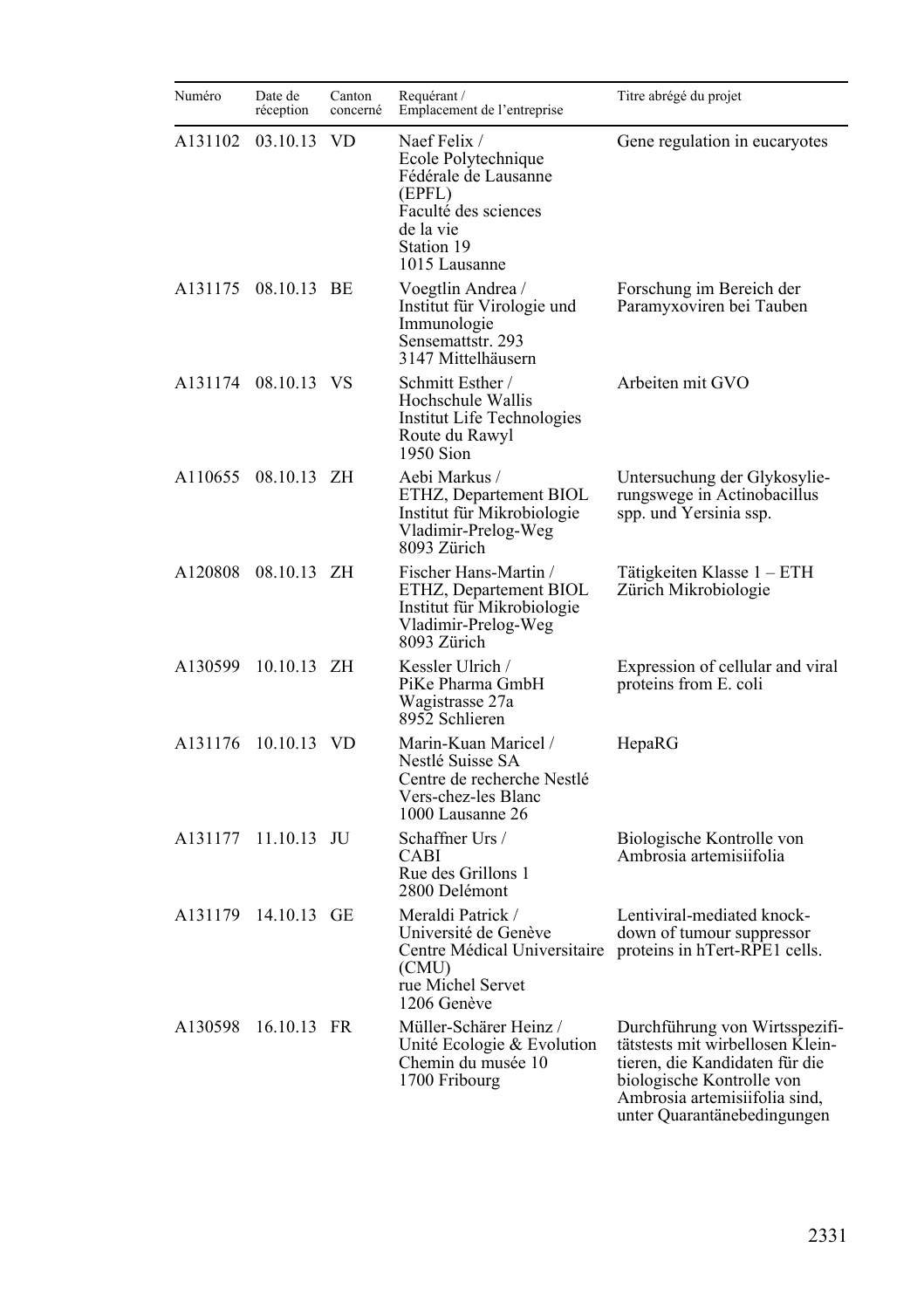| Numéro  | Date de<br>réception | Canton<br>concerné | Requérant /<br>Emplacement de l'entreprise                                                                                                           | Titre abrégé du projet                                                                                                                                                     |
|---------|----------------------|--------------------|------------------------------------------------------------------------------------------------------------------------------------------------------|----------------------------------------------------------------------------------------------------------------------------------------------------------------------------|
| A131181 | 21.10.13             | <b>VD</b>          | Fajas Lluis /<br>Universite de Lausanne<br>DP – Département de<br>Physiologie<br>rue du Bugnon 7<br>1005 Lausanne                                    | cell cycle regulators and metab-<br>olism                                                                                                                                  |
|         | A131182 21.10.13 SG  |                    | Kahlert Christian /<br>Kantonsspital SG, Medizini-<br>sches Forschungszentrum<br>(MFZ), Labor Infektiologie<br>Rorschacherstr. 95<br>9007 St. Gallen | Human airway epithelia and<br>pneumococcus                                                                                                                                 |
|         | A131183 22.10.13 AG  |                    | Mohajeri Hasan /<br><b>DSM</b> Nutritional<br>Products AG<br>Werk Kaiseraugst<br>Wurmisweg<br>4303 Kaiseraugst                                       | Serrogate markers of brain<br>aging                                                                                                                                        |
| A000597 | 22.10.13 ZG          |                    | Pfenninger Susanne /<br>Amt für Verbraucherschutz<br>Lebensmittelkontrolle<br>Zugerstrasse<br>6312 Steinhausen                                       | Mikrobiologische Untersuchung<br>von Lebensmitteln, Kosmetika<br>und Badewasser, Teilnahme an<br>Ringversuchen und Umgang mit<br>Referenzstämmen im Tätig-<br>keitsbereich |
|         | A131172 23.10.13 NE  |                    | Mc Hugh Damian /<br>Phlip Morris product SA<br>R&D BSR<br>Quai Jeanrenaud 5<br>2000 Neuchâtel                                                        | Comet Assay                                                                                                                                                                |
|         | A131185 25.10.13 BS  |                    | Basler Marek /<br>Universität Basel<br>Biozentrum / Pharmazentrum<br>Klingelbergstrasse<br>4056 Basel                                                | Structure and function of the<br>type VI secretion system                                                                                                                  |
| A120919 | 28.10.13 NE          |                    | Armand Elodie /<br><b>Baxter BioScience</b><br>Manufacturing Sarl<br>Route de Pierre-à-Bot<br>2000 Neuchatel                                         | production de facteur VIII<br>recombinant                                                                                                                                  |
| A130601 | 28.10.13 VD          |                    | Guarda Greta /<br>Université de Lausanne<br>BD – Département de<br>biochimie<br>Chemin des Boveresses 155<br>CP 51<br>1066 Epalinges                 | Etude de la réponse antivirale<br>dans les souris knockout                                                                                                                 |
|         | A131170 28.10.13 BL  |                    | Nayler Oliver /<br><b>Actelion Pharmaceuticals</b><br>Ltd. BL<br>Hegenheimermattweg<br>4123 Allschwil                                                | Gentransfer mit Hilfe von<br>rekombinantem Adenovirus Typ<br>5                                                                                                             |
|         | A120807 29.10.13 ZH  |                    | Stanley Claire Elizabeth /<br>ETHZ, Departement CHAB<br>Institute of Chemical and<br>Bioengineering (ICB)<br>Wolgang Pauli Str. 10<br>8093 Zürich    | Global Notification for ICB,<br>deMello Group                                                                                                                              |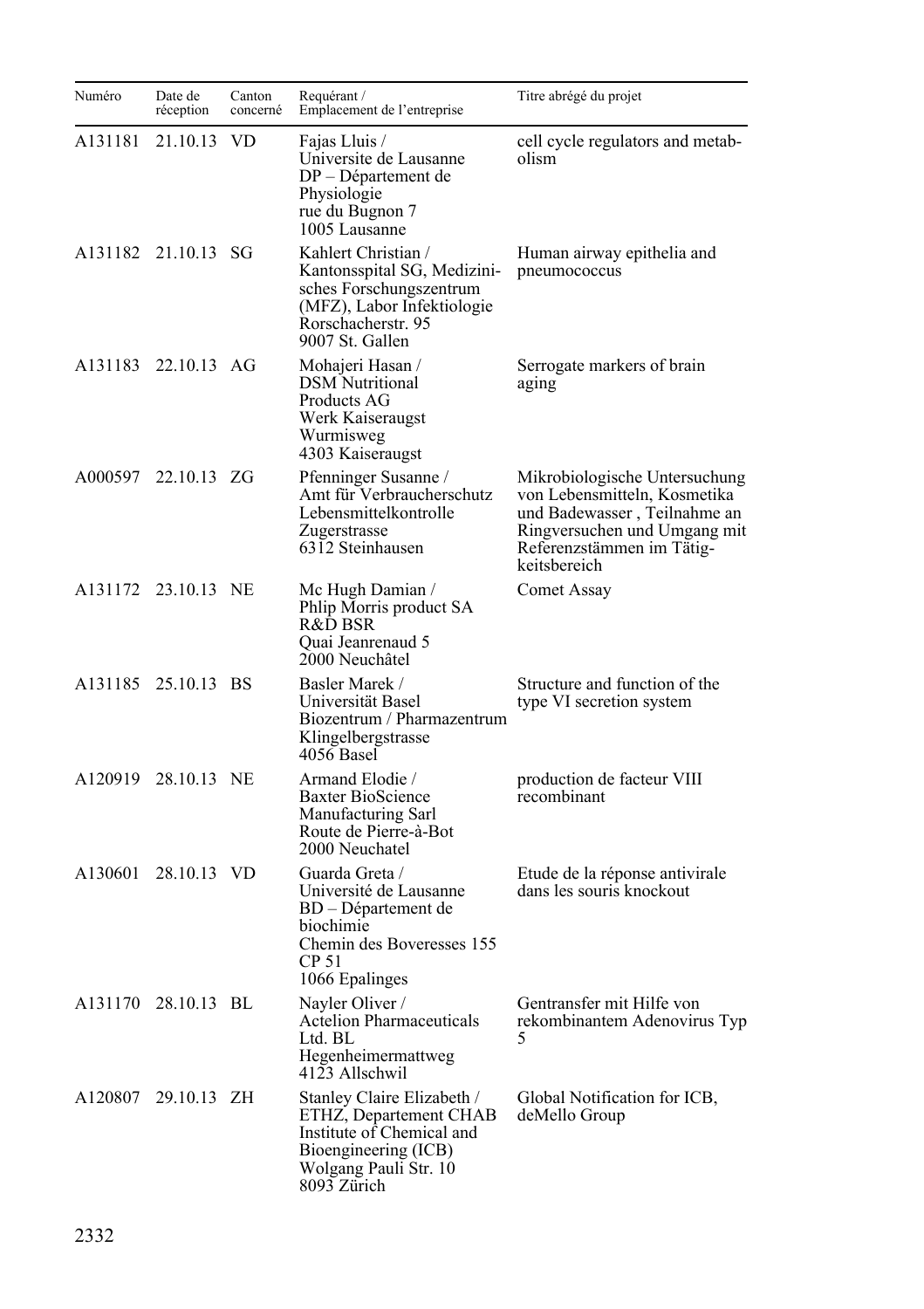| Numéro  | Date de<br>réception | Canton<br>concerné | Requérant /<br>Emplacement de l'entreprise                                                                                                                 | Titre abrégé du projet                                                                                                                                               |
|---------|----------------------|--------------------|------------------------------------------------------------------------------------------------------------------------------------------------------------|----------------------------------------------------------------------------------------------------------------------------------------------------------------------|
| A131143 | 30.10.13             | ΖH                 | Widmer Franco /<br>Agroscope Reckenholz-<br>Tänikon ART<br>Reckenholzstrasse<br>8046 Zürich                                                                | Forschungsarbeiten mit natürli-<br>chen und gentechnisch verän-<br>derten Bakterien, Pilzen, Pflan-<br>zen und Insekten                                              |
| A131188 | 31.10.13 ZH          |                    | Beer Hans-Dietmar /<br>USZ, Dermatologische<br>Klinik<br>Gloriastrasse 31<br>8091 Zürich                                                                   | HSV-induced proinflammatory<br>cytokines in keratinocytes                                                                                                            |
| A131151 | 31.10.13 VD          |                    | Hofmann Heinrich /<br>Ecole Polytechnique<br>Fédérale de Lausanne (EPFL)<br>Faculté Sciences et<br>Technique de l'Ingénieur<br>Station 12<br>1015 Lausanne | Particles for medical applicati-<br>ons                                                                                                                              |
| A131187 | 31.10.13 ZH          |                    | Contassot Emmanuel /<br>USZ, Dermatologische<br>Klinik<br>Gloriastrasse 31<br>8091 Zürich                                                                  | Transduction of cells with<br>lentiviral and retroviral vectors                                                                                                      |
| A131061 | 05.11.13 ZH          |                    | Leuchtmann Adrian /<br>ETH Zürich<br>Institut für Integrative<br>Biologie<br>Oekologische Pflanzen-<br>genetik<br>Universitätstrasse<br>8092 Zürich        | Aussat von transgenen Mais-<br>pflanzen für Forschung und<br>Lehrzwecke: ELISA Techniken<br>und Bioassays                                                            |
| A131101 | 05.11.13 ZH          |                    | Keserue Hans-Anton /<br>ETHZ, Innovation and<br>Entrepreneurship Lab<br>Schafmattstrasse 22<br>8093 Zürich                                                 | ieLab (HPL) – Gruppe rqmicro                                                                                                                                         |
| A131081 | 06.11.13 ZH          |                    | Humar Bostjan /<br>USZ, Klinik für Viszerale-<br>und Transplantations-<br>chirurgie<br>Rämistr. 100<br>8091 Zürich                                         | Globalmeldung Klasse 1 Orga-<br>nismen – Klinik für Viszeral-<br>und Transplantationschirurgie<br>USZ.                                                               |
| A131186 | 06.11.13 JU          |                    | Cortat Ghislaine /<br>CABI<br>Rue des Grillons 1<br>2800 Delémont                                                                                          | Durchführung von Wirtsspezifi-<br>tätstests mit Aphalara itadori                                                                                                     |
| A131196 | 07.11.13 BE          |                    | Bertoni Giuseppe /<br>Universität Bern<br>Institut für Veterinär-<br>Virologie<br>Länggassstr.<br>3012 Bern                                                | Construction of replication<br>competent molecular clones of<br>small ruminant lentiviruses                                                                          |
|         | A131193 07.11.13 ZH  |                    | Stieger B./<br>USZ, Klinik für klinische<br>Pharmakologie und<br>Toxikologie<br>Rämistrasse 100<br>8091 Zürich                                             | Verschiedene Transportproteine,<br>welche stabil in Zellen expri-<br>miert sind, sollen als mögliche<br>Fluorocholin und Neuropeptid<br>Transporter getestet werden. |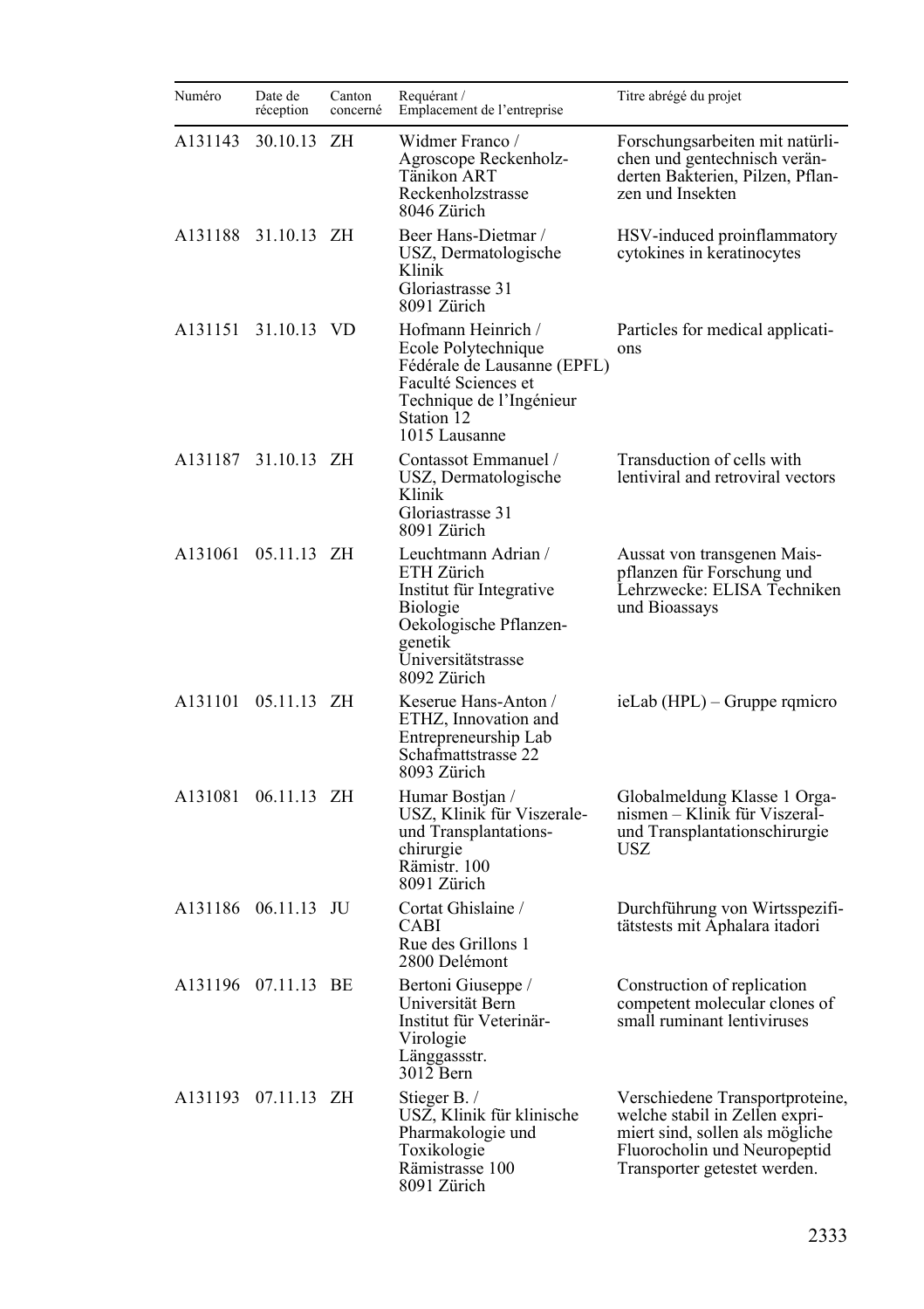| Numéro  | Date de<br>réception | Canton<br>concerné | Requérant /<br>Emplacement de l'entreprise                                                                                                                      | Titre abrégé du projet                                                               |
|---------|----------------------|--------------------|-----------------------------------------------------------------------------------------------------------------------------------------------------------------|--------------------------------------------------------------------------------------|
| A130602 | 15.11.13             | ZH                 | Fraser Louise /<br>ImmunoQure Research AG<br>Wagistrasse 14<br>8952 Schlieren                                                                                   | Isolation of PBMCs and B cell<br>stimulation                                         |
| A131199 | 15.11.13 ZH          |                    | Tecon Robin /<br>ETHZ, Departement USYS,<br>Soil and Terrestrial Envi-<br>ronmental Physics STEP<br>Universitätstrasse 16<br>8092 Zürich                        | Use of GM bacterial strains in<br>the ERC research project<br>SoilLife               |
| A131190 | 15.11.13 BS          |                    | Kramer Ina /<br>Novartis Pharma AG<br>Postfach<br>4002 Basel                                                                                                    | Use of rAdV for in vivo studies<br>in rodent models of musculo-<br>skeletal diseases |
| A131191 | 15.11.13 BE          |                    | Thiel Volker /<br>Institut für Virologie und<br>Immunologie<br>Sensemattstr. 293<br>3147 Mittelhäusern                                                          | Characterisierung des MERS-<br>CoV und des SARS-CoV                                  |
| A120758 | 18.11.13 VD          |                    | Swartz Melody /<br>Ecole Polytechnique<br>Fédérale de Lausanne<br>(EPFL)<br>Faculté des sciences de la vie<br>Station 19<br>1015 Lausanne                       | Développement de vaccins<br>synthétiques                                             |
|         | A130603 19.11.13 VD  |                    | Bertaud Fanny /<br>Merck Serono S.A.<br>Aubonne Branch<br>ZI de l'Ouriettaz<br>1170 Aubonne                                                                     | Production de protéines théra-<br>peutiques en cellules mammifè-<br>res              |
| A131200 | 19.11.13 BS          |                    | Padovan Elisabetta /<br>Universitätsspital Basel<br>Zentrum für Lehre und<br>Forschung (ZLF)<br>Hebelstrasse<br>4031 Basel                                      | Gut Microbiota                                                                       |
| A131083 | 19.11.13 ZH          |                    | Hahnemann Ulrike /<br>Zürcher Hochschule für<br>Angewandte Wissenschaften<br>Life Sciences und Facility<br>Management<br>Grüental<br>Postfach<br>8820 Wädenswil | Globalmeldung – Tätigkeiten<br>mit biol. Agenzien der Risiko-<br>gruppe 1            |
|         | A131202 21.11.13 ZH  |                    | Baumer Alessandra /<br>Universität Zürich<br>Institut für medizinische<br>Genetik<br>Wagistrasse 12<br>8952 Schlieren                                           | Genetische Untersuchungen<br>Allgemein                                               |
| A000351 | 22.11.13 BE          |                    | Zurbriggen Andreas /<br>Universität Bern<br>Institut für Tierneurologie<br>Bremgartenstr.<br>3012 Bern                                                          | Staupe-Virus-Erkrankung beim<br>Hund                                                 |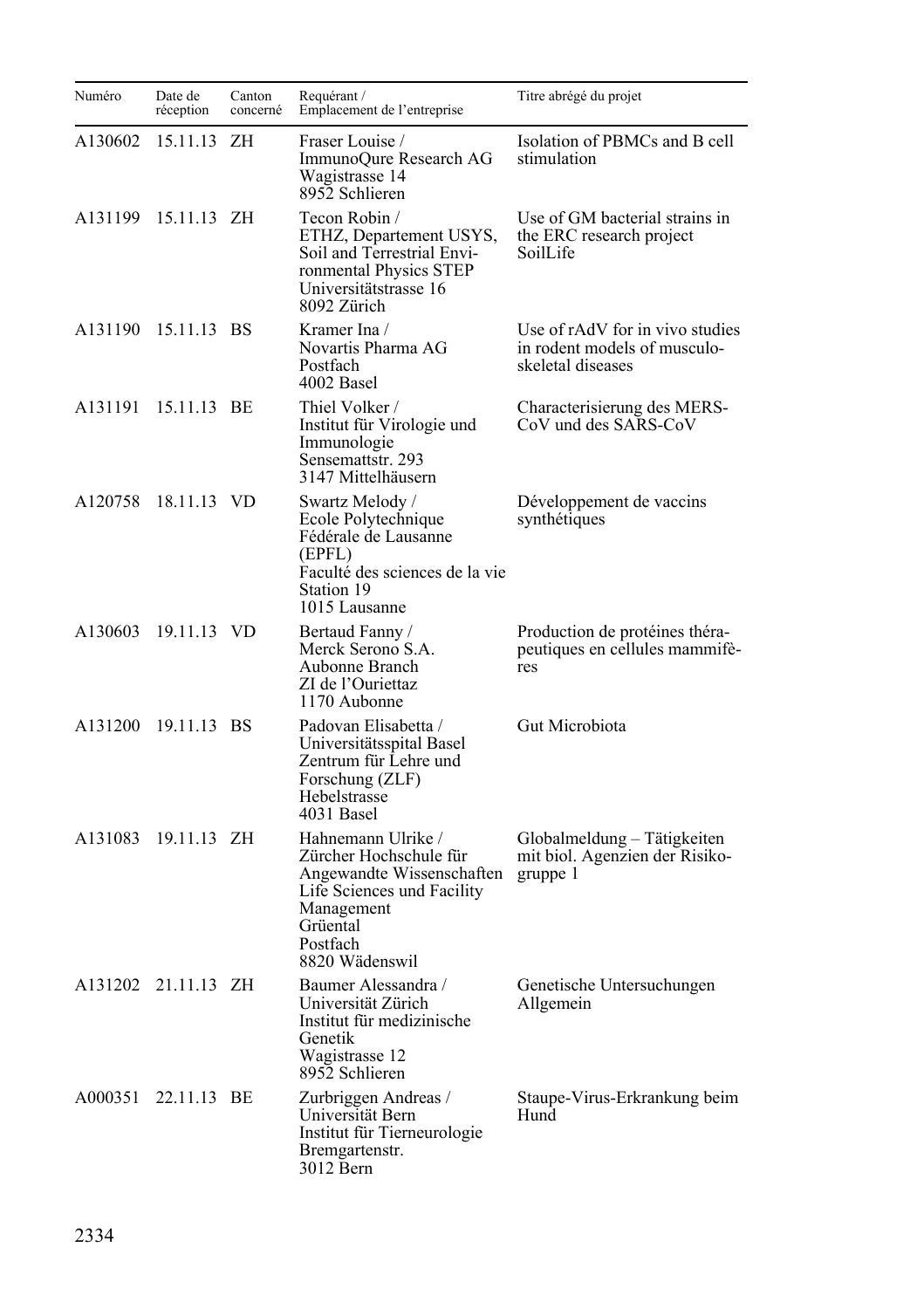| Numéro  | Date de<br>réception | Canton<br>concerné | Requérant /<br>Emplacement de l'entreprise                                                                                                                                                 | Titre abrégé du projet                                                                                                                                               |
|---------|----------------------|--------------------|--------------------------------------------------------------------------------------------------------------------------------------------------------------------------------------------|----------------------------------------------------------------------------------------------------------------------------------------------------------------------|
| A131003 | 26.11.13 ZH          |                    | Hemmi Silvio /<br>Life Science Learning<br>Center<br>Winterthurerstrasse<br>8057 Zürich                                                                                                    | GMOs für Mittelschule-<br>Weiterbildunbg LSLC Zürich                                                                                                                 |
| A120858 | 27.11.13 BE          |                    | Wetterwald Antoinette /<br>Universität Bern, DKF<br>Zentrale Tierställe<br>Murtenstrasse 31<br>3010 Bern                                                                                   | Tätigkeiten der Klasse 1 im<br>Departement klinische For-<br>schung der Universität Bern                                                                             |
|         | A100833 27.11.13 SG  |                    | Ludewig Burkhard /<br>Kantonsspital St. Gallen<br>Laborforschungsabteilung<br>Haus 09<br>9007 St. Gallen                                                                                   | Virus induced immunopatholo-<br>gy                                                                                                                                   |
|         | A131204 28.11.13 ZH  |                    | Buschmann Johanna /<br>Zentrum für Klinische<br>Forschung<br>Biologisches Zentrallabor<br>UniversitätsSpital Zürich<br>Sternwartstrasse<br>8091 Zürich                                     | Mikrozirkulation                                                                                                                                                     |
|         | A100862 29.11.13 BS  |                    | Benenson Yaakov /<br>ETH Zürich, Departement<br>of Biosystems Science and<br>Engineering (D-BSSE)<br>Department of Biosystems<br>Science and Engineering<br>Mattenstrasse 26<br>4058 Basel | Generation of lentiviral and<br>retroviral vectors and packaging<br>cells that use gene products<br>derived from HIV-1, HIV-2 and<br>Moloney murine leukemia virus   |
| A081041 | 03.12.13 BS          |                    | Bagutti Claudia /<br>Kantonales Laboratorium BS<br>Kannenfeldstrasse<br>4056 Basel                                                                                                         | Entwicklung, Validierung und<br>Anwendung von Extraktions-<br>und Nachweismethoden für<br>bakterielle und virale Erreger<br>der Risikogruppe 3 aus Um-<br>weltproben |
| A131209 | 05.12.13 BS          |                    | Lengerke Claudia /<br>Universitätsspital Basel<br>Zentrum für Lehre und<br>Forschung (ZLF)<br>Hebelstrasse<br>4031 Basel                                                                   | Lentivirale Transduktion von<br>gesunden und malignen Zellen                                                                                                         |
| A131139 | 05.12.13 AG          |                    | Schärer Hans-Jakob /<br>Forschungsinstitut für bio-<br>logischen Landbau (FiBL)<br>Ackerstrasse 113<br>219<br>5070 Frick                                                                   | Biotests Pflanzenschutz und<br>Boden                                                                                                                                 |
|         | A130604 06.12.13 TI  |                    | Villa Marco /<br>Liceo cantonale di Mendrisio di Mendrisio<br>Via A. Maspoli<br>6850 Mendrisio                                                                                             | Notifica globale Liceo cantonale                                                                                                                                     |
| A131198 | 06.12.13 ZH          |                    | Aguzzi Adriano /<br>USZ, Institut für<br>Neurophathologie<br>Schmelzbergstrasse<br>8091 Zürich                                                                                             | Sendai Viral (SeV) gene-<br>transfer in-vitro                                                                                                                        |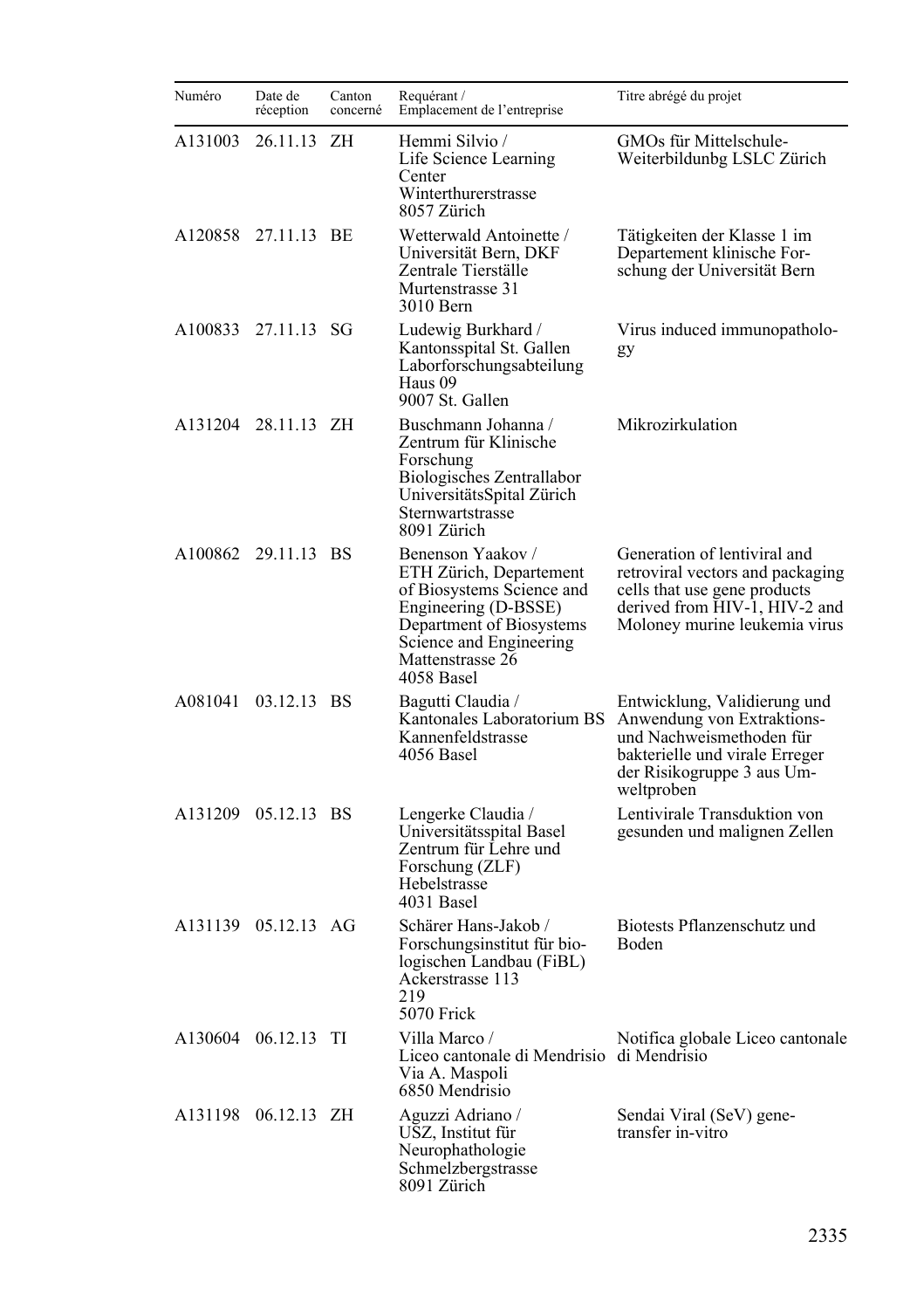| Numéro  | Date de<br>réception | Canton<br>concerné | Requérant /<br>Emplacement de l'entreprise                                                                                                                          | Titre abrégé du projet                                                                                                                                                          |
|---------|----------------------|--------------------|---------------------------------------------------------------------------------------------------------------------------------------------------------------------|---------------------------------------------------------------------------------------------------------------------------------------------------------------------------------|
| A131206 | 06.12.13             | ΖH                 | Aguzzi Adriano /<br>USZ, Institut für<br>Neurophathologie<br>Schmelzbergstrasse<br>8091 Zürich                                                                      | Adeno-Associated Viral gene-<br>transfer in-vitro and in-vivo                                                                                                                   |
| A020011 | 06.12.13 ZH          |                    | Spielmann Giovanna /<br>Zürcher Hochschule für<br>Angewandte Wissenschaften<br>Life Sciences und Facility<br>Management<br>Grüental<br>Postfach<br>8820 Wädenswil   | Unterrichstpraktikum/For-<br>schungsprojekte                                                                                                                                    |
|         | A080142 06.12.13 ZH  |                    | Sonnleitner Bernhard /<br>Zürcher Hochschule für<br>Angewandte Wissenschaften<br>Life Sciences und Facility<br>Management<br>Grüental<br>Postfach<br>8820 Wädenswil | Lagerung und Kultivation von<br>poteniell pathogenen natürlichen<br>Mikroben als Ganzzellkatalysa-<br>toren für Biotransformationen<br>und Quelle für Zellwandbe-<br>standteile |
|         | A131205 06.12.13 VD  |                    | Sakamoto Kei /<br>Nestlé Institute of Health<br><b>Sciences NIHS</b><br>Campus EPFL<br>1015 Lausanne                                                                | A cell model to investigate<br>neuronal differentiati-<br>on/signalling                                                                                                         |
| A130606 | 10.12.13 ZH          |                    | Lindenmeyer Maja /<br>Universität Zürich<br>Physiologisches Institut<br>Winterthurerstrasse<br>8057 Zürich                                                          | Forschungslabor Nephrologie                                                                                                                                                     |
| A131214 | 11.12.13 ZH          |                    | Neupert Christine /<br>Malcisbo AG<br>Wagistrasse 27a<br>8952 Schlieren                                                                                             | Untersuchungen zur durch das<br>pgl-Operon von Campylobacter<br>jejuni N-Glykosylierung von<br>Proteinen                                                                        |
| A131215 | $11.12.13$ ZH        |                    | Neupert Christine /<br>Malcisbo AG<br>Wagistrasse 27a<br>8952 Schlieren                                                                                             | Identification von Glykoprotei-<br>nen in Actinobacillus spp                                                                                                                    |
| A131213 | $11.12.13$ ZH        |                    | Neupert Christine /<br>Malcisbo AG<br>Wagistrasse 27a<br>8952 Schlieren                                                                                             | Identifikation und Isolation von<br>Glykoproteinen in Haemonchus<br>contortus                                                                                                   |
| A131212 | 11.12.13 ZH          |                    | Schiller Irene /<br>Malcisbo AG<br>Wagistrasse 27a<br>8952 Schlieren                                                                                                | Glycan-based vaccine develop-<br>ment                                                                                                                                           |
| A131208 | 11.12.13 GE          |                    | Coppari Roberto /<br>Université de Genève<br>Centre Médical Universitaire<br>rue du Général Dufour 24<br>1211 Genève                                                | Energy Intake, SIRT6 and<br>Cancer                                                                                                                                              |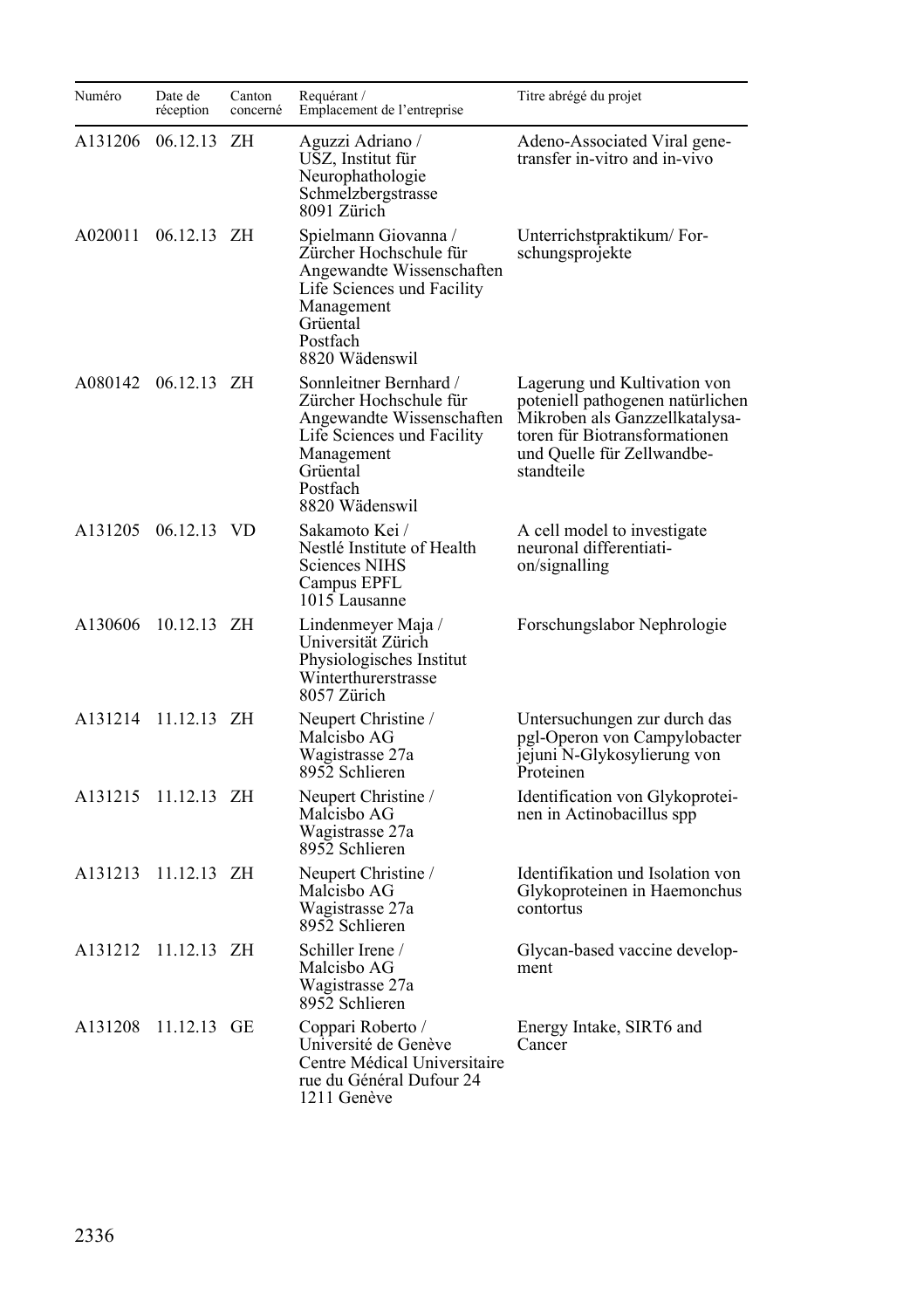| Numéro  | Date de<br>réception | Canton<br>concerné | Requérant /<br>Emplacement de l'entreprise                                                                                                                        | Titre abrégé du projet                                                                                                                                             |
|---------|----------------------|--------------------|-------------------------------------------------------------------------------------------------------------------------------------------------------------------|--------------------------------------------------------------------------------------------------------------------------------------------------------------------|
| A131184 | 11.12.13             | ΖH                 | Warthmann Rolf /<br>Zürcher Hochschule für<br>Angewandte Wissenschaften<br>Life Sciences und Facility<br>Management<br>Grüental<br>Postfach<br>8820 Wädenswil     | Quantifizierung von pathogenen<br>Keimen in Umweltproben                                                                                                           |
| A131211 | 13.12.13 SG          |                    | Kreuter Matthias /<br>Alpinia Laudanum Institute<br>of Phytopharmaceutical<br>Sciences AG<br>Bahnhofstrasse 34<br>8880 Walenstadt                                 | Zellkultur-basiertes Screening<br>von pflanzlichen Extrakten                                                                                                       |
| A131217 | 17.12.13 BS          |                    | Bippes Claudia /<br>Universitätsspital Basel,<br>Augenklinik<br>Mittlere Strasse 91<br>4031 Basel                                                                 | Isolierung von primärem huma-<br>nen Plazentamaterial                                                                                                              |
| A131220 | 18.12.13 GE          |                    | van Delden Christian /<br>Université de Genève<br>Centre Médical Universitaire<br>rue du Général Dufour 24<br>1211 Genève                                         | Analysis of Pseudomonas<br>aeruginosa isolates from lung<br>transplant patients and their<br>evolution with co-colonizing<br>lung microorganisms                   |
| A110503 | 19.12.13 ZH          |                    | Merseburger Tobias /<br>Zürcher Hochschule für<br>Angewandte Wissenschaften<br>Life Sciences und Facility<br>Management<br>Grüental<br>Postfach<br>8820 Wädenswil | Unterrichtspraktikum                                                                                                                                               |
| A131218 | 19.12.13 BS          |                    | Nigg Erich /<br>Universität Basel<br>Biozentrum / Pharma-<br>zentrum<br>Klingelbergstrasse<br>4056 Basel                                                          | Bacteria as protein delivery tool                                                                                                                                  |
| A131224 | 20.12.13 BE          |                    | Ricklin Meret /<br>Institut für Virologie und<br>Immunologie<br>Sensemattstr. 293<br>3147 Mittelhäusern                                                           | Herstellung von Impfstoffen<br>gegen Japanese Encephalitis mit<br>Hilfe von lentiviralen Vektoren                                                                  |
| A131063 | 23.12.13 BS          |                    | Dumoulin Alexis /<br>Universität Basel<br>Departement Biomedizin<br>Haus Petersplatz<br>Petersplatz 10<br>4003 Basel                                              | Globalmeldung 1 DBM Peter-<br>platz                                                                                                                                |
|         | A131227 24.12.13 JU  |                    | Hinz Hariet /<br>CABI<br>Rue des Grillons 1<br>2800 Delémont                                                                                                      | Wirtsspezifitätstests mit Käfer-<br>arten der Gattung Chrysolina<br>spp., Kandidaten für die biologi-<br>sche Kontrolle von Hypericum<br>androsaemum in Neuseeland |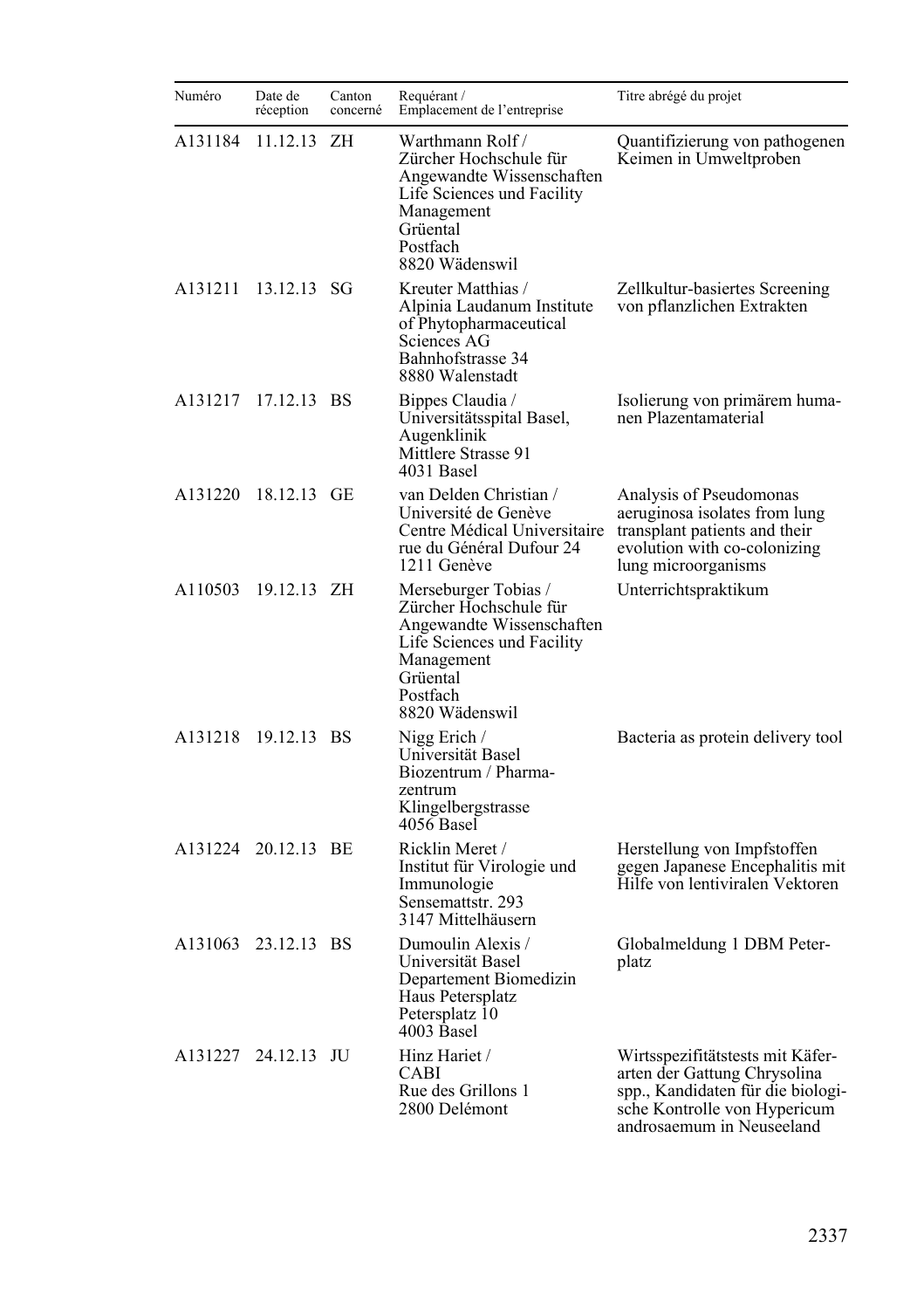| Numéro  | Date de<br>réception | Canton<br>concerné | Requérant /<br>Emplacement de l'entreprise                                                                                                                              | Titre abrégé du projet                                                                                                                                                                                                                                                                                        |
|---------|----------------------|--------------------|-------------------------------------------------------------------------------------------------------------------------------------------------------------------------|---------------------------------------------------------------------------------------------------------------------------------------------------------------------------------------------------------------------------------------------------------------------------------------------------------------|
| A140500 | 27.12.13 GE          |                    | Scapozza Leonardo /<br>Université de Genève,<br>Facultes des sciences<br>Quai Ernest Ansermet 30<br>1211 Genève                                                         | Notification globale Laboratoire<br>Aurélien Roux, Département de<br>Biochimie, Université de<br>Genève                                                                                                                                                                                                       |
|         | A130600 07.01.14 VD  |                    | Dion Vincent /<br>Université de Lausanne<br>CIG – Centre Intégratif<br>de Génomique<br>Quartier Sorge<br>Bâtiment Génopode<br>1015 Lausanne                             | Chromatin structure and dynam-<br>ics in trinucleotide repeat<br>instability                                                                                                                                                                                                                                  |
| A131223 | 07.01.14 BE          |                    | Thiel Volker /<br>Institut für Virologie und<br>Immunologie<br>Sensemattstr. 293<br>3147 Mittelhäusern                                                                  | Analyse von Virus-Wirt Interak-<br>tionen mit Hilfe von lentiviralen<br>Vektoren                                                                                                                                                                                                                              |
| A131082 | 08.01.14 ZH          |                    | Bünter Markus /<br>Agroscope<br>Institut für Pflanzenbau-<br>wissenschaften<br>Institut für Lebensmittel-<br>wissenschaften<br>Schloss 1<br>Postfach<br>8820 Wädenswil  | Globalmeldung von Aktivitäten<br>der Klasse 1 nach ESV /<br>SAMV - von Agroscope<br>Wädenswil                                                                                                                                                                                                                 |
| A100361 | 08.01.14 ZH          |                    | Drissner David /<br>Agroscope<br>Institut für Pflanzenbau-<br>wissenschaften<br>Institut für Lebensmittel-<br>wissenschaften<br>Schloss 1<br>Postfach<br>8820 Wädenswil | Detektionssysteme für Mikro-<br>organismen                                                                                                                                                                                                                                                                    |
| A140501 | 09.01.14 FR          |                    | Theilig Franziska /<br>Universität Fribourg<br>Medizin/Anatomie<br>Institut Medizin/Anatomie<br>Rte A. Gockel<br>1700 Fribourg                                          | Basic research in nephrology-<br>renal proximal tubular endocy-<br>tosis and volume retention in<br>proteinuric kidney diseases                                                                                                                                                                               |
|         | A131226 09.01.14 BE  |                    | Thiel Volker /<br>Institut für Virologie und<br>Immunologie<br>Sensemattstr. 293<br>3147 Mittelhäusern                                                                  | Herstellung subgenomischerco-<br>ronaviraler Replikons, die<br>autonom replizieren; Herstel-<br>lung Corona-Virus-ähnlicher<br>Partikel (CVLPs) zur Verpa-<br>ckung der Replikon RNAs;<br>Klonierung von coronaviraler<br>cDNAs in Vacciniavirus Vekto-<br>ren zur Herstellung rekombinan-<br>ter Coronaviren |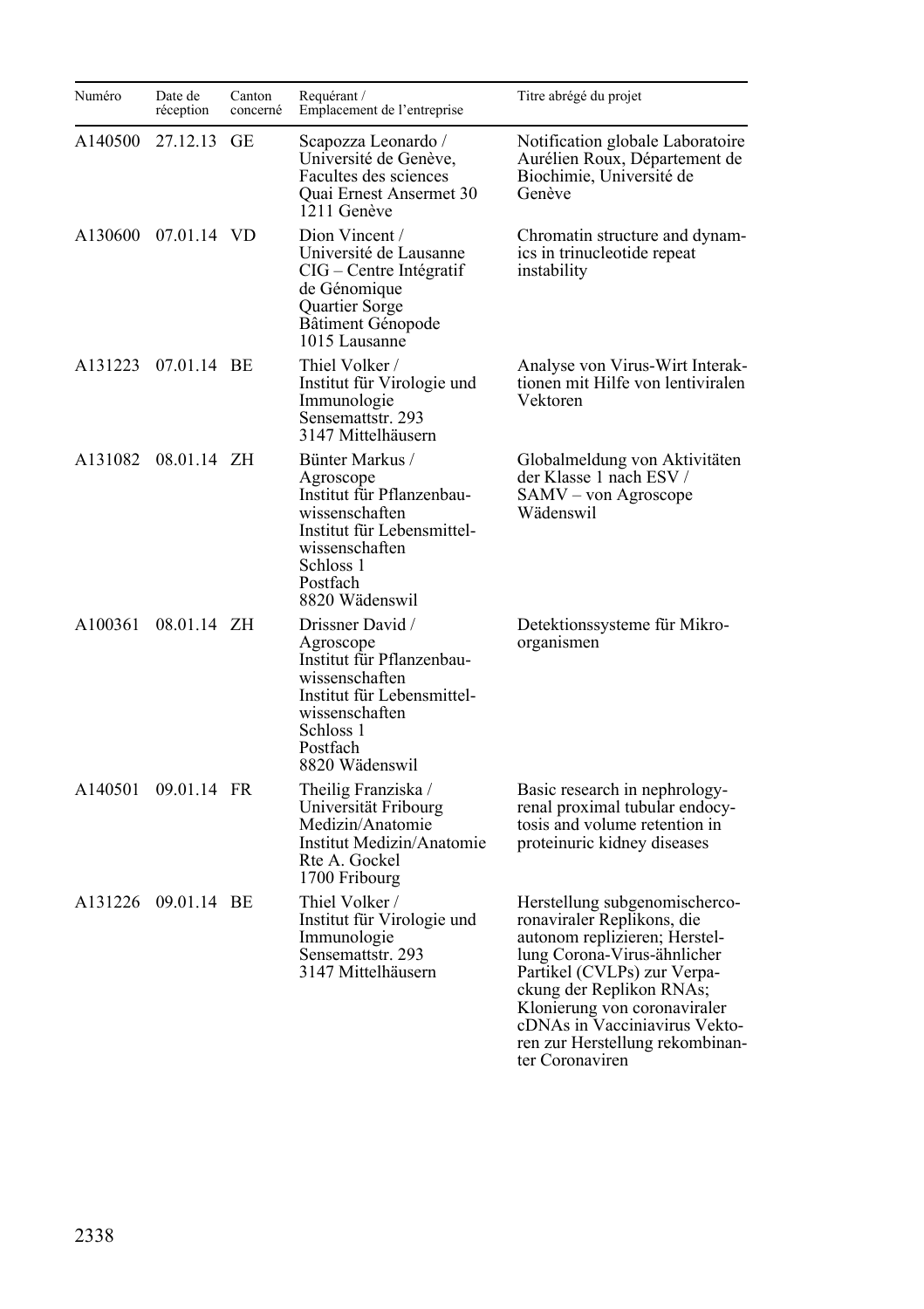| Numéro  | Date de<br>réception | Canton<br>concerné | Requérant /<br>Emplacement de l'entreprise                                                                                                                  | Titre abrégé du projet                                                    |
|---------|----------------------|--------------------|-------------------------------------------------------------------------------------------------------------------------------------------------------------|---------------------------------------------------------------------------|
| A140504 | 13.01.14 VD          |                    | Lüthi Anita /<br>Université de Lausanne<br>DNF - Département des<br>neurosciences fondamentales<br>(DNF)<br>Rue du Bugnon<br>1005 Lausanne                  | AAV virus injections into the<br>rodent brain                             |
| A141235 | 13.01.14 ZH          |                    | Grunder Jürg /<br>Zürcher Hochschule für<br>Angewandte Wissenschaften<br>Life Sciences und Facility<br>Management<br>Grüental<br>Postfach<br>8820 Wädenswil | Stammsammlung für For-<br>schungsprojekte / Phytomedizin                  |
| A141234 | 13.01.14 ZH          |                    | Scheidegger Christoph /<br>Eidgenössische<br>Forschungsanstalt WSL<br>Departement Landschaft<br>Zürcherstrasse 111<br>Postfach<br>8903 Birmensdorf ZH       | Keimversuche Heracleum<br>mantgazzianum                                   |
| A141232 | 13.01.14 ZH          |                    | Grunder Jürg /<br>Zürcher Hochschule für<br>Angewandte Wissenschaften<br>Life Sciences und Facility<br>Management<br>Grüental<br>Postfach<br>8820 Wädenswil | Lehre Phytomedizin                                                        |
| A141233 | 13.01.14 ZH          |                    | Grunder Jürg /<br>Zürcher Hochschule für<br>Angewandte Wissenschaften<br>Life Sciences und Facility<br>Management<br>Grüental<br>Postfach<br>8820 Wädenswil | Projekt zur biologischen<br>Bekämpfung von Zecken<br>(Ixodes ricinus)     |
| A131137 | 14.01.14 GE          |                    | Borchard Gerrit /<br>Université de Genève,<br>Sciences II<br>quai Ernest-Ansermet<br>1211 Genève                                                            | Antiviral bioactivity assay                                               |
| A130978 | 14.01.14 LU          |                    | Schade Grit /<br>Amphasys AG<br>D4 Platz 4<br>6039 Root Längenbold                                                                                          | Biologische Anwendungen in<br>der Mikrochiptechnologie                    |
| A141230 | 15.01.14 BL          |                    | Angot Elodie /<br>Actelion Pharmaceuticals<br>Ltd. BL<br>Hegenheimermattweg 91/89/<br>Gewerbestrasse 6 Animal<br>Facility<br>4123 Allschwil                 | Use of Lentiviruses to develop<br>models of neurodegenerative<br>diseases |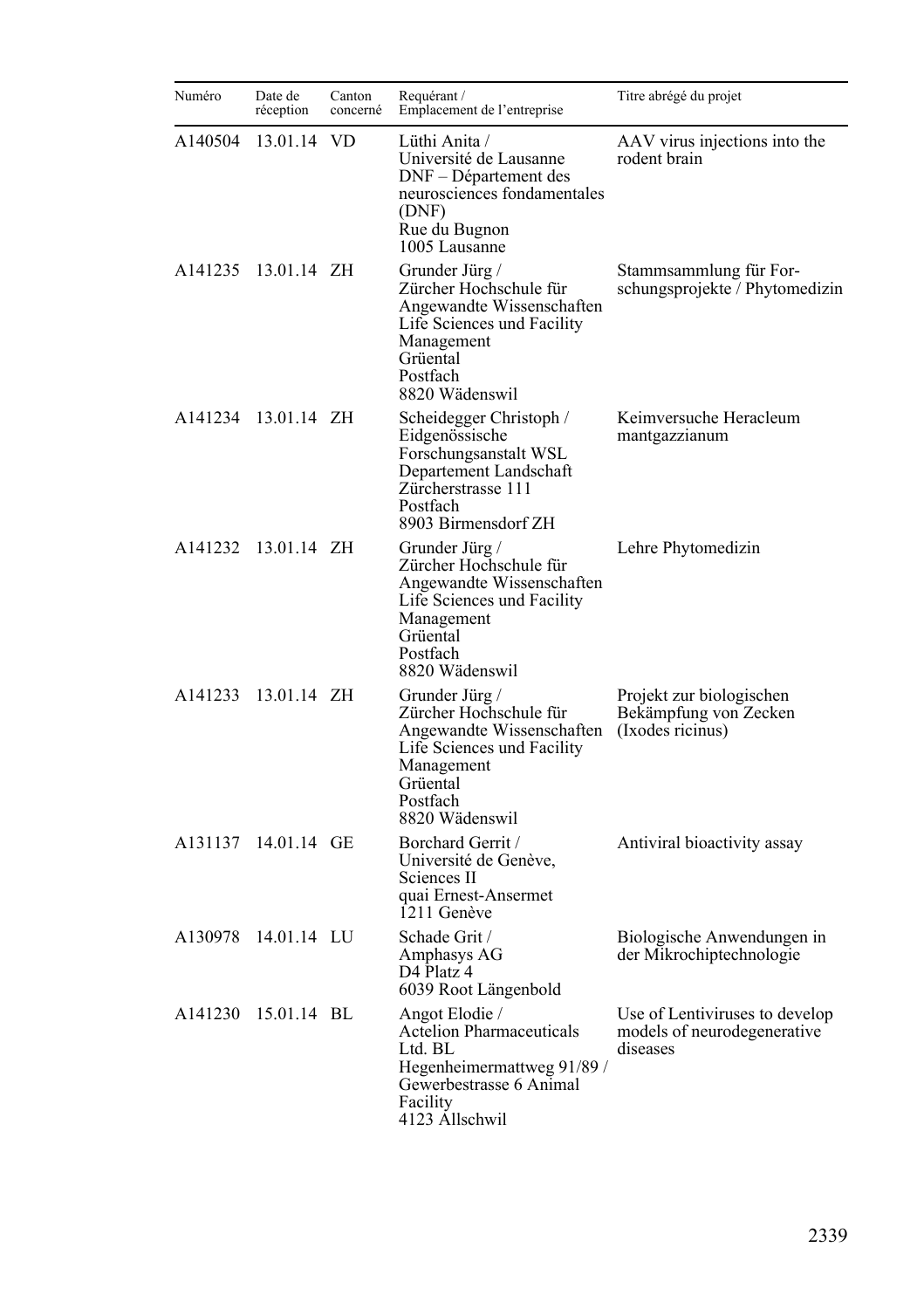| Numéro  | Date de<br>réception | Canton<br>concerné | Requérant /<br>Emplacement de l'entreprise                                                                                                                                                             | Titre abrégé du projet                                                                                                                    |
|---------|----------------------|--------------------|--------------------------------------------------------------------------------------------------------------------------------------------------------------------------------------------------------|-------------------------------------------------------------------------------------------------------------------------------------------|
| A130567 | 16.01.14             | ΖH                 | Grüninger Regula /<br>ETHZ, Departement CHAB<br>Laboratorium für<br>Organische Chemie<br>Wolfgang-Pauli-Strasse<br>8093 Zürich                                                                         | Untersuchung und Evolution<br>von neuen Proteinen oder<br>Nukleinsäuren                                                                   |
| A141229 | 16.01.14 ZH          |                    | Gamper Marianne /<br>ETHZ, Departement CHAB<br>Laboratorium für<br>Organische Chemie<br>Wolfgang-Pauli-Strasse<br>8093 Zürich                                                                          | Analyse von menschlichen<br>Proben zu Forschungs- und<br>Entwicklungszwecken                                                              |
| A141237 | 17.01.14 ZH          |                    | Stark Wendelin /<br>ETHZ, Departement CHAB<br>Institut für Chemie- und<br>Bioingenieurwissenschaften<br><b>Functional Materials Labor</b><br>(FML)<br>Wolfgang-Pauli-Str. 10HCI<br>E108<br>8093 Zürich | Test auf mikrobiozide Wirk-<br>samkeit einer chemischen<br>Substanz                                                                       |
|         | A131062 21.01.14 AG  |                    | Wyss Adrian /<br><b>DSM Nutritional</b><br>Products AG<br>Werk Kaiseraugst<br>Wurmisweg<br>4303 Kaiseraugst                                                                                            | class 1 activities DSM Nutri-<br>tional Products Kaiseraugst                                                                              |
|         | A140508 22.01.14 BS  |                    | Probst-Hensch Nicole /<br>Schweizerisches<br>Tropeninstitut<br>Socinstrasse 57<br>4002 Basel                                                                                                           | Verarbeitung von humanen<br>Blutproben zu Serum und<br>Plasma Proben in Rahmen des<br>EU Projekt EXPOsOMICs                               |
| A131141 | 23.01.14 BS          |                    | Hennig Michael /<br>F. Hoffmann-La Roche AG<br>Small Molecule Research<br>Grenzacherstrasse<br>4070 Basel                                                                                              | pRED Small Molecule Research<br>(SMR)                                                                                                     |
|         | A110076 24.01.14 ZH  |                    | Hofmann-Lehmann Regina /<br>Universität Zürich, Veteri-<br>närmedizinisches Labor<br>Zentrum für Klinische<br>Studien im Tierspital Zürich<br>Winterthurerstrasse 260<br>8057 Zürich                   | Pathogenese, Prophylaxe,<br>molekulare Charakterisierung<br>von Infektionskrankheiten,<br>sowie Entwicklung von dia-<br>gnostischen Tests |
|         | A140509 27.01.14 BE  |                    | Zülli Susan /<br>Hochschule für Agrar-,<br>Forst- und Lebensmittel-<br>wissenschaften<br>Länggasse 85<br>3052 Zollikofen                                                                               | Unterrichtspraktikum mikrobio-<br>logische Untersuchungen von<br>Lebensmitteln und Gebrauchs-<br>gegenständen                             |
| A120848 | 28.01.14 BS          |                    | Mosbacher Johannes /<br>F. Hoffmann-La Roche AG<br>DTA, Neuroscience<br>Grenzacherstrasse<br>4070 Basel                                                                                                | Cultivation and differentiation<br>of human cells                                                                                         |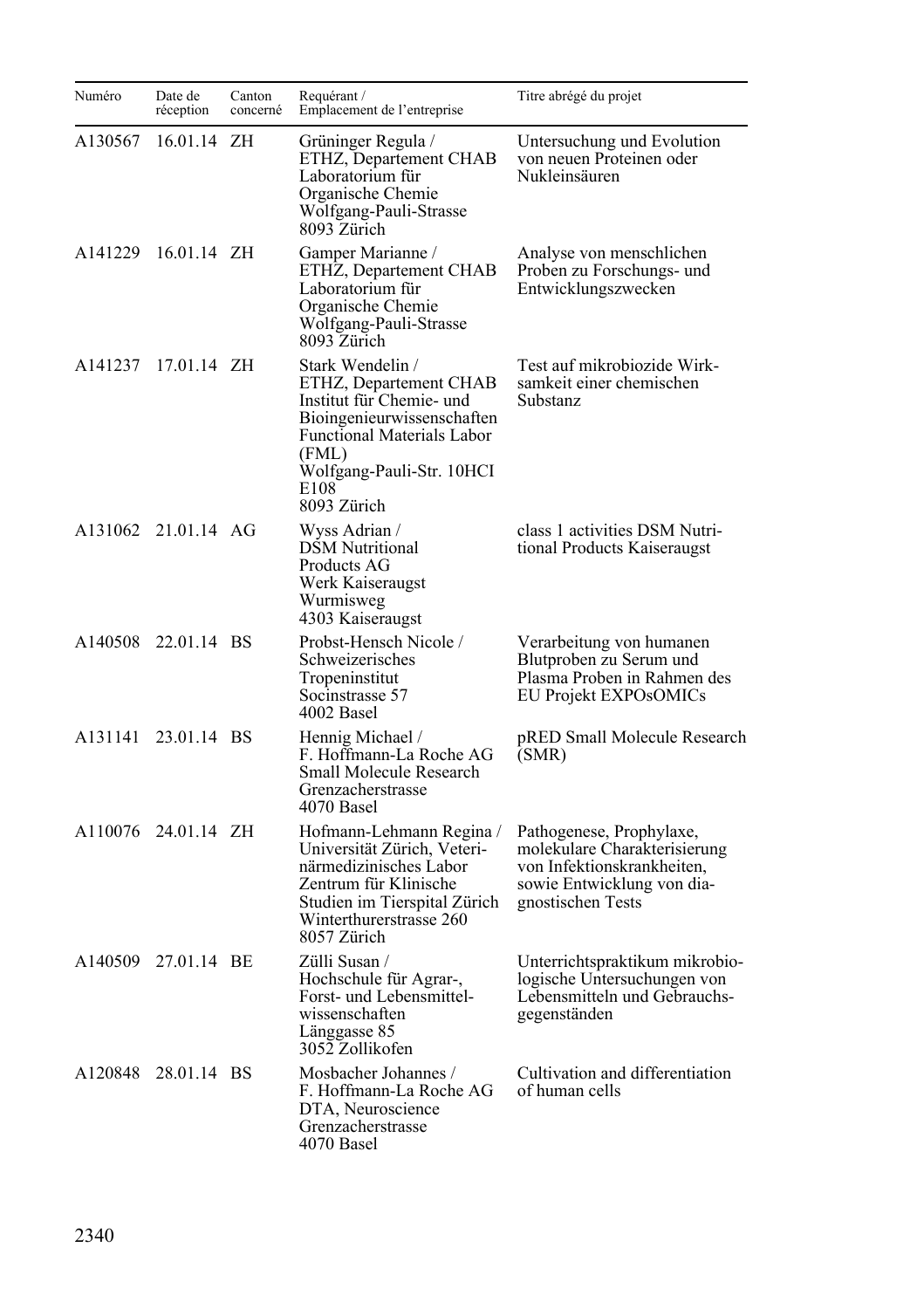| Numéro  | Date de<br>réception | Canton<br>concerné | Requérant /<br>Emplacement de l'entreprise                                                                                                                               | Titre abrégé du projet                                                                                      |
|---------|----------------------|--------------------|--------------------------------------------------------------------------------------------------------------------------------------------------------------------------|-------------------------------------------------------------------------------------------------------------|
| A141243 | 28.01.14 BS          |                    | De Libero Gennaro /<br>Universitätsspital Basel<br>Zentrum für Lehre und<br>Forschung (ZLF)<br>Hebelstrasse<br>4031 Basel                                                | Gene knockdown using retrovi-<br>ral delivery                                                               |
|         | A130938 28.01.14 BS  |                    | Schifferli Jürg /<br>Universitätsspital Basel<br>Zentrum für Lehre und<br>Forschung (ZLF)<br>Hebelstrasse<br>4031 Basel                                                  | Forschung im Gebiet Immuno-<br>nephrologie                                                                  |
| A130961 | 28.01.14 AG          |                    | Slater Russell /<br>Syngenta Crop<br>Protection AG<br>Werk Stein<br>Schaffhauserstrasse<br>4332 Stein, AG                                                                | Screening and rearing of quar-<br>antine insects                                                            |
|         | A141240 29.01.14 VD  |                    | Kunz Stefan /<br>Institut de Microbiologie<br>CHUV<br>Bugnon 48<br>1011 Lausanne                                                                                         | Studies of viral endocytosis                                                                                |
|         | A141239 29.01.14 VD  |                    | Kunz Stefan /<br>Institut de Microbiologie<br>CHUV<br>Bugnon 48<br>1011 Lausanne                                                                                         | Study of innate anti-viral<br>immunity                                                                      |
|         | A141238 29.01.14 VD  |                    | Kunz Stefan /<br>Institut de Microbiologie<br><b>CHUV</b><br>Bugnon 48<br>1011 Lausanne                                                                                  | Studies of viral cell entry of<br>Lassa and Hantaanvirus using<br>vesicular stomatitis virus<br>pseudotypes |
| A140507 | 03.02.14 BL          |                    | Brodmeier Jenny /<br>Pharmazell GmbH,<br>Zweigniederlassung Liestal<br>Oristalstrasse 65<br>4410 Liestal                                                                 | Ganzzellbiokatalyse zur Reduk-<br>tion von Dehydrocholsäure zu<br>12-keto-Ursodesoxycholsäure               |
|         | A100328 03.02.14 BE  |                    | Stalder Daniel /<br>Crucell Switzerland AG<br>Rehhagstrasse 79<br>3018 Bern                                                                                              | Analyses and analytical devel-<br>opment for vaccine production<br>(Analytical Development)                 |
| A131197 | 04.02.14 ZH          |                    | Pelludat Cosima /<br>Agroscope<br>Institut für Pflanzenbau-<br>wissenschaften<br>Institut für Lebensmittel-<br>wissenschaften<br>Schloss 1<br>Postfach<br>8820 Wädenswil | Antagonisten in der Bio-<br>kontrolle des Feuerbrand-<br>erregers Erwinia amylovora                         |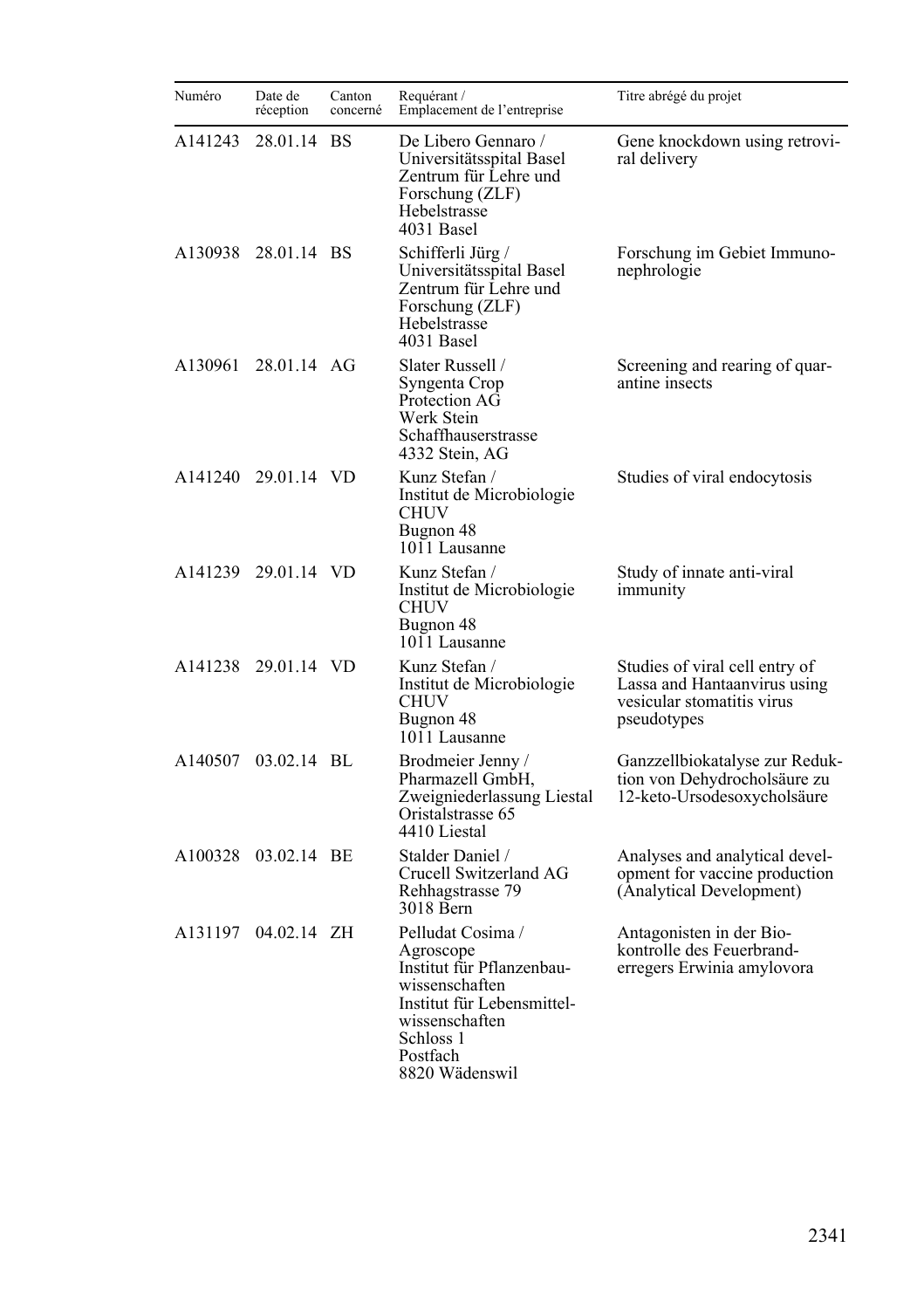| Numéro  | Date de<br>réception | Canton<br>concerné | Requérant /<br>Emplacement de l'entreprise                                                                                                                                                | Titre abrégé du projet                                                                                                                        |
|---------|----------------------|--------------------|-------------------------------------------------------------------------------------------------------------------------------------------------------------------------------------------|-----------------------------------------------------------------------------------------------------------------------------------------------|
| A131189 | 04.02.14             | ZΗ                 | Pelludat Cosima /<br>Agroscope<br>Institut für Pflanzenbau-<br>wissenschaften<br>Institut für Lebensmittel-<br>wissenschaften<br>Schloss 1<br>Postfach<br>8820 Wädenswil                  | Diagnostik von phytopathoge-<br>nen Bakterien                                                                                                 |
|         | A131173 05.02.14 BS  |                    | Panke Sven /<br>ETH Zürich, Departement<br>of Biosystems Science and<br>Engineering (D-BSSE)<br>Department of Biosystems<br>Science and Engineering<br>Mattenstrasse 26<br>4058 Basel     | Generation of lentiviral<br>pseudoparticles in 293T cells<br>using plasmids exressing HIV &<br>VSV-G gene products and use<br>in target cells |
|         | A140510 07.02.14 VD  |                    | Foletti Alessandro /<br>CHUV – Département des<br>services de chirurgie et<br>d'anesthésiologie<br>LDCS-CHX<br>Av. Beaumont, Pavillon 4<br>1011 Lausanne                                  | Notification globale de classe 1<br>du CHUV, service de chirurgie<br>viscérale                                                                |
| A131083 | $11.02.14$ ZH        |                    | Hahnemann Ulrike /<br>Zürcher Hochschule für<br>Angewandte Wissenschaften<br>Life Sciences und Facility<br>Management<br>Grüental<br>Postfach<br>8820 Wädenswil                           | Globalmeldung – Tätigkeiten<br>mit biol. Agenzien der Risiko-<br>gruppe 1                                                                     |
| A141231 | 11.02.14 BL          |                    | Angot Elodie /<br>Actelion Pharmaceuticals<br>Ltd. BL<br>Hegenheimermattweg 91/89/<br>Gewerbestrasse 6 Animal<br>Facility<br>4123 Allschwil                                               | Use of Adeno-Associated<br>Viruses to develop models of<br>neurodegenerative diseases                                                         |
| A141242 | 14.02.14 BS          |                    | Schroeder Timm /<br>ETH Zürich, Departement<br>of Biosystems Science and<br>Engineering (D-BSSE)<br>Department of Biosystems<br>Science and Engineering<br>Mattenstrasse 26<br>4058 Basel | Generation, storage and use of<br>lentiviral particels for ectopic<br>expression of cell fate regulators<br>in mouse cells                    |
| A140511 | 19.02.14 ZH          |                    | Trtikova Miluse /<br>ETH Zürich USYS, CHN<br>Universitätstrasse 16<br>8092 Zürich                                                                                                         | Maize pests for research pur-<br>poses                                                                                                        |
| A141258 | 19.02.14 LU          |                    | Becker Jörg /<br>Maropack AG<br>Industriestrasse Briseck<br>6144 Zell                                                                                                                     | Abfüllung von Live attenuated<br>Organismen mittels BFS in<br>Einzeldosen                                                                     |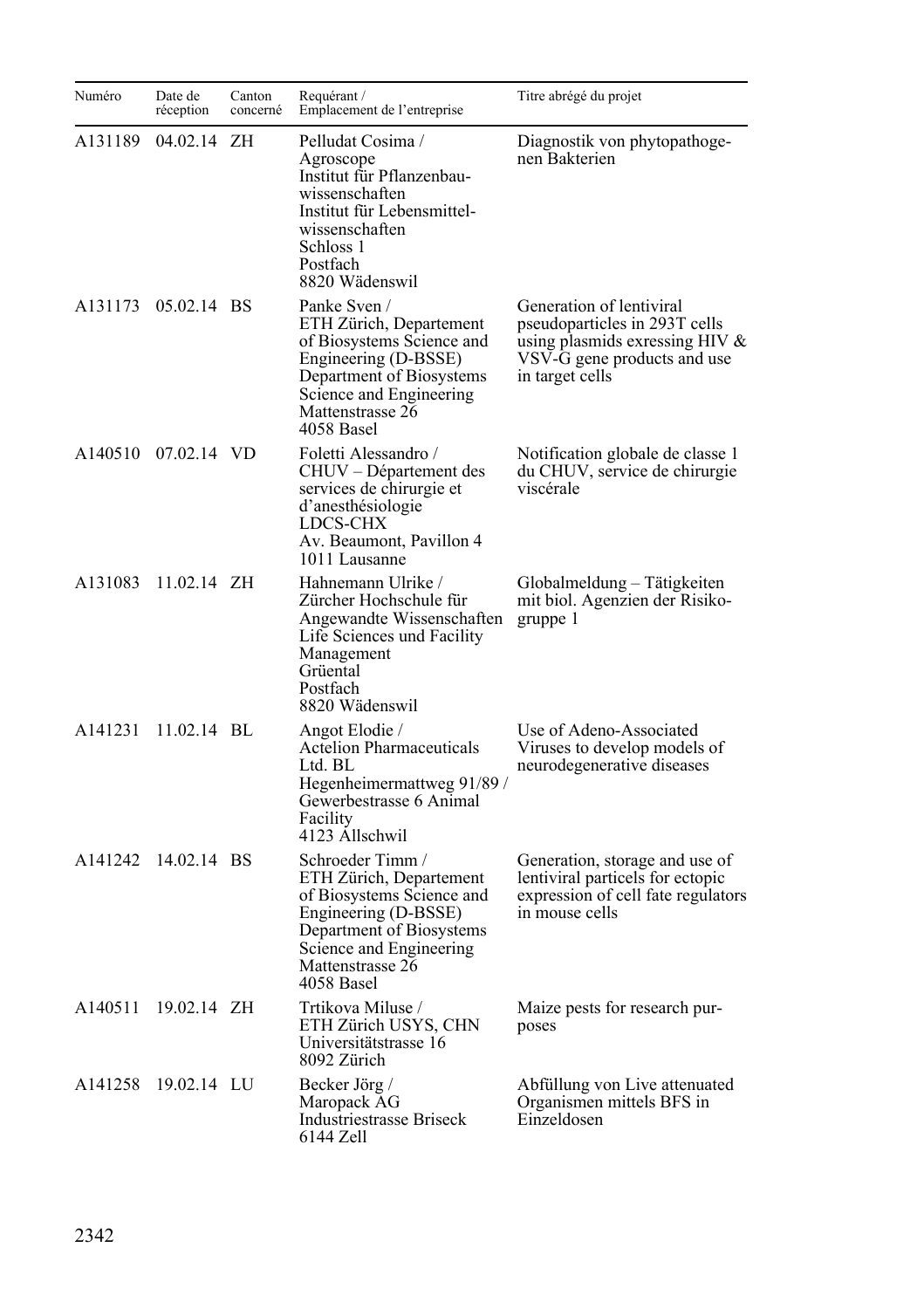| Numéro              | Date de<br>réception | Canton<br>concerné | Requérant /<br>Emplacement de l'entreprise                                                     | Titre abrégé du projet                                                  |
|---------------------|----------------------|--------------------|------------------------------------------------------------------------------------------------|-------------------------------------------------------------------------|
|                     | A141257 19.02.14 LU  |                    | Becker Jörg /<br>Maropack AG<br>Industriestrasse Briseck<br>6144 Zell                          | Abfüllung von inaktivierten<br>Organismen mittels BFS in<br>Einzeldosen |
| A141264 28.02.14 ZH |                      |                    | Aguzzi Adriano /<br>USZ, Institut für<br>Neurophathologie<br>Schmelzbergstrasse<br>8091 Zürich | CJD-iPSC generation by Sendai<br>Viral (SeV) gene-transfer<br>in-vitro  |

L'ordonnance du 25 août 1999 sur l'utilisation confinée (OUC; RS *814.912*) constitue la base légale pour la publication.

Les personnes intéressées peuvent consulter les dossiers non confidentiels auprès de l'OFEFP, division Substances, sol, biotechnologie, Worblentalstrasse 68, 3063 Ittigen, (http://www.umwelt-schweiz.ch).

Veuillez vous annoncer auparavant au Bureau de Biotechnologie de la Confédération, c/o OFEV, téléphone +41 31 323 55 99, fax +41 31 324 79 78, contact.biotech@bafu.admin.ch.

18 mars 2014 Office fédéral de l'environnement:

Bureau de Biotechnologie de la Confédération